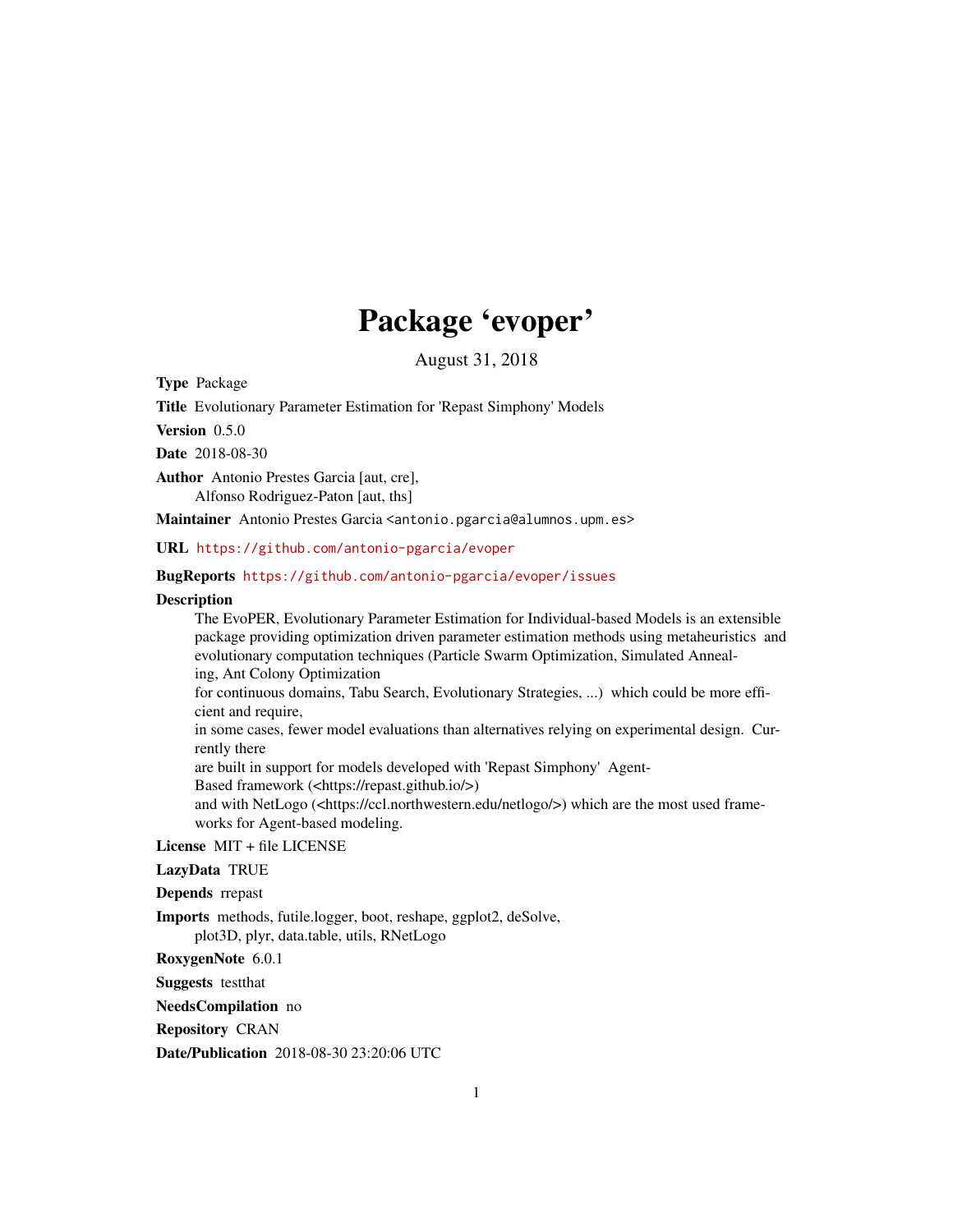# R topics documented:

|                                                                                                        | 5              |
|--------------------------------------------------------------------------------------------------------|----------------|
|                                                                                                        | 5              |
|                                                                                                        | 6              |
|                                                                                                        | $\overline{7}$ |
|                                                                                                        | $\overline{7}$ |
|                                                                                                        | 9              |
|                                                                                                        | 9              |
| acor.F                                                                                                 | 10             |
|                                                                                                        | 11             |
|                                                                                                        | 11             |
|                                                                                                        | 12             |
| acor.S                                                                                                 | 12             |
|                                                                                                        | 13             |
|                                                                                                        | 13             |
|                                                                                                        | 14             |
|                                                                                                        | 14             |
| assert                                                                                                 | 15             |
|                                                                                                        | 15             |
|                                                                                                        | 16             |
|                                                                                                        | 16             |
|                                                                                                        | 17             |
|                                                                                                        | 17             |
|                                                                                                        | 18             |
|                                                                                                        | 18             |
|                                                                                                        | 19             |
|                                                                                                        | 19             |
|                                                                                                        | 20             |
|                                                                                                        | 20             |
|                                                                                                        | 21             |
|                                                                                                        | 21             |
|                                                                                                        | 21             |
|                                                                                                        | 22.            |
|                                                                                                        | 22             |
|                                                                                                        | 23             |
|                                                                                                        | 23             |
|                                                                                                        | 24             |
|                                                                                                        | 24             |
|                                                                                                        | 25             |
| f0.ackley4                                                                                             | 25             |
| $f0.$ adtn.rosenbrock $2 \ldots \ldots \ldots \ldots \ldots \ldots \ldots \ldots \ldots \ldots \ldots$ | 26             |
|                                                                                                        | 26             |
| f0.bohachevsky4                                                                                        | 27             |
| f0.cigar                                                                                               | 27             |
|                                                                                                        | 28             |
| f0.griewank                                                                                            | 28             |
| f0.griewank4                                                                                           | 29             |
|                                                                                                        |                |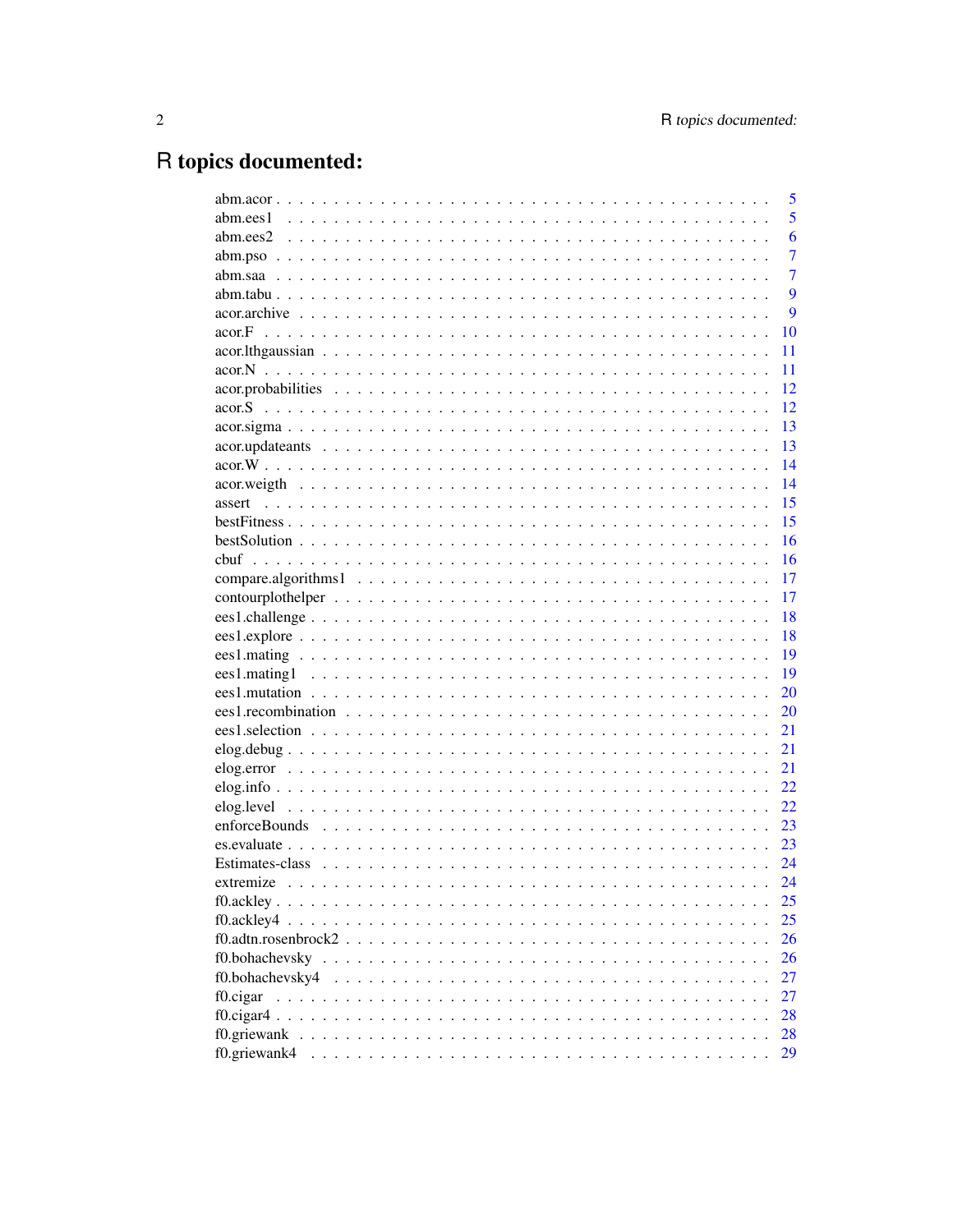|                                                                                                         | 29 |
|---------------------------------------------------------------------------------------------------------|----|
|                                                                                                         | 30 |
|                                                                                                         | 30 |
|                                                                                                         | 31 |
| $f0.$ periodtuningpp $48. \ldots \ldots \ldots \ldots \ldots \ldots \ldots \ldots \ldots \ldots \ldots$ | 32 |
| $f0.$ periodtuningpp $72. \ldots.$                                                                      | 33 |
|                                                                                                         | 34 |
|                                                                                                         | 34 |
|                                                                                                         | 35 |
|                                                                                                         | 35 |
|                                                                                                         | 36 |
|                                                                                                         | 36 |
|                                                                                                         | 37 |
|                                                                                                         | 37 |
|                                                                                                         | 38 |
|                                                                                                         | 38 |
|                                                                                                         | 39 |
|                                                                                                         | 39 |
|                                                                                                         | 40 |
|                                                                                                         | 40 |
|                                                                                                         | 41 |
|                                                                                                         | 41 |
|                                                                                                         | 42 |
|                                                                                                         | 42 |
|                                                                                                         | 43 |
|                                                                                                         | 43 |
|                                                                                                         | 44 |
|                                                                                                         | 44 |
|                                                                                                         | 45 |
|                                                                                                         | 45 |
|                                                                                                         | 46 |
|                                                                                                         | 46 |
|                                                                                                         | 47 |
|                                                                                                         | 47 |
|                                                                                                         | 48 |
|                                                                                                         | 48 |
|                                                                                                         | 48 |
|                                                                                                         | 49 |
|                                                                                                         | 49 |
|                                                                                                         | 50 |
|                                                                                                         | 51 |
|                                                                                                         | 51 |
|                                                                                                         | 52 |
|                                                                                                         | 53 |
| NLWrapper.Shutdown                                                                                      | 53 |
|                                                                                                         | 54 |
| Options-class                                                                                           | 54 |
|                                                                                                         | 54 |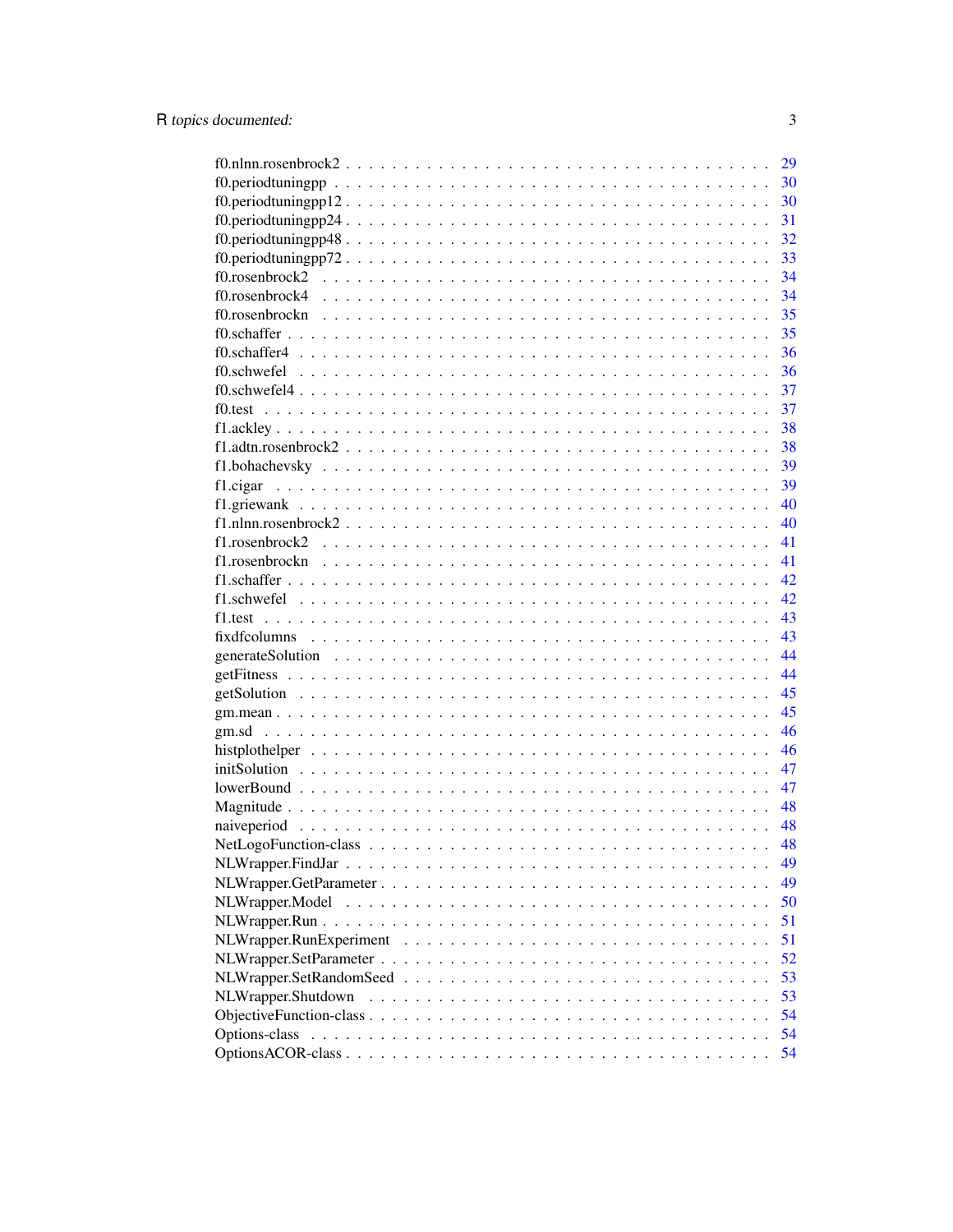| 55                                                                                                                                                                                                                                                                                                                                                                                                                                   |
|--------------------------------------------------------------------------------------------------------------------------------------------------------------------------------------------------------------------------------------------------------------------------------------------------------------------------------------------------------------------------------------------------------------------------------------|
| 55                                                                                                                                                                                                                                                                                                                                                                                                                                   |
| 55                                                                                                                                                                                                                                                                                                                                                                                                                                   |
| 56                                                                                                                                                                                                                                                                                                                                                                                                                                   |
| 56                                                                                                                                                                                                                                                                                                                                                                                                                                   |
| 56                                                                                                                                                                                                                                                                                                                                                                                                                                   |
| 56                                                                                                                                                                                                                                                                                                                                                                                                                                   |
| 57                                                                                                                                                                                                                                                                                                                                                                                                                                   |
| 57                                                                                                                                                                                                                                                                                                                                                                                                                                   |
| 57                                                                                                                                                                                                                                                                                                                                                                                                                                   |
| 58                                                                                                                                                                                                                                                                                                                                                                                                                                   |
| 58                                                                                                                                                                                                                                                                                                                                                                                                                                   |
| 59                                                                                                                                                                                                                                                                                                                                                                                                                                   |
| 59                                                                                                                                                                                                                                                                                                                                                                                                                                   |
| 60                                                                                                                                                                                                                                                                                                                                                                                                                                   |
| 61                                                                                                                                                                                                                                                                                                                                                                                                                                   |
| 61                                                                                                                                                                                                                                                                                                                                                                                                                                   |
| 62<br>$pos. neighborhood. K2 \n\t\ldots \n\t\ldots \n\t\ldots \n\t\ldots \n\t\ldots \n\t\ldots \n\t\ldots \n\t\ldots \n\t\ldots \n\t\ldots \n\t\ldots \n\t\ldots \n\t\ldots \n\t\ldots \n\t\ldots \n\t\ldots \n\t\ldots \n\t\ldots \n\t\ldots \n\t\ldots \n\t\ldots \n\t\ldots \n\t\ldots \n\t\ldots \n\t\ldots \n\t\ldots \n\t\ldots \n\t\ldots \n\t\ldots \n\t\ldots \n\t\ldots \n\t\ldots \n\t\ldots \n\t\ldots \n\t\ldots \n\t\$ |
| 62                                                                                                                                                                                                                                                                                                                                                                                                                                   |
| 63                                                                                                                                                                                                                                                                                                                                                                                                                                   |
| 63                                                                                                                                                                                                                                                                                                                                                                                                                                   |
| 64                                                                                                                                                                                                                                                                                                                                                                                                                                   |
| 64                                                                                                                                                                                                                                                                                                                                                                                                                                   |
| 65                                                                                                                                                                                                                                                                                                                                                                                                                                   |
| 65                                                                                                                                                                                                                                                                                                                                                                                                                                   |
| 65                                                                                                                                                                                                                                                                                                                                                                                                                                   |
| 66                                                                                                                                                                                                                                                                                                                                                                                                                                   |
| 66                                                                                                                                                                                                                                                                                                                                                                                                                                   |
| 67                                                                                                                                                                                                                                                                                                                                                                                                                                   |
| 67                                                                                                                                                                                                                                                                                                                                                                                                                                   |
| 68                                                                                                                                                                                                                                                                                                                                                                                                                                   |
| 68                                                                                                                                                                                                                                                                                                                                                                                                                                   |
| 69                                                                                                                                                                                                                                                                                                                                                                                                                                   |
| 69                                                                                                                                                                                                                                                                                                                                                                                                                                   |
| 70                                                                                                                                                                                                                                                                                                                                                                                                                                   |
| 70                                                                                                                                                                                                                                                                                                                                                                                                                                   |
| 71                                                                                                                                                                                                                                                                                                                                                                                                                                   |
| 71<br>slopes                                                                                                                                                                                                                                                                                                                                                                                                                         |
| 72                                                                                                                                                                                                                                                                                                                                                                                                                                   |
| 72                                                                                                                                                                                                                                                                                                                                                                                                                                   |
| 73                                                                                                                                                                                                                                                                                                                                                                                                                                   |
| 73                                                                                                                                                                                                                                                                                                                                                                                                                                   |
| 74                                                                                                                                                                                                                                                                                                                                                                                                                                   |
| 74<br>xmeanci1                                                                                                                                                                                                                                                                                                                                                                                                                       |
| xmeanci2<br>75                                                                                                                                                                                                                                                                                                                                                                                                                       |
| 75                                                                                                                                                                                                                                                                                                                                                                                                                                   |

**Index**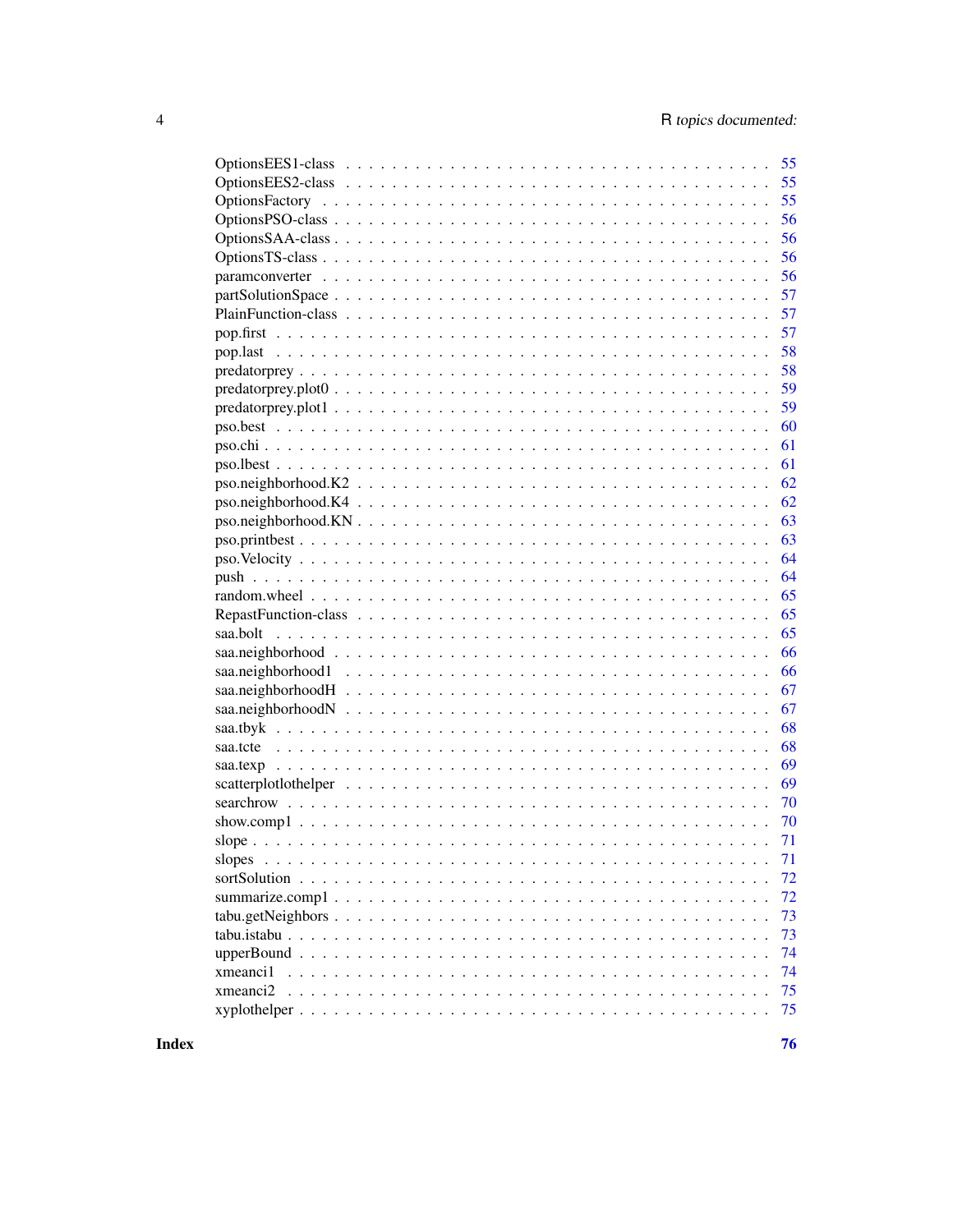<span id="page-4-0"></span>

#### Description

An implementation of Ant Colony Optimization algorithm for continuous variables.

#### Usage

```
abm.acor(objective, options = NULL)
```
# Arguments

| objective | An instance of ObjectiveFunction (or subclass) class ObjectiveFunction |
|-----------|------------------------------------------------------------------------|
| options   | An apropiate instance from a sublelass of Options class                |

#### References

[1] Socha, K., & Dorigo, M. (2008). Ant colony optimization for continuous domains. European Journal of Operational Research, 185(3), 1155-1173. http://doi.org/10.1016/j.ejor.2006.06.046

#### Examples

```
## Not run:
f<- PlainFunction$new(f0.rosenbrock2)
 f$Parameter(name="x1",min=-100,max=100)
 f$Parameter(name="x2",min=-100,max=100)
extremize("acor", f)
## End(Not run)
```
abm.ees1 *EvoPER Evolutionary Strategy 1*

#### Description

This function tries to provide a rough approximation to best solution when no information is available for the correct range of input parameters for the objective function. It can useful for studying the behavior of individual-based models with high variability in the output variables showing nonlinear behaviors.

#### Usage

```
abm.ees1(objective, options = NULL)
```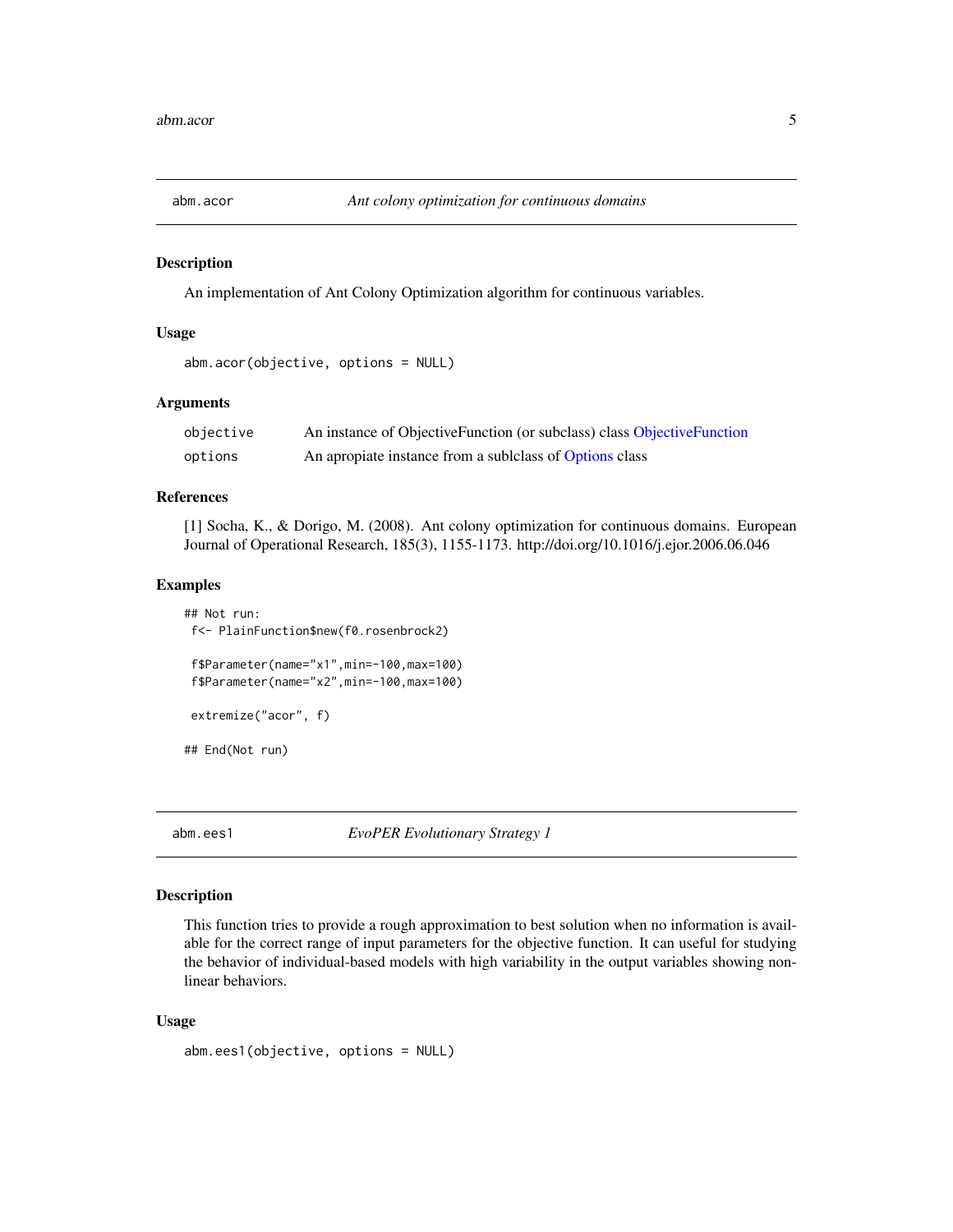<span id="page-5-0"></span> $6 \text{ }$  abm.ees2

#### Arguments

| objective | An instance of ObjectiveFunction (or subclass) class ObjectiveFunction |
|-----------|------------------------------------------------------------------------|
| options   | An apropiate instance from a sublelass of Options class                |

#### Examples

## Not run: f<- PlainFunction\$new(f0.rosenbrock2) f\$Parameter(name="x1",min=-100,max=100) f\$Parameter(name="x2",min=-100,max=100)

extremize("ees1", f)

## End(Not run)

abm.ees2 *EvoPER Evolutionary Strategy 2*

#### Description

This function tries to provide a rough approximation to best solution when no information is available for the correct range of input parameters for the objective function. It can useful for studying the behavior of individual-based models with high variability in the output variables showing nonlinear behaviors.

# Usage

```
abm.ees2(objective, options = NULL)
```
#### Arguments

| objective | An instance of ObjectiveFunction (or subclass) class ObjectiveFunction |
|-----------|------------------------------------------------------------------------|
| options   | An apropiate instance from a sublelass of Options class                |

#### Examples

```
## Not run:
f<- PlainFunction$new(f0.rosenbrock2)
```
f\$Parameter(name="x1",min=-100,max=100) f\$Parameter(name="x2",min=-100,max=100)

extremize("ees2", f)

## End(Not run)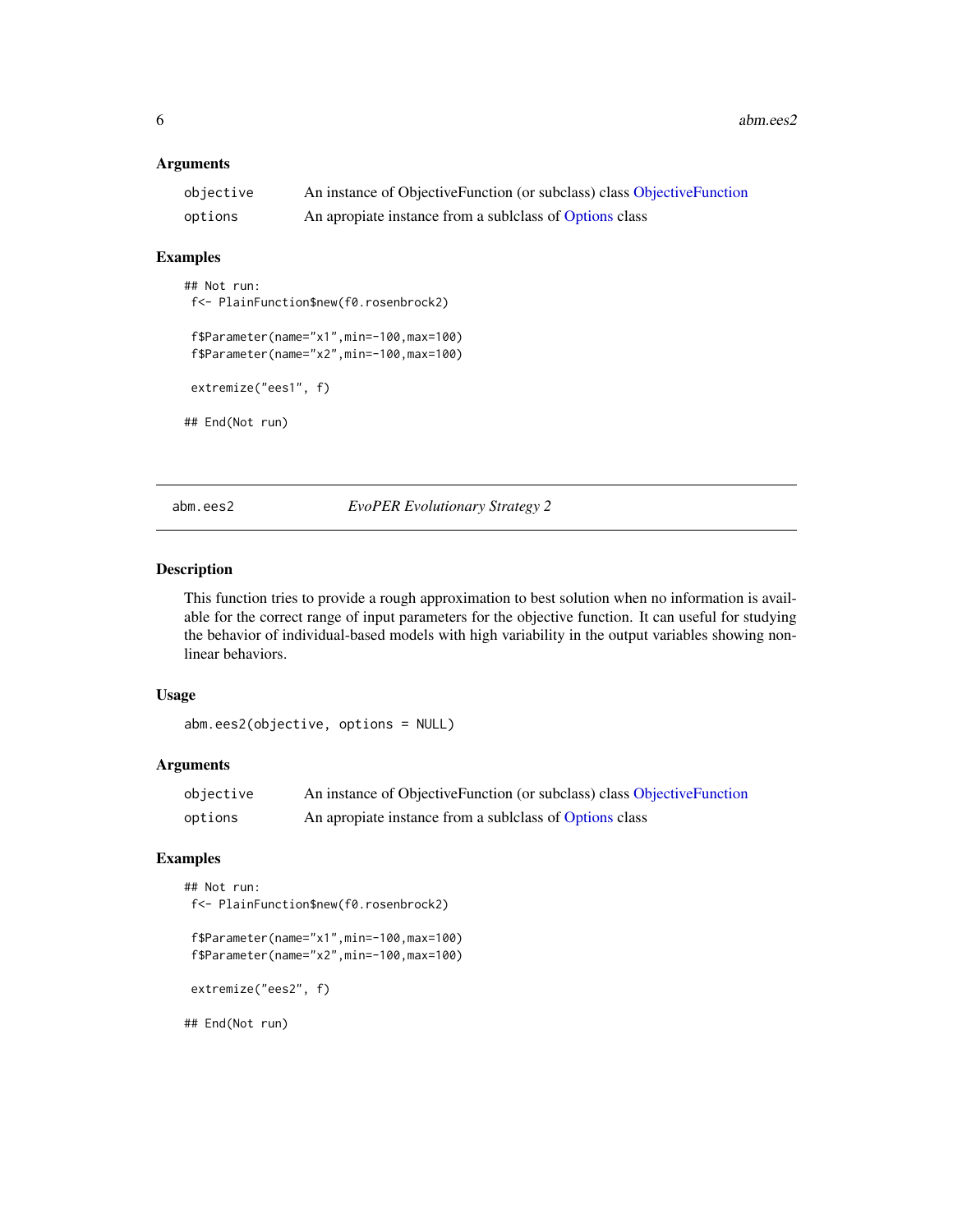<span id="page-6-0"></span>abm.pso *abm.pso*

# Description

An implementaion of Particle Swarm Optimization method for parameter estimation of Individualbased models.

#### Usage

abm.pso(objective, options = NULL)

#### Arguments

| objective | An instance of ObjectiveFunction (or subclass) class ObjectiveFunction |
|-----------|------------------------------------------------------------------------|
| options   | An apropiate instance from a sublelass of Options class                |

#### References

[1] Kennedy, J., & Eberhart, R. (1995). Particle swarm optimization. In Proceedings of ICNN 95 - International Conference on Neural Networks (Vol. 4, pp. 1942-1948). IEEE.

[2] Poli, R., Kennedy, J., & Blackwell, T. (2007). Particle swarm optimization. Swarm Intelligence, 1(1), 33-57.

#### Examples

```
## Not run:
f<- PlainFunction$new(f0.rosenbrock2)
 f$Parameter(name="x1",min=-100,max=100)
 f$Parameter(name="x2",min=-100,max=100)
extremize("pso", f)
## End(Not run)
```
abm.saa *abm.saa*

#### Description

An implementation of Simulated Annealing Algorithm optimization method for parameter estimation of Individual-based models.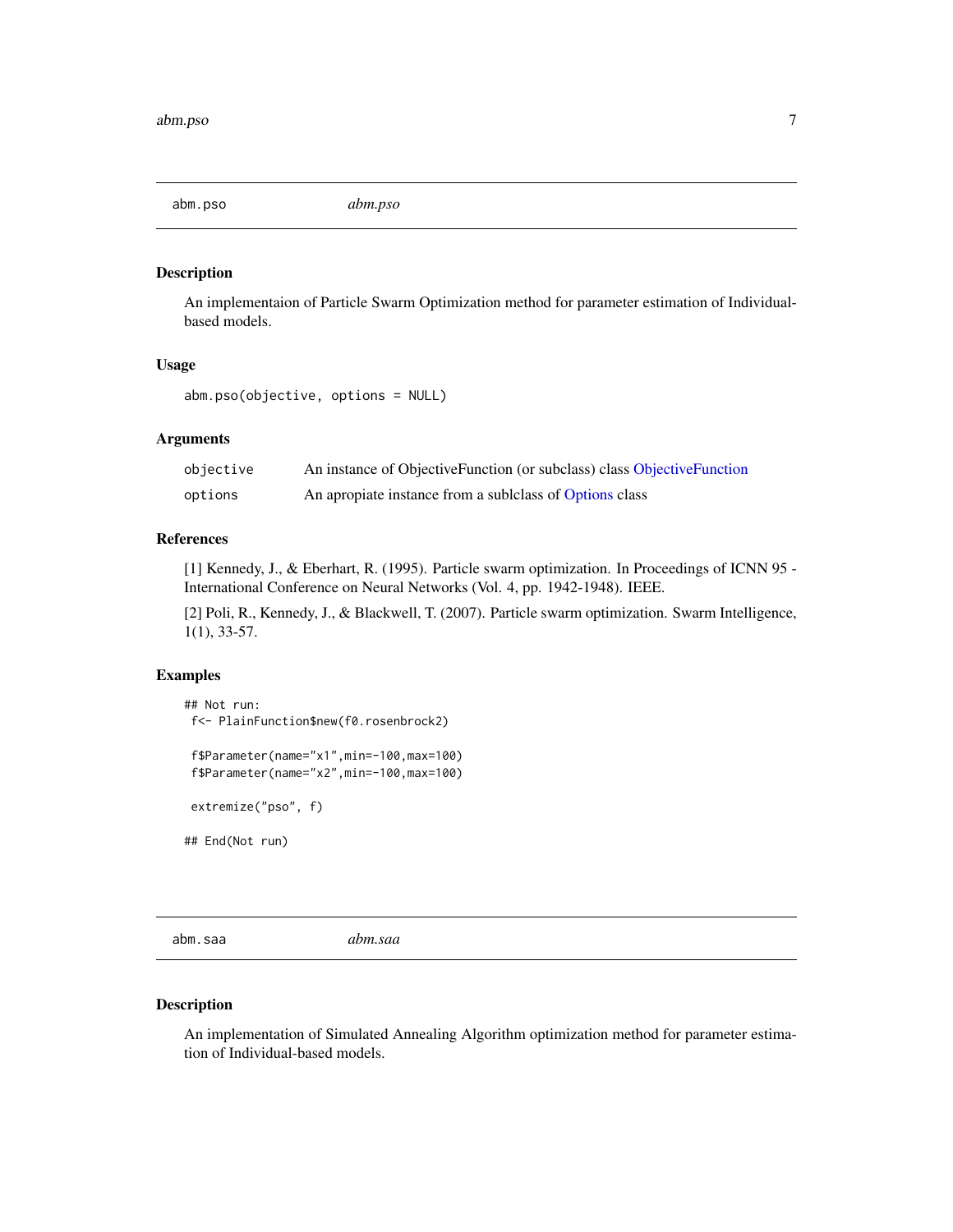#### Usage

```
abm.saa(objective, options = NULL)
```
#### Arguments

| objective | An instance of ObjectiveFunction (or subclass) class ObjectiveFunction |
|-----------|------------------------------------------------------------------------|
| options   | An apropiate instance from a sublelass of Options class                |

#### Value

The best solution.

#### References

[1] Kirkpatrick, S., Gelatt, C. D., & Vecchi, M. P. (1983). Optimization by Simulated Annealing. Science, 220(4598).

#### Examples

```
## Not run:
f<- PlainFunction$new(f0.rosenbrock2)
f$Parameter(name="x1",min=-100,max=100)
f$Parameter(name="x2",min=-100,max=100)
extremize("saa", f)
## End(Not run)
## Not run:
## A Repast defined function
f<- RepastFunction$new("/usr/models/BactoSim(HaldaneEngine-1.0)","ds::Output",300)
## or a plain function
f1<- function(x1, x2, x3, x4) {
  10 \times (x1 - 1)^2 + 20 \times (x2 - 2)^2 + 30 \times (x3 - 3)^2 + 40 \times (x4 - 4)^2}
f<- PlainFunction$new(f1)
f$addFactor(name="cyclePoint",min=0,max=90)
 f$addFactor(name="conjugationCost",min=0,max=100)
f$addFactor(name="pilusExpressionCost",min=0,max=100)
f$addFactor(name="gamma0",min=1,max=10)
abm.saa(f, 100, 1, 100, 0.75)
## End(Not run)
```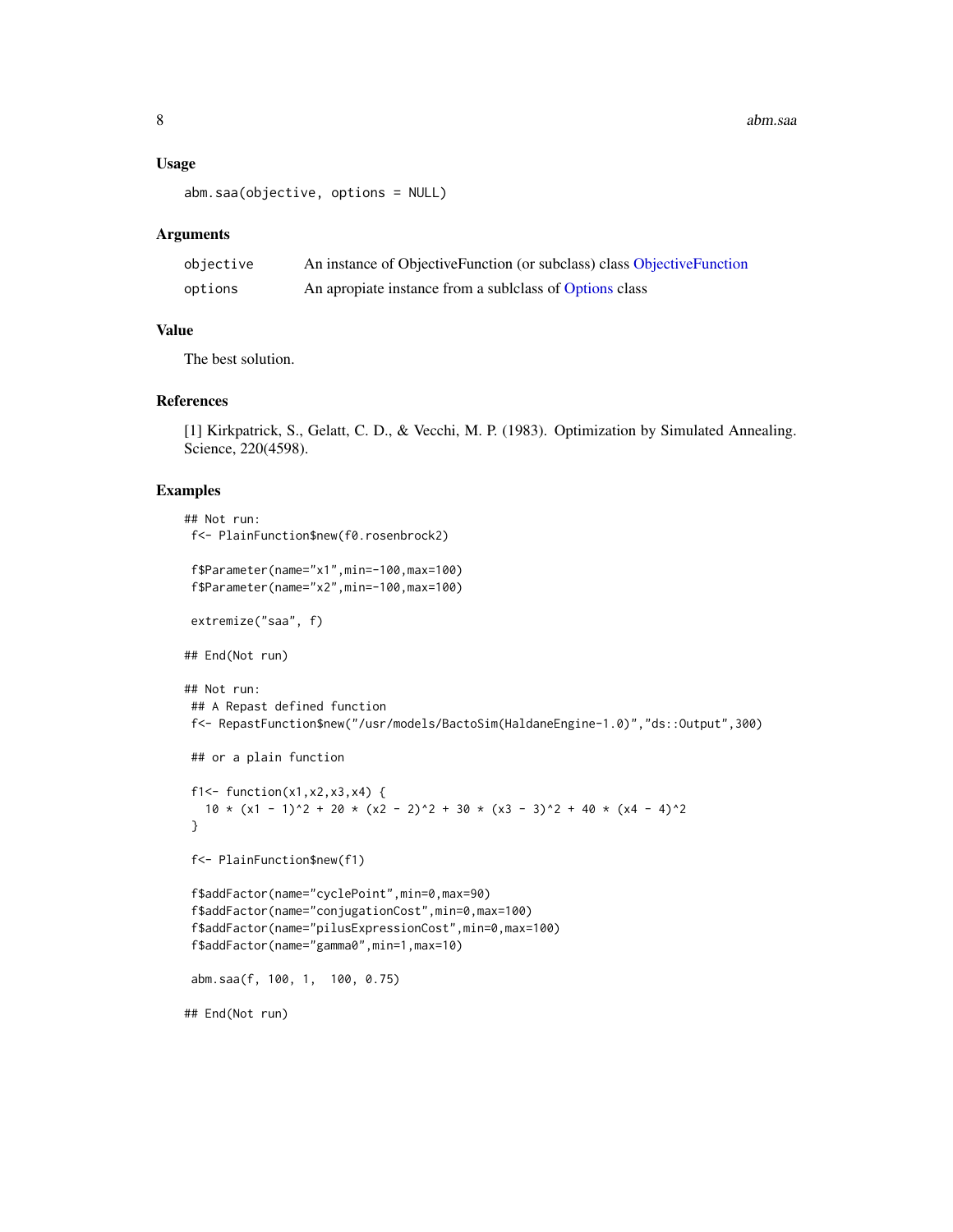<span id="page-8-0"></span>

#### Description

An implementation of Tabu Search algorithm for parameter estimation

#### Usage

```
abm.tabu(objective, options = NULL)
```
# Arguments

| objective | An instance of ObjectiveFunction (or subclass) class ObjectiveFunction |
|-----------|------------------------------------------------------------------------|
| options   | An apropiate instance from a sublelass of Options class                |

# References

[1] Fred Glover (1989). "Tabu Search - Part 1". ORSA Journal on Computing, 190-206. doi:10.1287/ijoc.1.3.190. [2] Fred Glover (1990). "Tabu Search - Part 2". ORSA Journal on Computing, 4-32. doi:10.1287/ijoc.2.1.4.

#### Examples

## Not run: f<- PlainFunction\$new(f0.rosenbrock2)

f\$Parameter(name="x1",min=-100,max=100) f\$Parameter(name="x2",min=-100,max=100)

or

```
f$Parameter0(name="x1",levels=c(0:4))
f$Parameter@(name="x2", levels=c(-2,-1,0,1,2))
```
extremize("tabu", f)

## End(Not run)

acor.archive *acor.archive*

#### Description

This function is used for creating and maintaining the ACOr archive 'T'. The function keeps the track of 'k' solotion in the archive.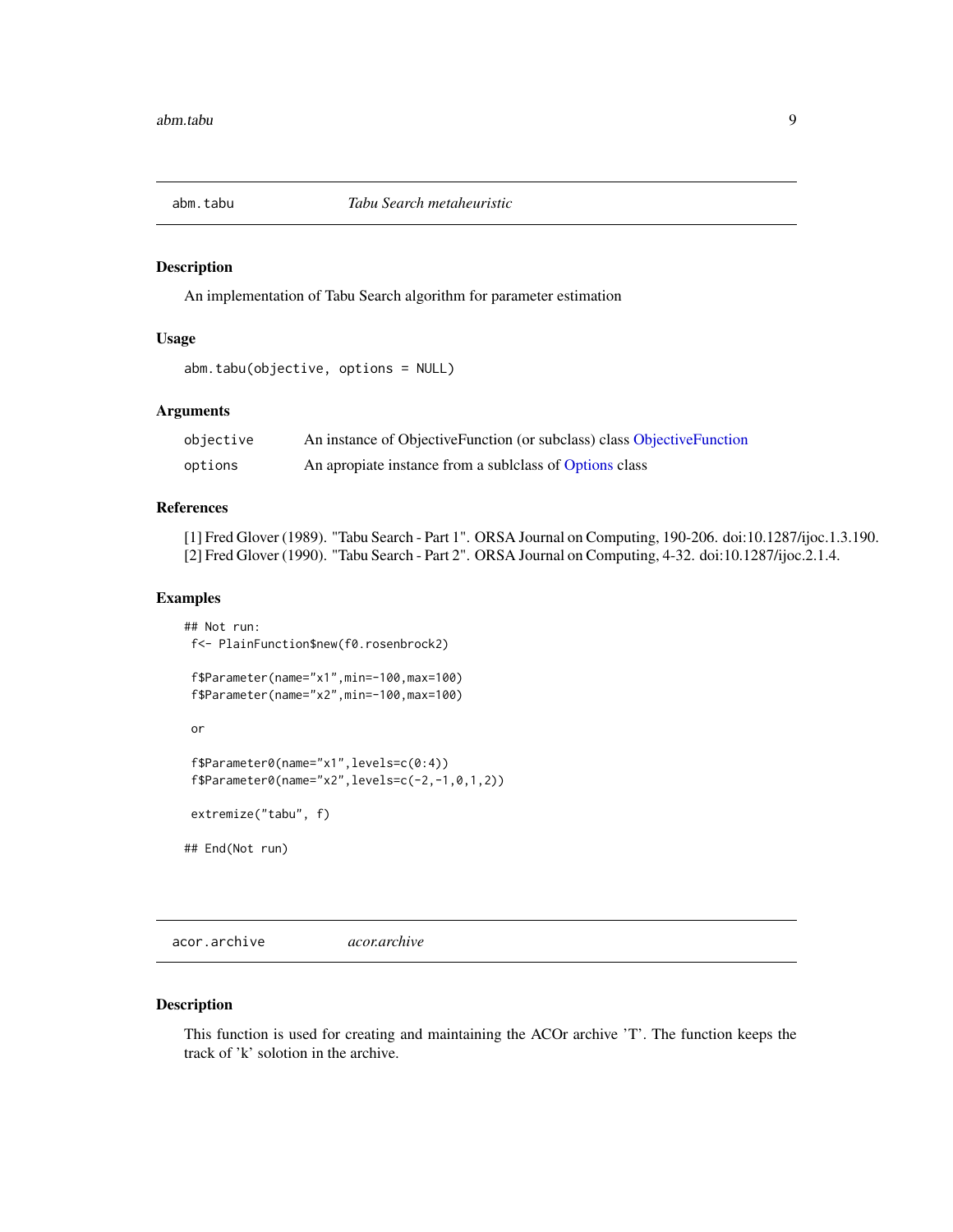<span id="page-9-0"></span>10 acor.F

#### Usage

 $acor.archive(s, f, w, k, T = NULL)$ 

# Arguments

| -S | The solution 'ants'        |
|----|----------------------------|
|    | The evaluation of solution |
| W  | The weight vector          |
| k  | The archive size           |
|    | The current archive        |

# Value

The solution archive

#### References

[1] Socha, K., & Dorigo, M. (2008). Ant colony optimization for continuous domains. European Journal of Operational Research, 185(3), 1155-1173. http://doi.org/10.1016/j.ejor.2006.06.046

acor.F *acor.F*

# Description

Helper function for extracting the 'F' function evaluations from archive ACOr 'T'

# Usage

acor.F(T)

# Arguments

T The solution archive

# Value

The F matrix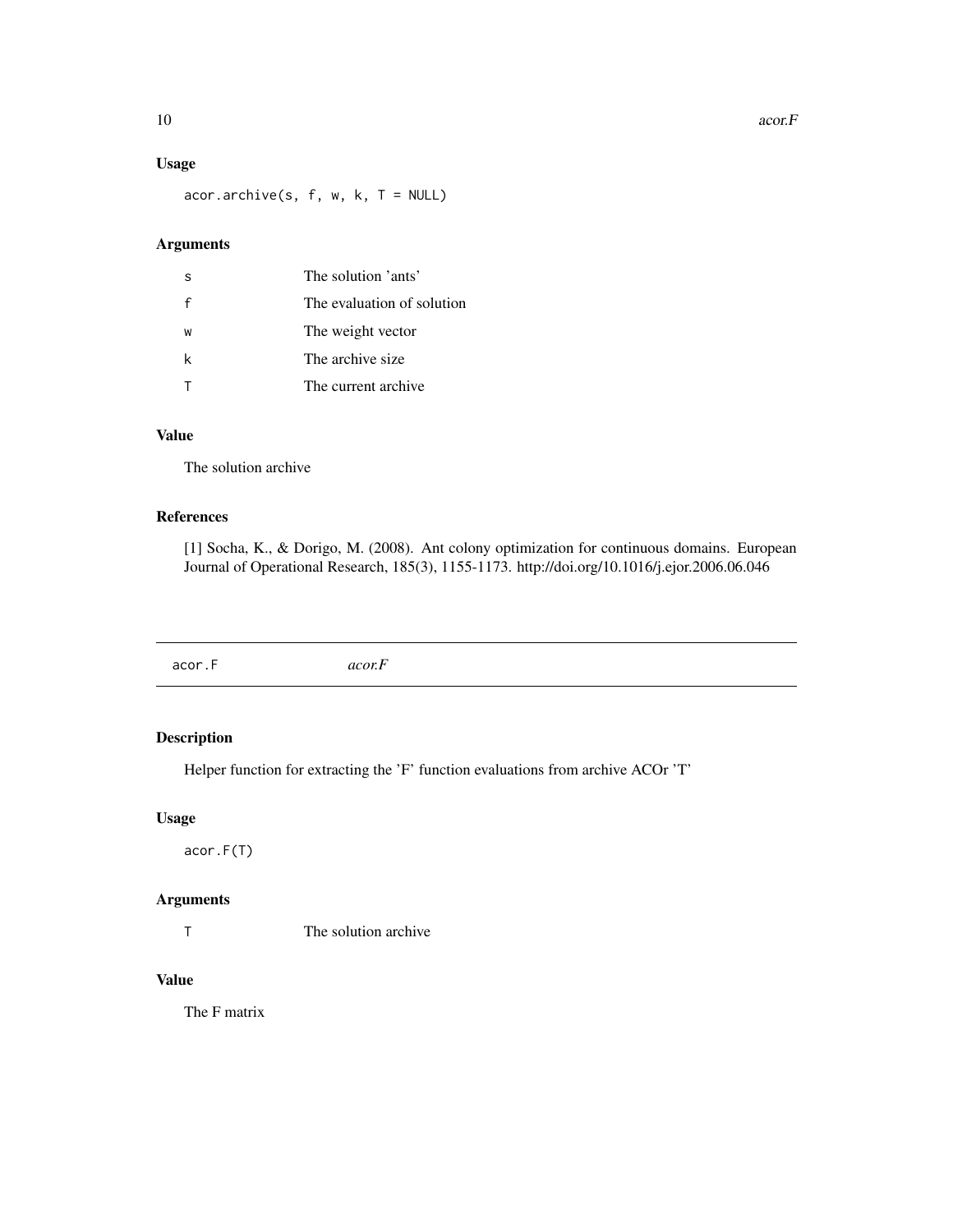<span id="page-10-0"></span>acor.lthgaussian *Select the lth gaussian function*

#### Description

Given a weight vector calculate the probabilities of selecting the lth gaussian function and return the index of lht gaussian selected with probability p

#### Usage

acor.lthgaussian(W)

#### Arguments

W The vector of weights

# Value

The index of lht gaussian function

#### References

[1] Socha, K., & Dorigo, M. (2008). Ant colony optimization for continuous domains. European Journal of Operational Research, 185(3), 1155-1173. http://doi.org/10.1016/j.ejor.2006.06.046

acor.N *acor.N*

#### Description

Helper function for getting the size of solution

#### Usage

acor.N(T)

# Arguments

T The solution archive

# Value

The size 'n' of a solution 's'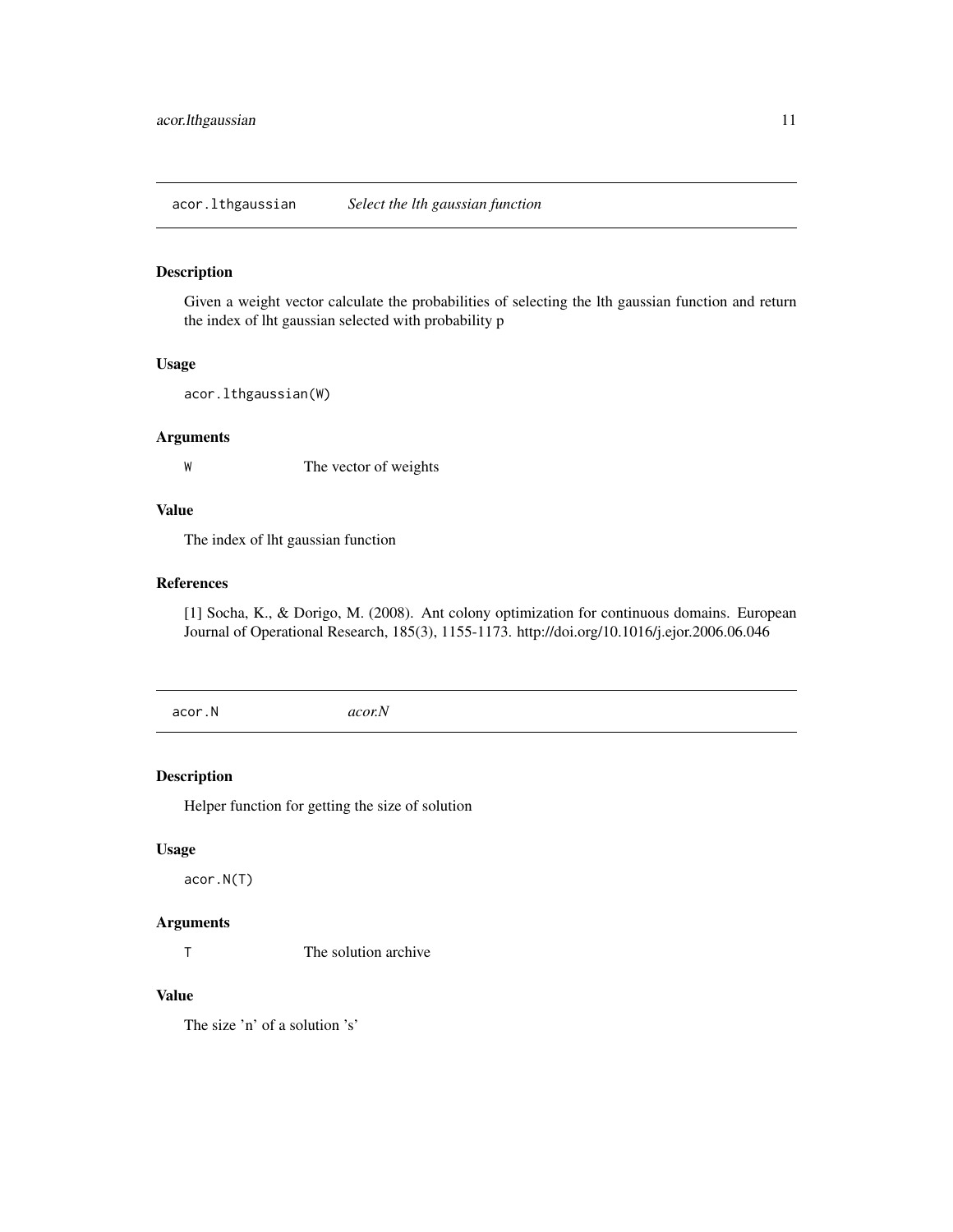<span id="page-11-0"></span>acor.probabilities *Gaussian kernel choosing probability*

# Description

Calculate the probability of choosing the lth Gaussian function

# Usage

 $acor.probabilities(W, 1 = NULL)$ 

# Arguments

| W | The vector of weights                           |
|---|-------------------------------------------------|
|   | The lth element of algorithm solution archive T |

#### Value

The vector of probabilities 'p'

#### References

[1] Socha, K., & Dorigo, M. (2008). Ant colony optimization for continuous domains. European Journal of Operational Research, 185(3), 1155-1173. http://doi.org/10.1016/j.ejor.2006.06.046

acor.S *acor.S*

#### Description

Helper function for extracting solution 'S' from archive 'T'

# Usage

acor.S(T)

# Arguments

T The solution archive

#### Value

The solution matrix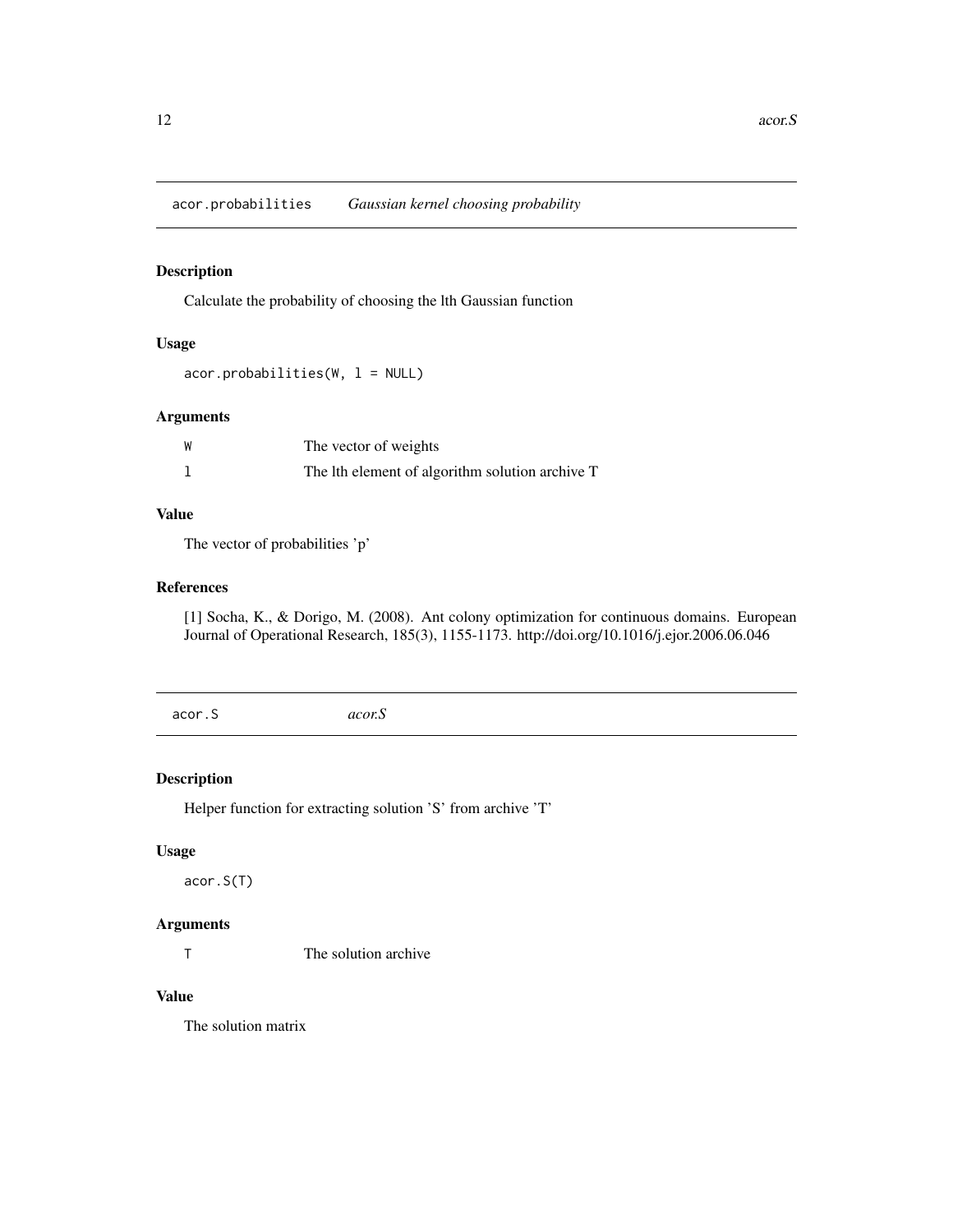<span id="page-12-0"></span>

# Description

Calculate the value of sigma

#### Usage

acor.sigma(Xi, k, T)

# Arguments

| Χi | The algorithm parameter    |
|----|----------------------------|
| k  | The solution archive size. |
| т  | The solution archive       |

#### Value

The sigma value

#### References

[1] Socha, K., & Dorigo, M. (2008). Ant colony optimization for continuous domains. European Journal of Operational Research, 185(3), 1155-1173. http://doi.org/10.1016/j.ejor.2006.06.046

acor.updateants *acor.updateants*

#### Description

Update the solution using the gaussian kernel

#### Usage

```
acor.updateants(S, N, W, t.mu, t.sigma)
```

| S       | The current solution ants                |
|---------|------------------------------------------|
| N       | The numnber of required ants in solution |
| W       | The weight vector                        |
| t.mu    | The 'mean' from solution archive         |
| t.sigma | The value of sigma from solution archive |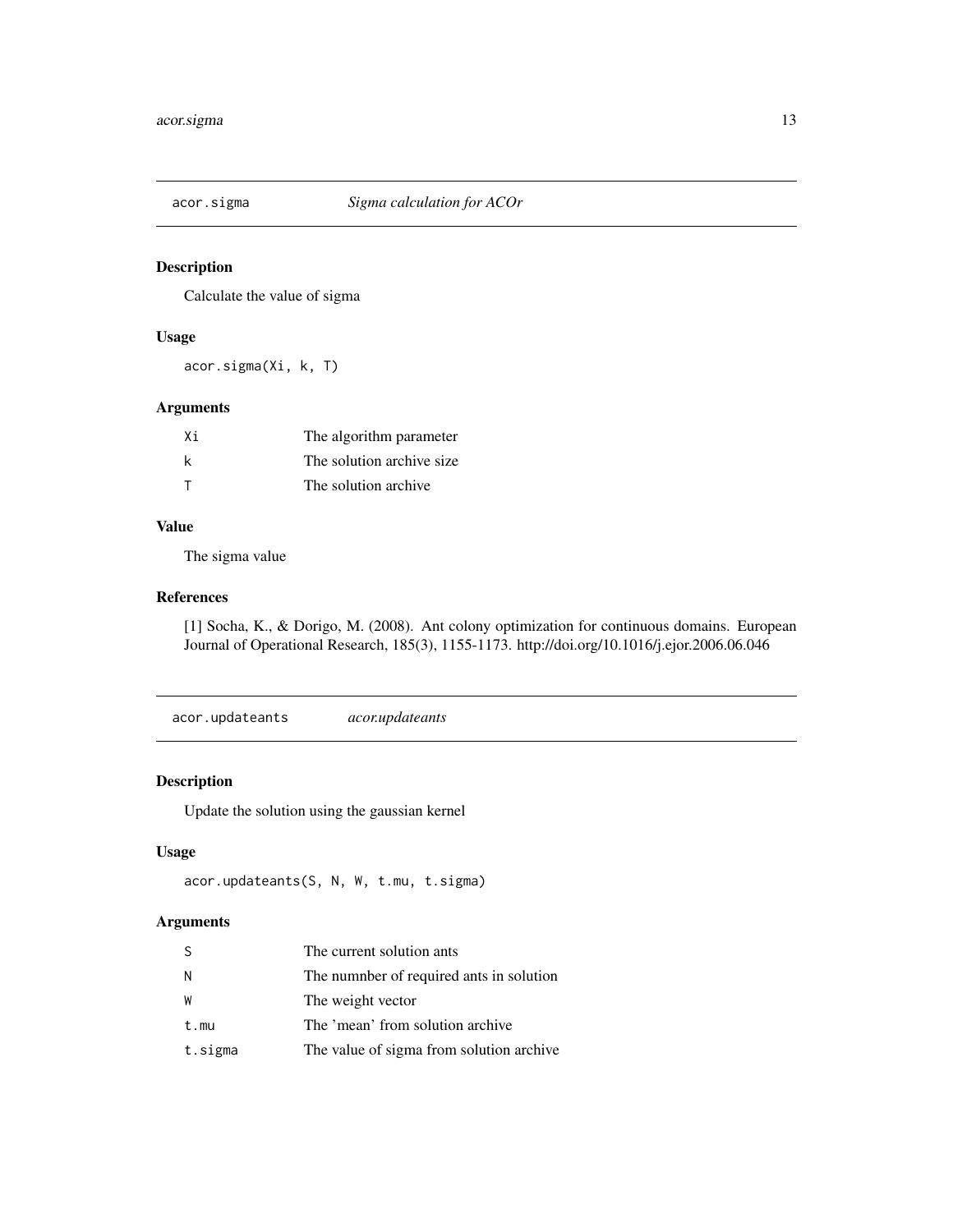# Value

The new solution ants

# References

[1] Socha, K., & Dorigo, M. (2008). Ant colony optimization for continuous domains. European Journal of Operational Research, 185(3), 1155-1173. http://doi.org/10.1016/j.ejor.2006.06.046

acor.W *acor.W*

# Description

Helper function for extracting the 'W' function evaluations from archive ACOr 'T'

#### Usage

acor.W(T)

# Arguments

T The solution archive

# Value

The weight vector

acor.weigth *Weight calculation for ant colony optimization*

# Description

Calculates the weight element of ACOr algorithm for the solution archive.

# Usage

acor.weigth(q, k, l)

| q | The Algorithm parameter. When small best-ranked solution is preferred |
|---|-----------------------------------------------------------------------|
| k | The Archive size                                                      |
|   | The lth element of algorithm solution archive T                       |

<span id="page-13-0"></span>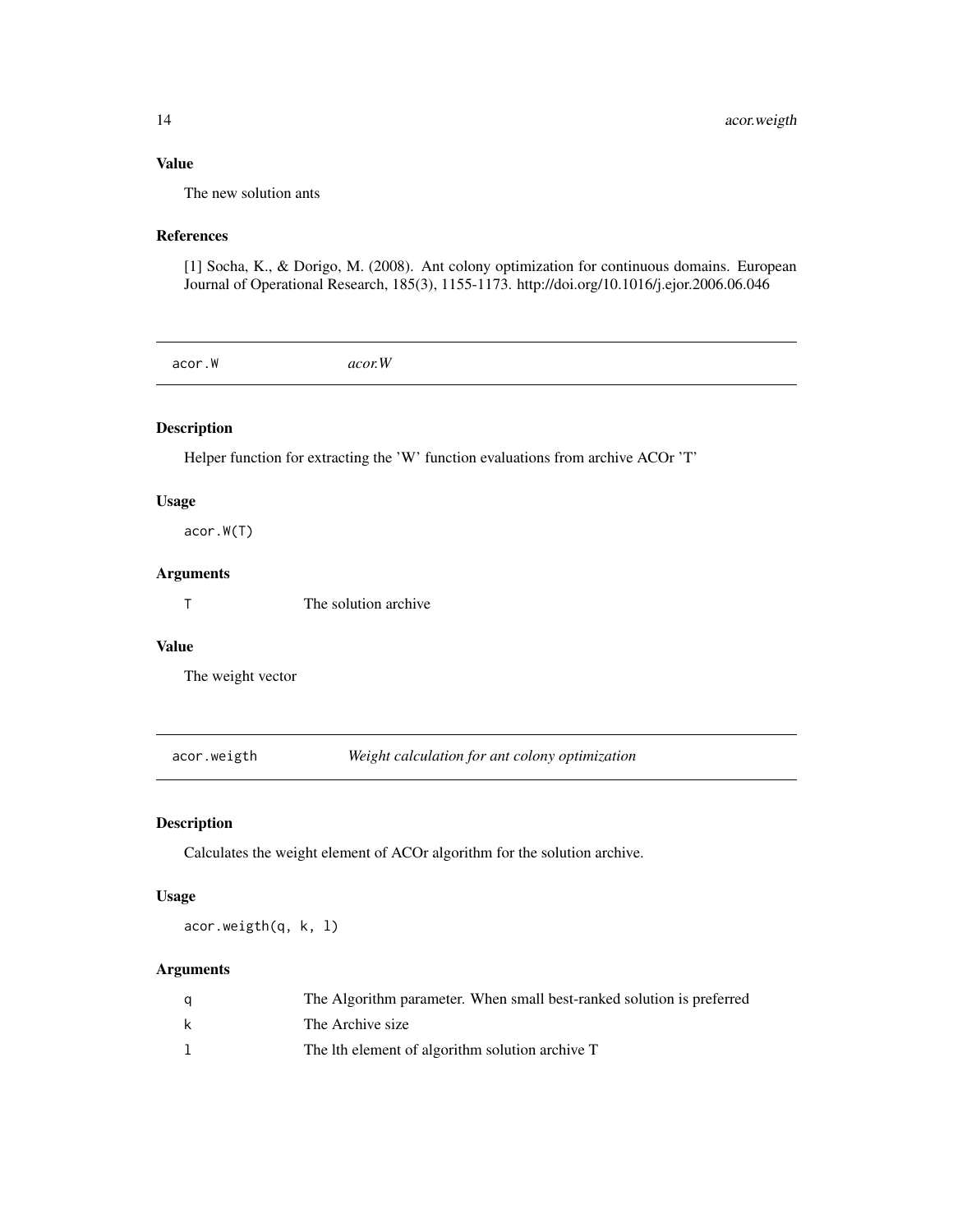#### <span id="page-14-0"></span>assert and the contract of the contract of the contract of the contract of the contract of the contract of the contract of the contract of the contract of the contract of the contract of the contract of the contract of the

#### Value

A scalar or a vector with calculated weigth.

#### References

[1] Socha, K., & Dorigo, M. (2008). Ant colony optimization for continuous domains. European Journal of Operational Research, 185(3), 1155-1173. http://doi.org/10.1016/j.ejor.2006.06.046

assert *assert*

# Description

The assert function stop the execution if the logical expression given by the parameter expresion is false.

#### Usage

assert(expresion, string)

#### Arguments

| expresion | Some logical expression                              |
|-----------|------------------------------------------------------|
| string    | The text message to show if expression does not hold |

| bestFitness | bestFitness |
|-------------|-------------|
|             |             |

# Description

Given a set S of N solutions created with sortSolution, this function returns the fitness component fot the best solution.

#### Usage

```
bestFitness(S)
```
#### Arguments

S The solution set

# Value

The best fitness value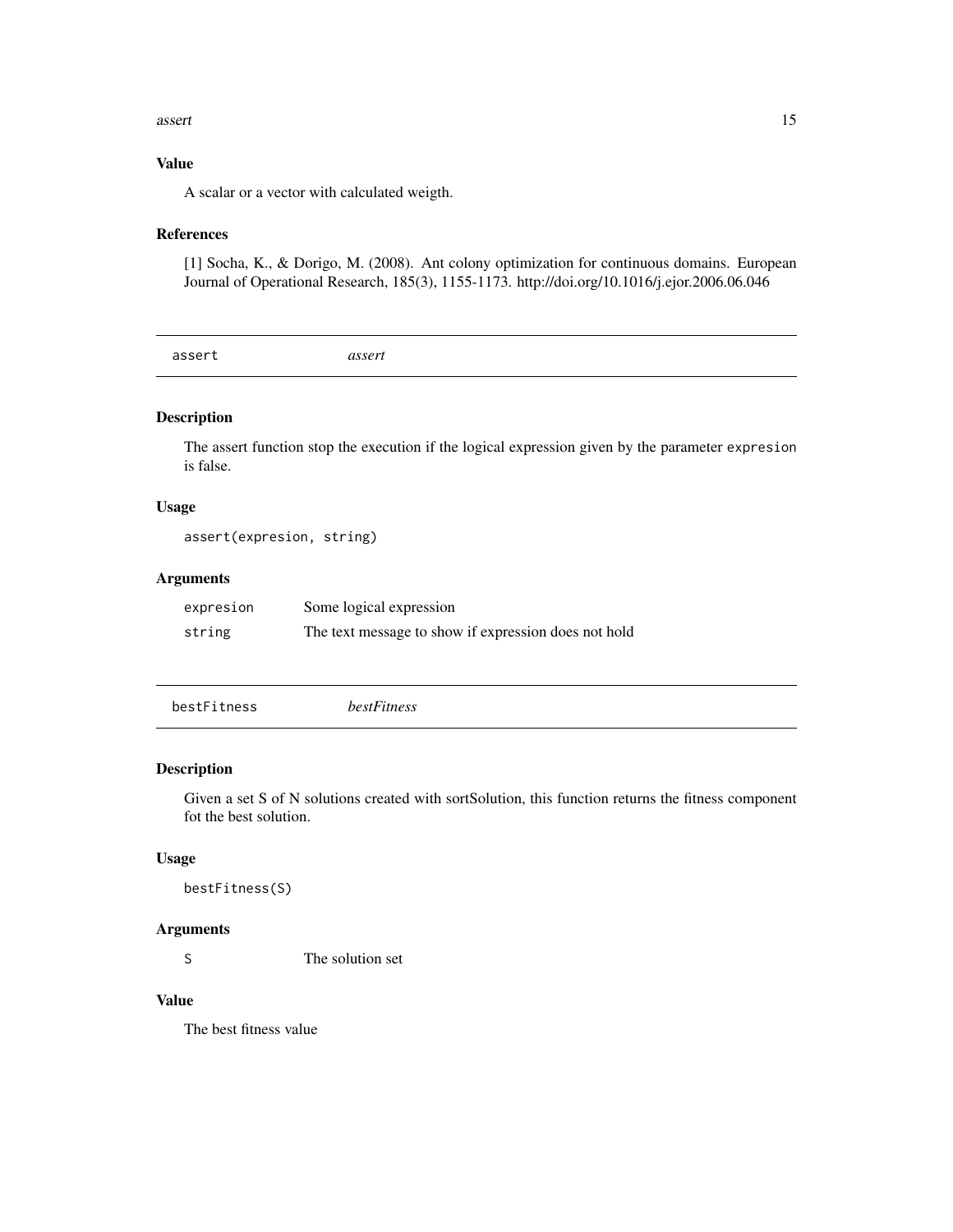<span id="page-15-0"></span>bestSolution *bestSolution*

# Description

Given a set S of N solutions created with sortSolution, this function returns the best solution found.

# Usage

bestSolution(S)

# Arguments

S The solution set

# Value

The best solution

cbuf *cbuf*

# Description

Simple implementation of a circular buffer.

#### Usage

cbuf(b, v, e)

# Arguments

| b            | The variable holding the current buffer content |
|--------------|-------------------------------------------------|
| <sup>V</sup> | The new valued to be added to b                 |
| e            | The length of circular buffer                   |

# Value

The buffer b plus the element v minus the least recently added element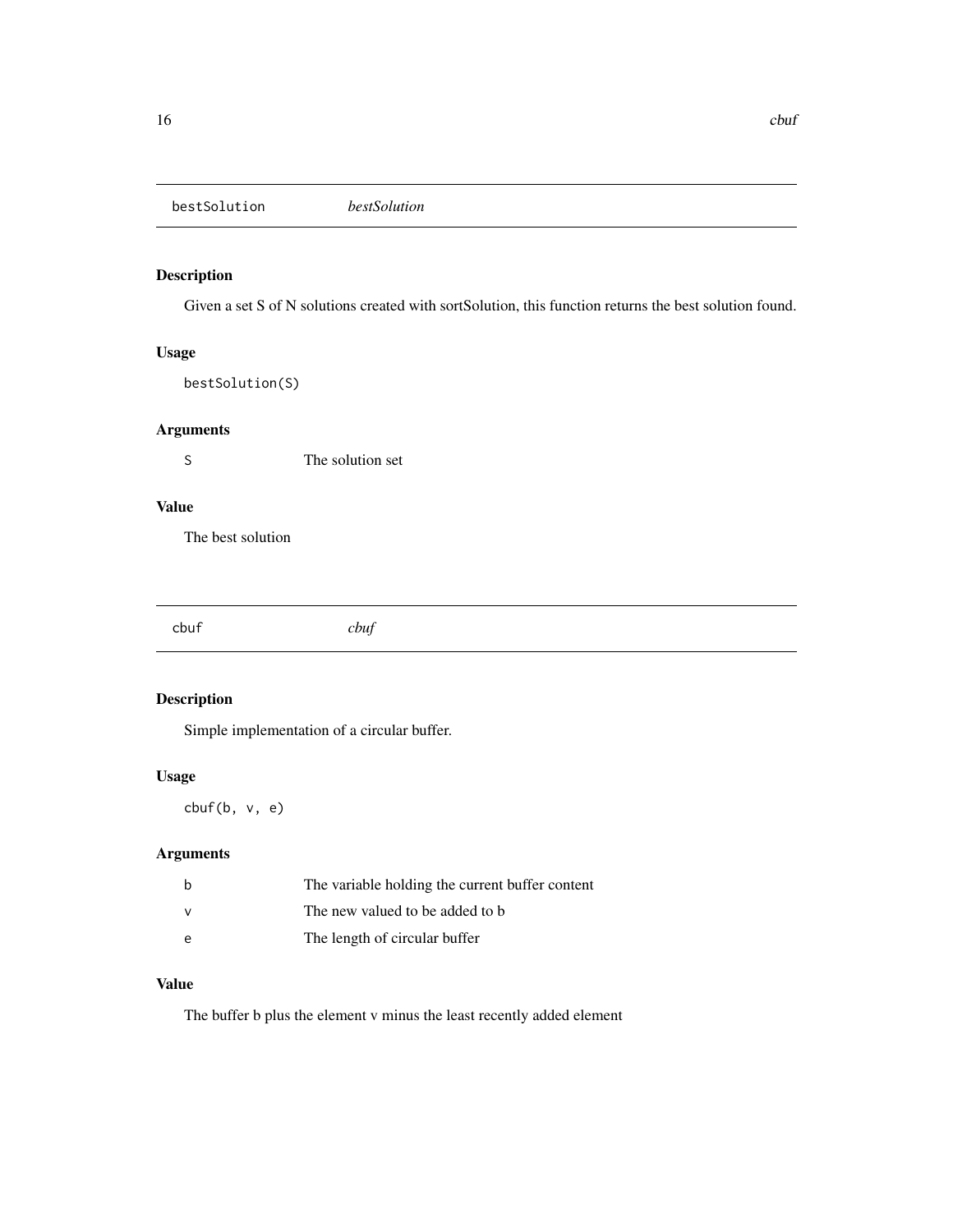#### <span id="page-16-0"></span>Description

Compare the number of function evalutions and convergence for the following optimization algorithms, ("saa","pso","acor","ees1").

#### Usage

```
compare.algorithms1(F, seeds = c(27, 2718282, 36190727, 3141593, -91190721,
  -140743, 1321))
```
#### Arguments

|       | The function to be tested                                  |
|-------|------------------------------------------------------------|
| seeds | The random seeds which will be used for testing algorithms |

#### Examples

```
## Not run:
rm(list=ls())
d.cigar4<- compare.algorithms1(f0.cigar4)
d.schaffer4<- compare.algorithms1(f0.schaffer4)
d.griewank4<- compare.algorithms1(f0.griewank4)
d.bohachevsky4<- compare.algorithms1(f0.bohachevsky4)
d.rosenbrock4<- compare.algorithms1(f0.rosenbrock4)
```
## End(Not run)

contourplothelper *contourplothelper*

# Description

Simple helper function for countour plots

# Usage

```
contourplothelper(d, x, y, z, nbins = 32, binwidth = c(10, 10),
  points = c(300, 300), title = NULL)
```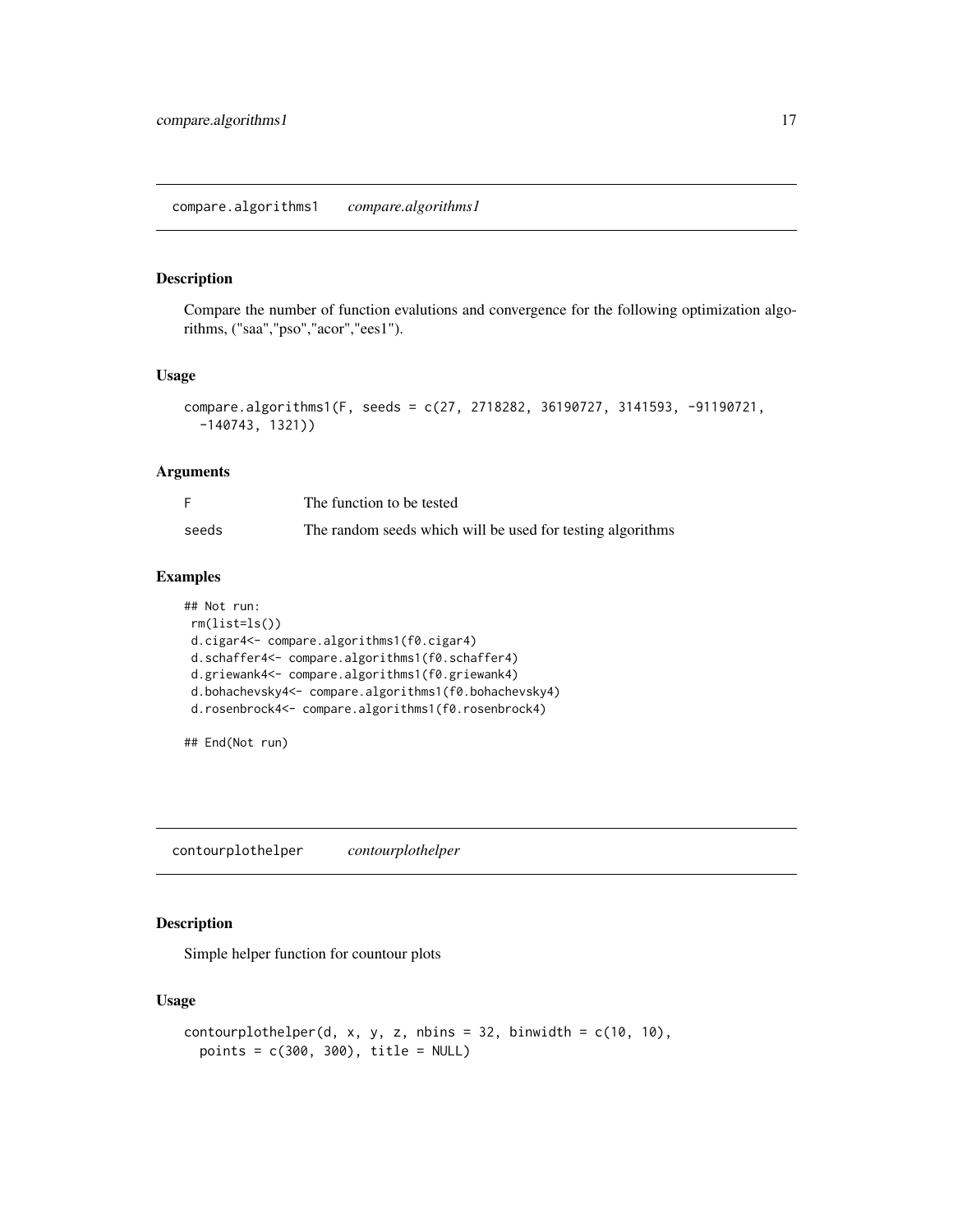# <span id="page-17-0"></span>Arguments

| d              | A data frame.                                            |
|----------------|----------------------------------------------------------|
| X              | A string with the data frame column name for x axis.     |
| <sub>V</sub>   | A string with the data frame column name for y axis.     |
| $\overline{z}$ | A string with the data frame column name for z axis.     |
| nbins          | The number bins. The default is 32.                      |
| binwidth       | The binwidths for 'kde2d'. Can be an scalar or a vector. |
| points         | The number of grid points. Can be an scalar or a vector. |
| title          | The optional plot title. May be omited.                  |

ees1.challenge *ees1.challenge*

# Description

Repeat the evalution of best solution to tacke with variability.

# Usage

ees1.challenge(solution, objective)

# Arguments

| solution  | The Problem solution   |
|-----------|------------------------|
| objective | The objective function |

ees1.explore *ees1.explore*

# Description

Explore the solution space on the neighborhood of solution 's' in order to find a new best.

# Usage

ees1.explore(s, weight, p = 0.01)

| -S     | The Problem solution      |
|--------|---------------------------|
| weight | The exploration intensity |
| p      | The mutation probability  |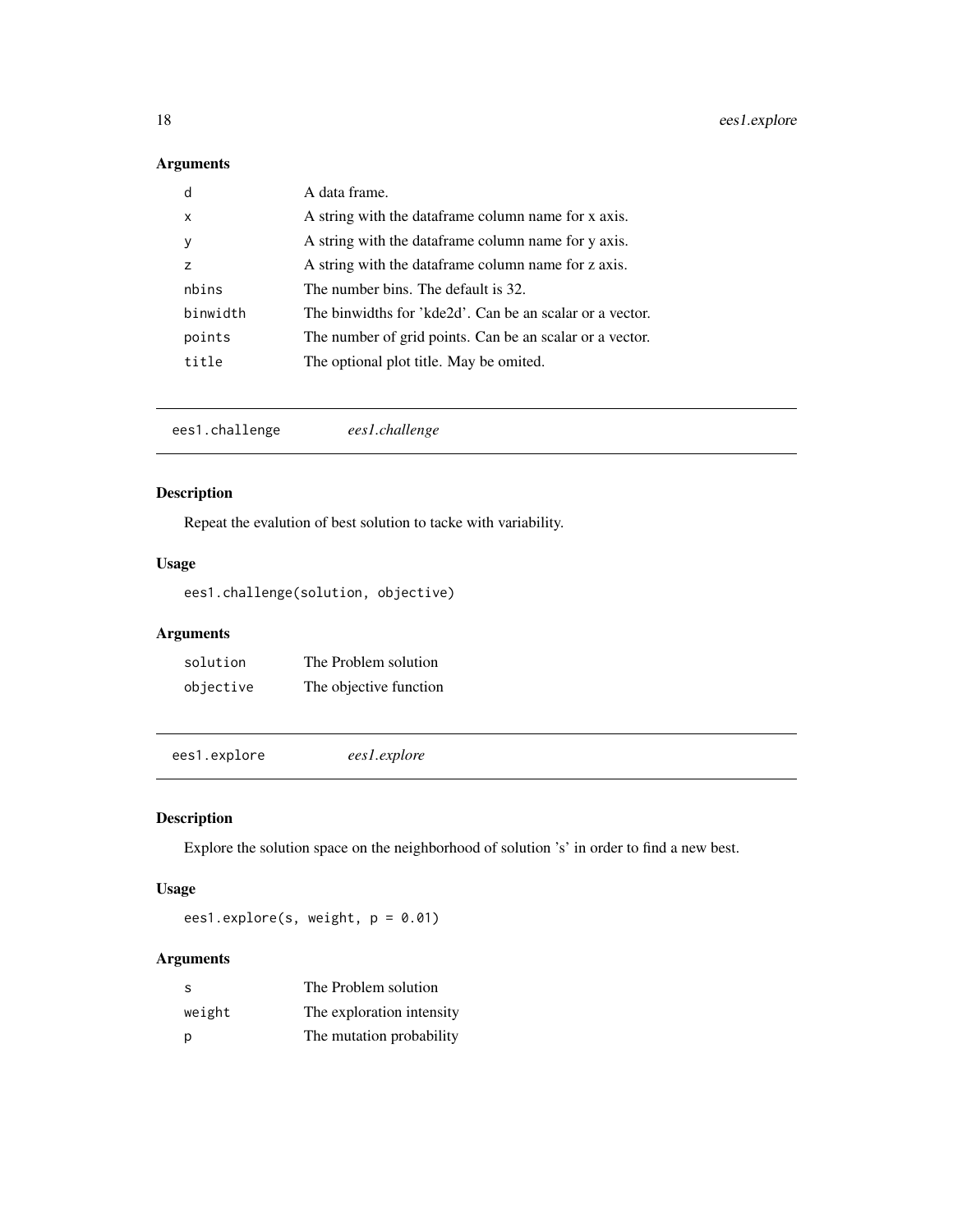<span id="page-18-0"></span>ees1.mating *ees1.mating*

# Description

This function 'mix' the elements present in the solution. The parameter 'mu' controls the intensity of mixing. Low values give preference to best solution components and high values make the values being select randomly.

#### Usage

ees1.mating(solution, mu)

#### Arguments

| solution | The Problem solution                                                                                                     |
|----------|--------------------------------------------------------------------------------------------------------------------------|
| mu       | The mixing intensity ratio, from 0 to 1. The mix intensity controls de the prob-<br>ability of chosing a worst solutions |

| ees1.mating1 | ees1.mating1 |
|--------------|--------------|
|              |              |

# Description

This function 'mix' the elements present in the solution. The parameter 'mu' controls the intensity of mixing. Low values give preference to best solution components and high values make the values being select randomly.

#### Usage

```
ees1.mating1(solution, mu)
```

| solution | The Problem solution                                                                                                     |
|----------|--------------------------------------------------------------------------------------------------------------------------|
| mu       | The mixing intensity ratio, from 0 to 1. The mix intensity controls de the prob-<br>ability of chosing a worst solutions |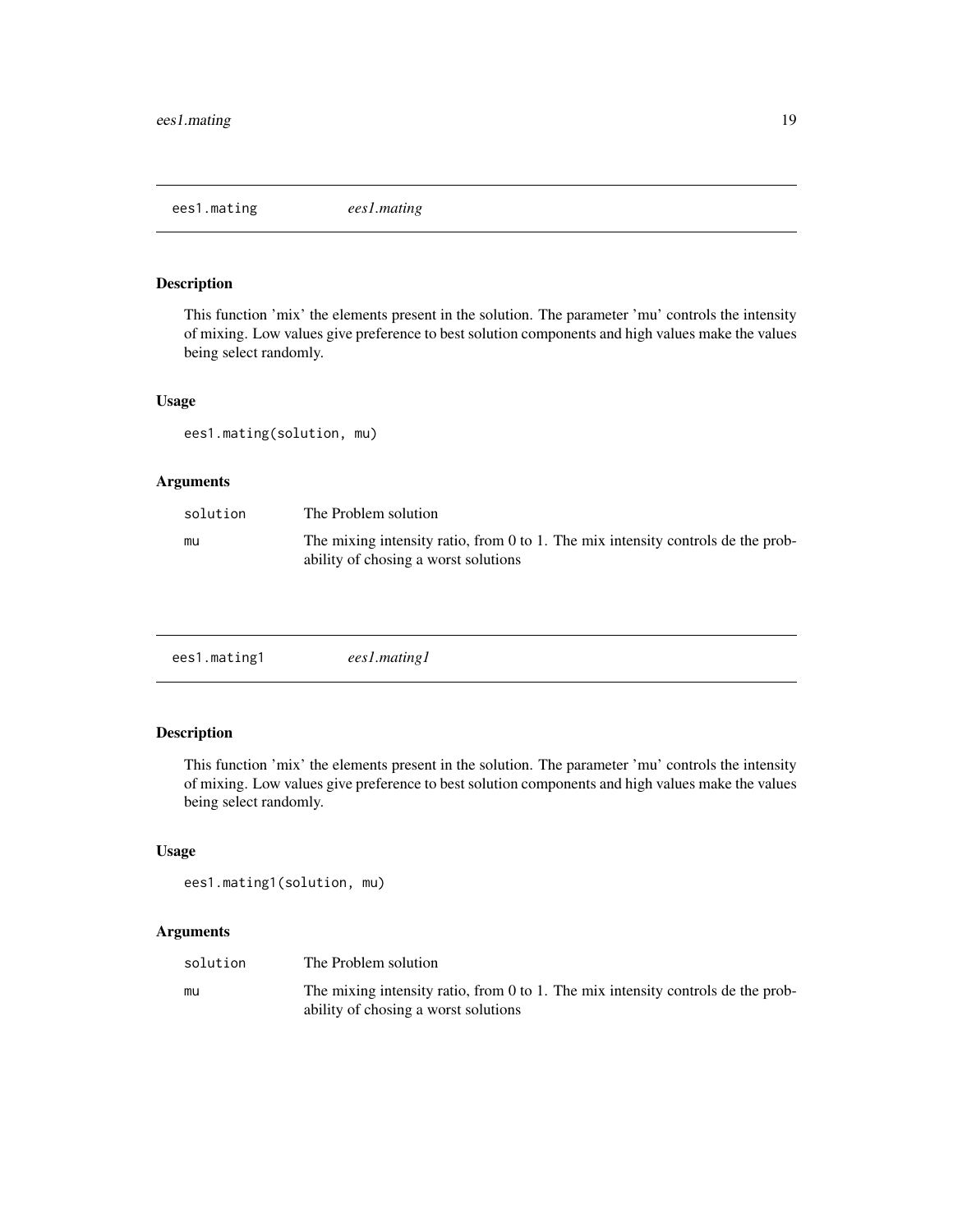<span id="page-19-0"></span>ees1.mutation *ees1.mutation*

# Description

Performs the mutation on generated solution

# Usage

```
ees1.mutation(solution, mates, p = 0.01)
```
# Arguments

| solution | The Problem solution     |
|----------|--------------------------|
| mates    | The mixed parents        |
| D        | The mutation probability |

ees1.recombination *ees1.recombination*

# Description

Performs the recombination on solution

# Usage

```
ees1.recombination(solution, mates)
```

| solution | The Problem solution |
|----------|----------------------|
| mates    | The mixed parents    |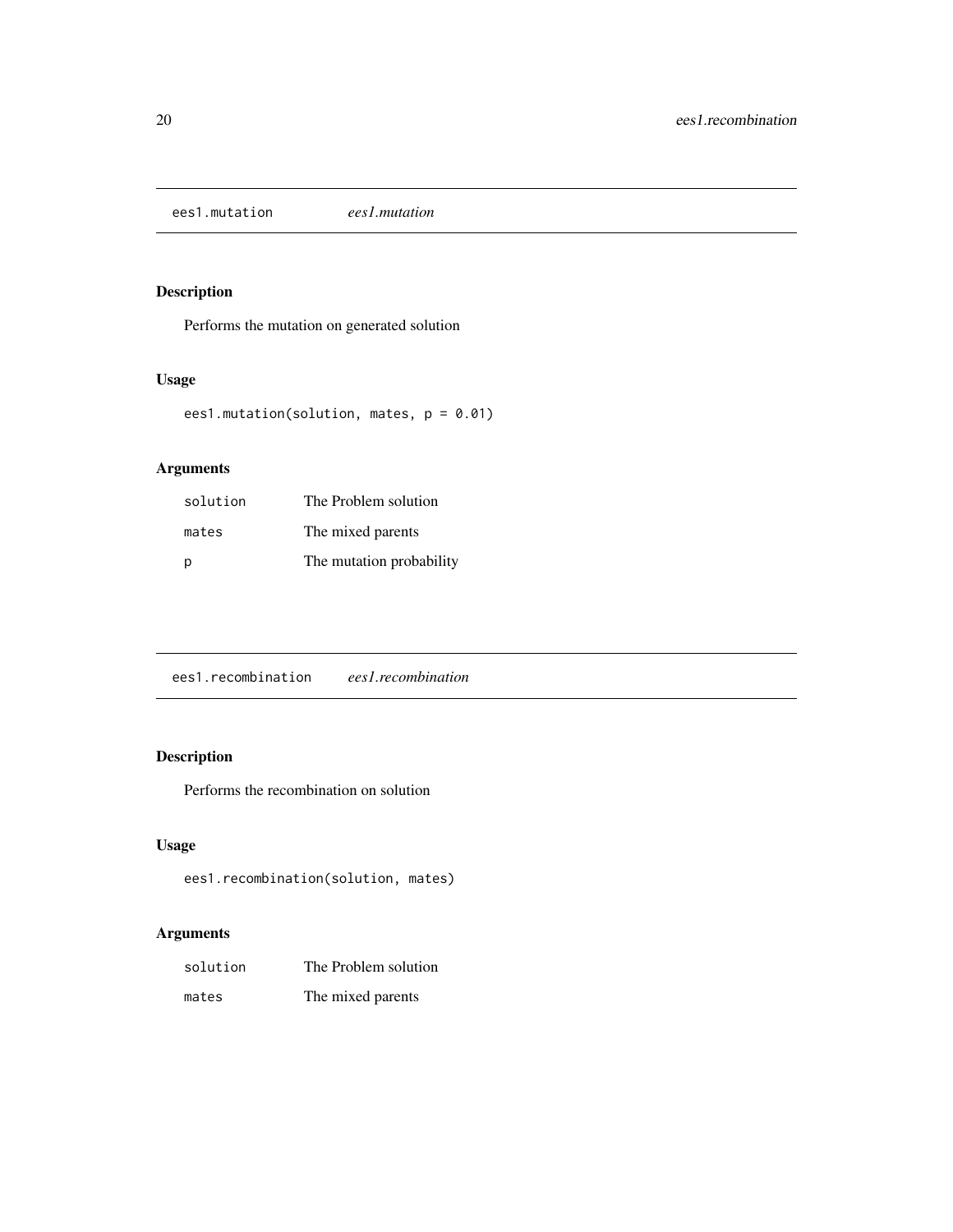<span id="page-20-0"></span>ees1.selection *ees.selection*

# Description

Select the elements with best fitness but accept uphill moves with probability 'kkappa'.

# Usage

```
ees1.selection(s0, s1, kkappa)
```
# Arguments

| sØ     | The current best solution set |
|--------|-------------------------------|
| .s1    | The new solution              |
| kkappa | The selection pressure        |

elog.debug *elog.debug*

#### Description

Wrapper for logging debug messages.

#### Usage

elog.debug(...)

# Arguments

... Variable number of arguments including a format string.

elog.error *elog.error*

# Description

Wrapper for logging error messages.

# Usage

elog.error(...)

#### Arguments

... Variable number of arguments including a format string.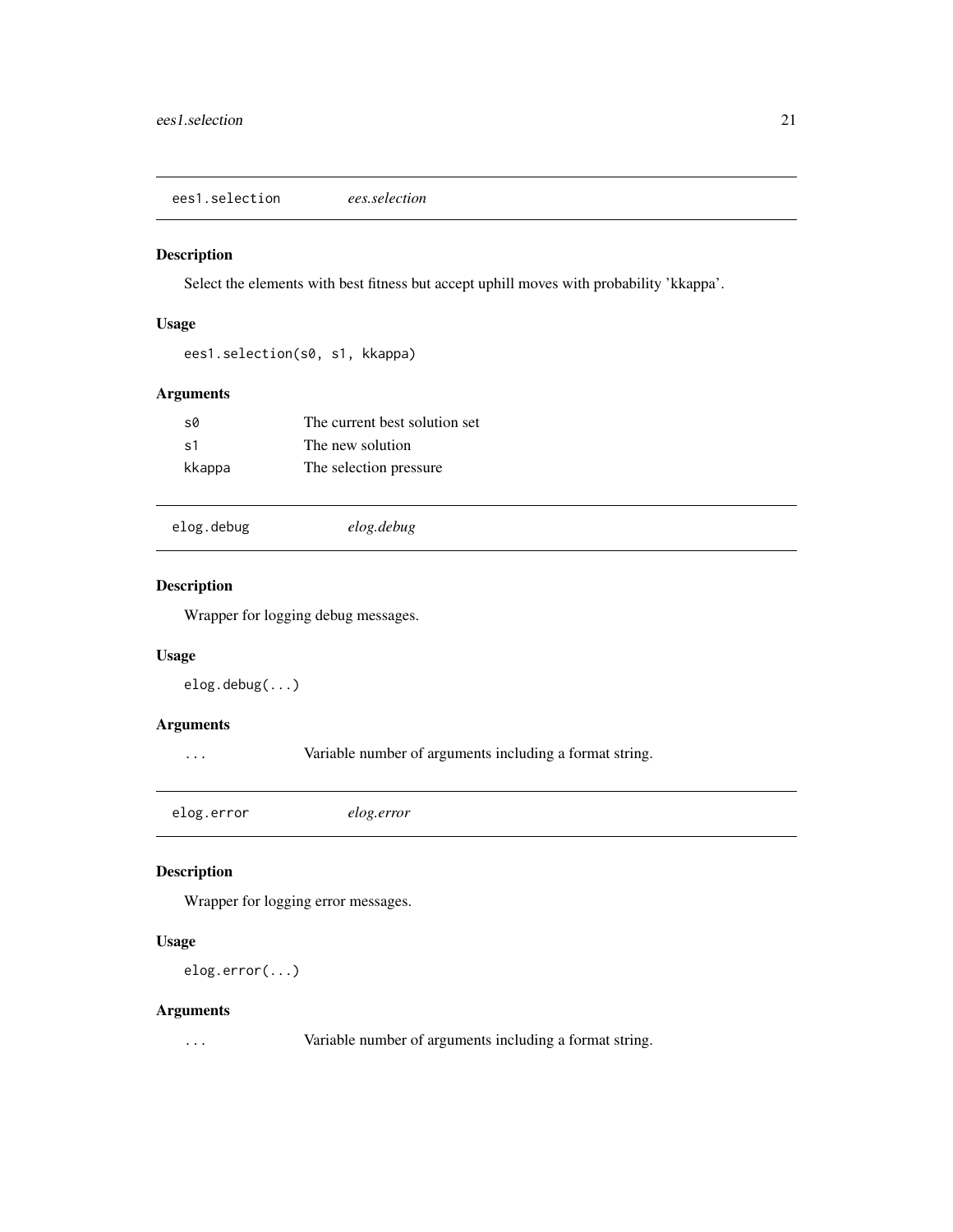<span id="page-21-0"></span>elog.info *elog.info*

# Description

Wrapper for logging info messages.

# Usage

elog.info(...)

# Arguments

... Variable number of arguments including a format string.

| elog.level | elog.level |
|------------|------------|
|            |            |

# Description

Configure the current log level

# Usage

```
elog.level(level = NULL)
```
# Arguments

level The log level (ERROR|WARN|INFO|DEBUG)

# Value

The log level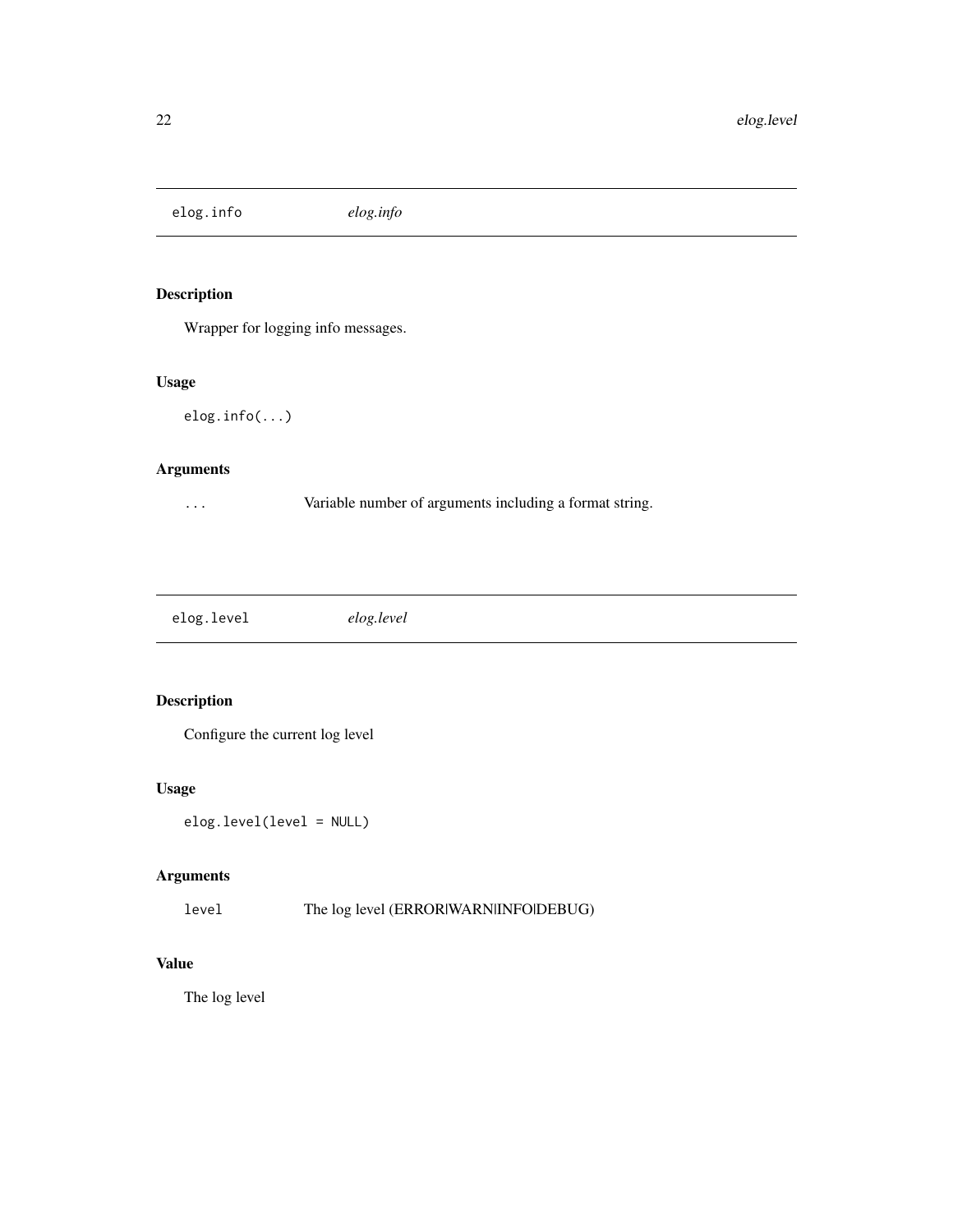<span id="page-22-0"></span>enforceBounds *enforceBounds*

# Description

Checks if parameters fall within upper an lower bounds

# Usage

```
enforceBounds(particles, factors)
```
# Arguments

| particles | The particle set                                    |
|-----------|-----------------------------------------------------|
| factors   | the defined range for objective function parameters |

#### Value

The particle inside the valid limits

|--|--|

# Description

For each element in solution 's' evaluate the respective fitness.

# Usage

```
es.evaluate(f, s, enforce = TRUE)
```
# Arguments

|         | A reference to an instance of objective function              |
|---------|---------------------------------------------------------------|
| -S      | The set of solutions                                          |
| enforce | If true the values are enforced to fall within provided range |

# Value

The solution ordered by its fitness.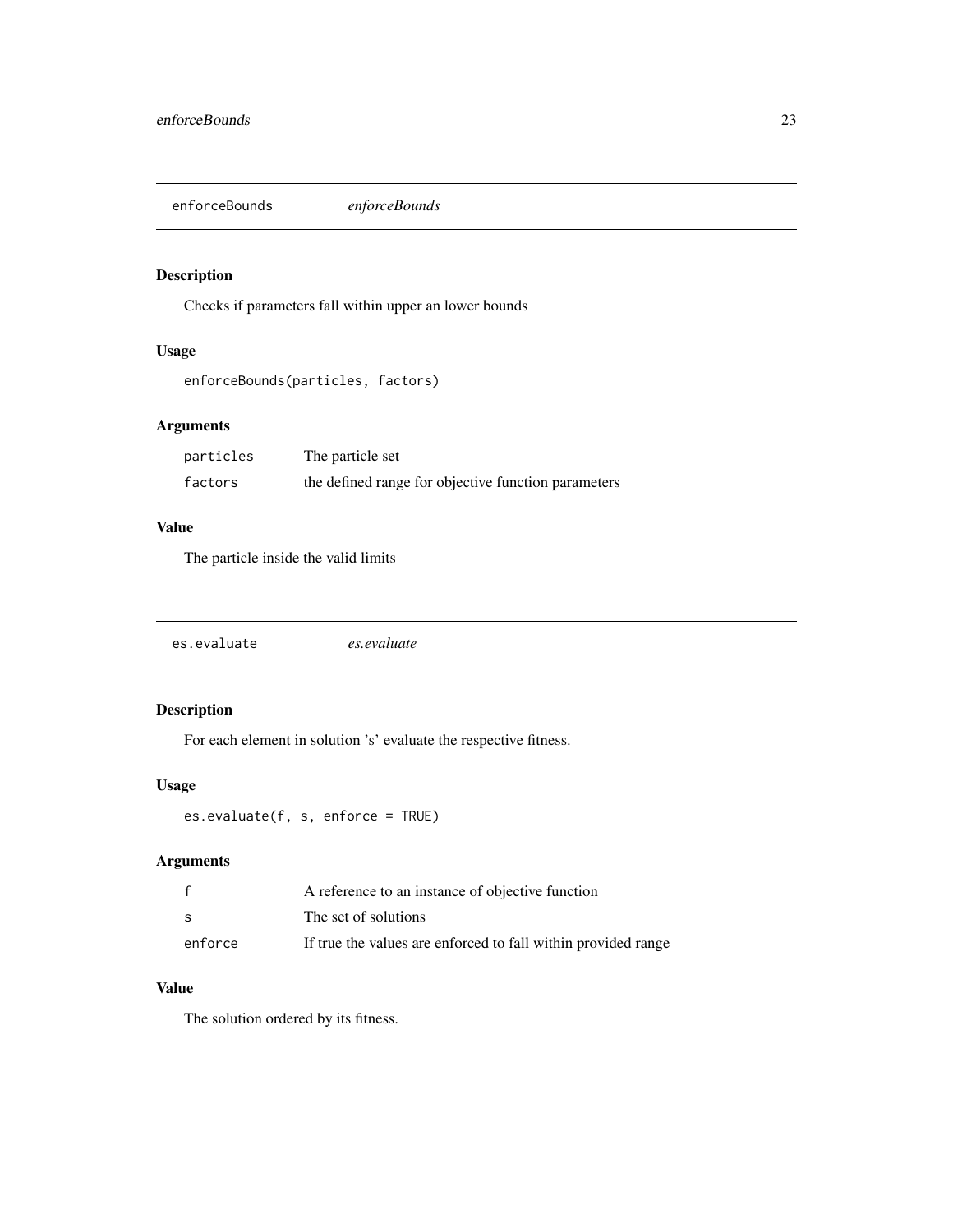<span id="page-23-0"></span>Estimates-class *Estimates*

# Description

A simple class for encapsulating the return of metaheuristic methods

extremize *extremize*

# Description

Entry point for optimization functions

# Usage

```
extremize(type, objective, options = NULL)
```
#### Arguments

| type      | The optimization method (aco, pso, saa, sda)                           |
|-----------|------------------------------------------------------------------------|
| objective | An instance of ObjectiveFunction (or subclass) class ObjectiveFunction |
| options   | An apropiate instance from a sublelass of Options class                |

# Examples

```
## Not run:
f<- PlainFunction$new(f0.rosenbrock2)
 f$Parameter(name="x1",min=-100,max=100)
 f$Parameter(name="x2",min=-100,max=100)
extremize("pso", f)
## End(Not run)
```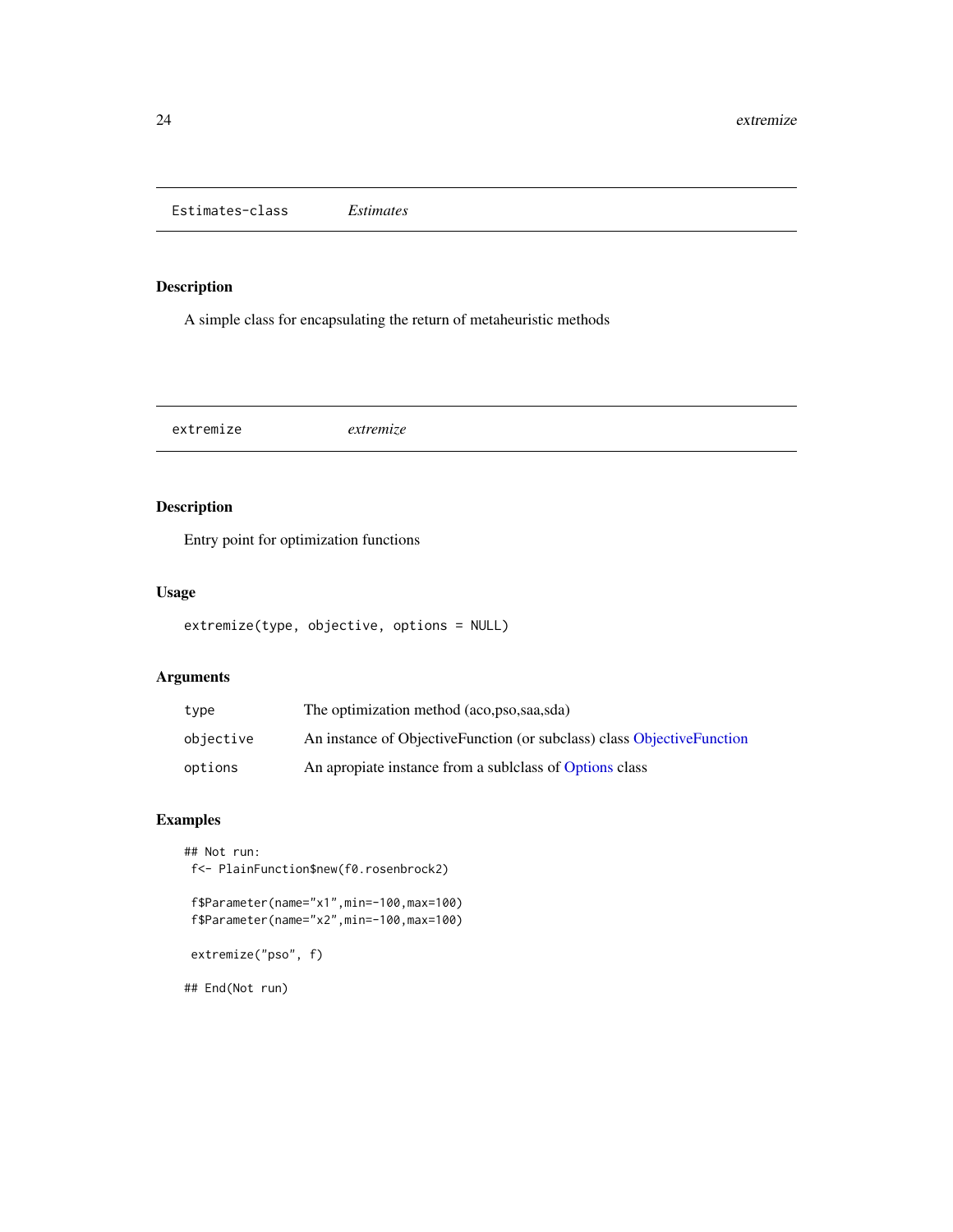<span id="page-24-0"></span>f0.ackley *f0.ackley*

#### Description

The ackley function of N variables for testing optimization methods. The global optima for the function is given by  $xi = 0$ , forall i E 1...N,  $f(x) = 0$ . Domain  $xi$  E [-32.768, 32.768], for all  $i = 1, ...,$ d

#### Usage

f0.ackley(...)

#### Arguments

... The variadic list of function variables.

#### Value

The function value

#### References

https://www.sfu.ca/~ssurjano/ackley.html

| f0.ackley4 | f0.ackley4 |
|------------|------------|
|------------|------------|

# Description

The ackley function of four variables for testing optimization methods. The global optima for the function is given by  $xi = 0$ , forall i E 1...N,  $f(x) = 0$ .

#### Usage

f0.ackley4(x1, x2, x3, x4)

#### Arguments

| x1 | The first function variable  |
|----|------------------------------|
| x2 | The second function variable |
| x3 | The third function variable  |
| x4 | The fourth function variable |

# Value

The function value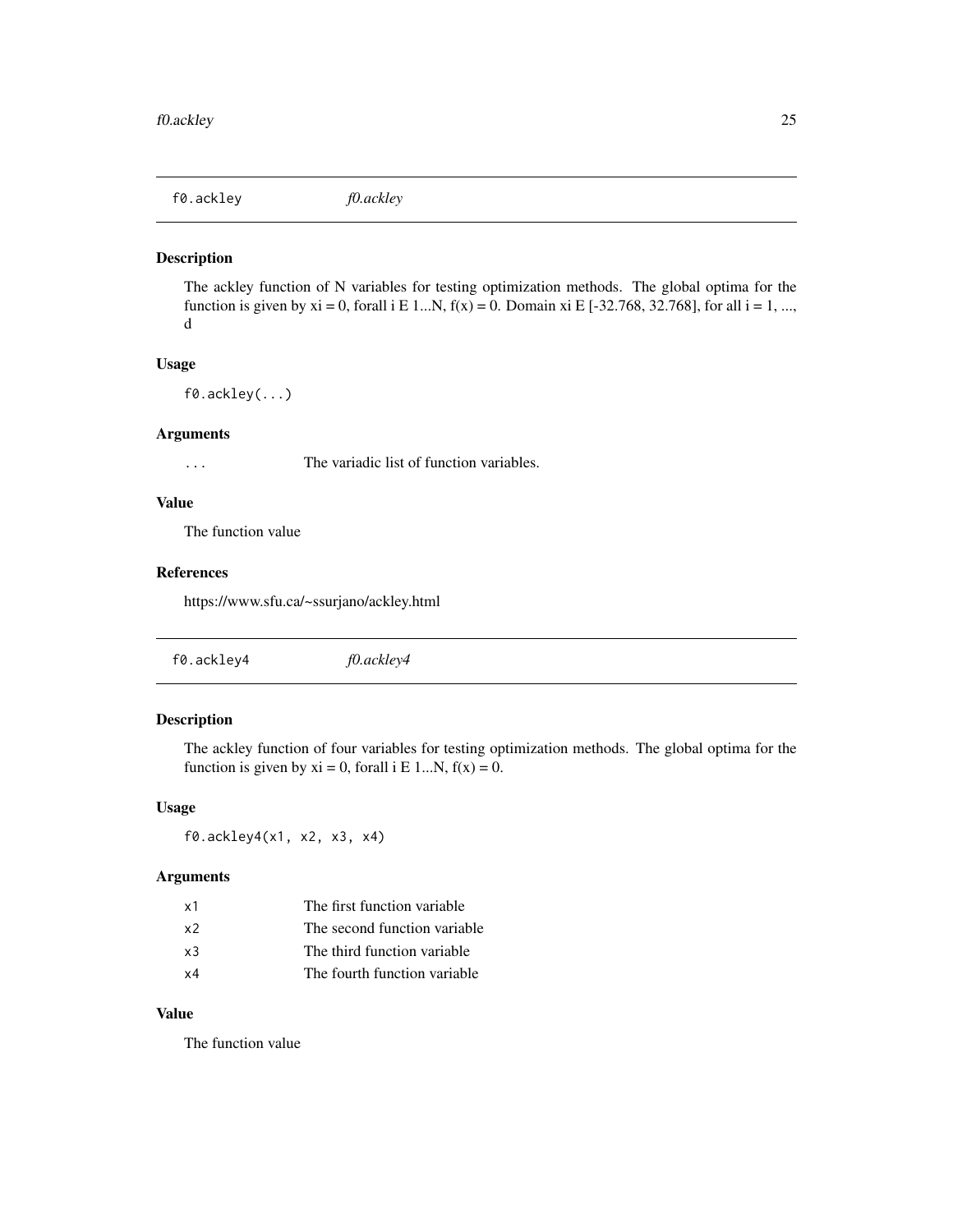<span id="page-25-0"></span>f0.adtn.rosenbrock2 *f0.adtn.rosenbrock2*

# Description

Two variable Rosenbrock function with random additive noise.

#### Usage

f0.adtn.rosenbrock2(x1, x2)

#### Arguments

| x1 | Parameter 1 |
|----|-------------|
| x2 | Parameter 2 |

f0.bohachevsky *f0.bohachevsky*

# Description

The Bohachevsky function of N variables for testing optimization methods. The global optima for the function is given by  $xi = 0$ , forall i E 1...N,  $f(x) = 0$ .

#### Usage

f0.bohachevsky(...)

#### Arguments

... The variadic list of function variables.

#### Value

The function value

# References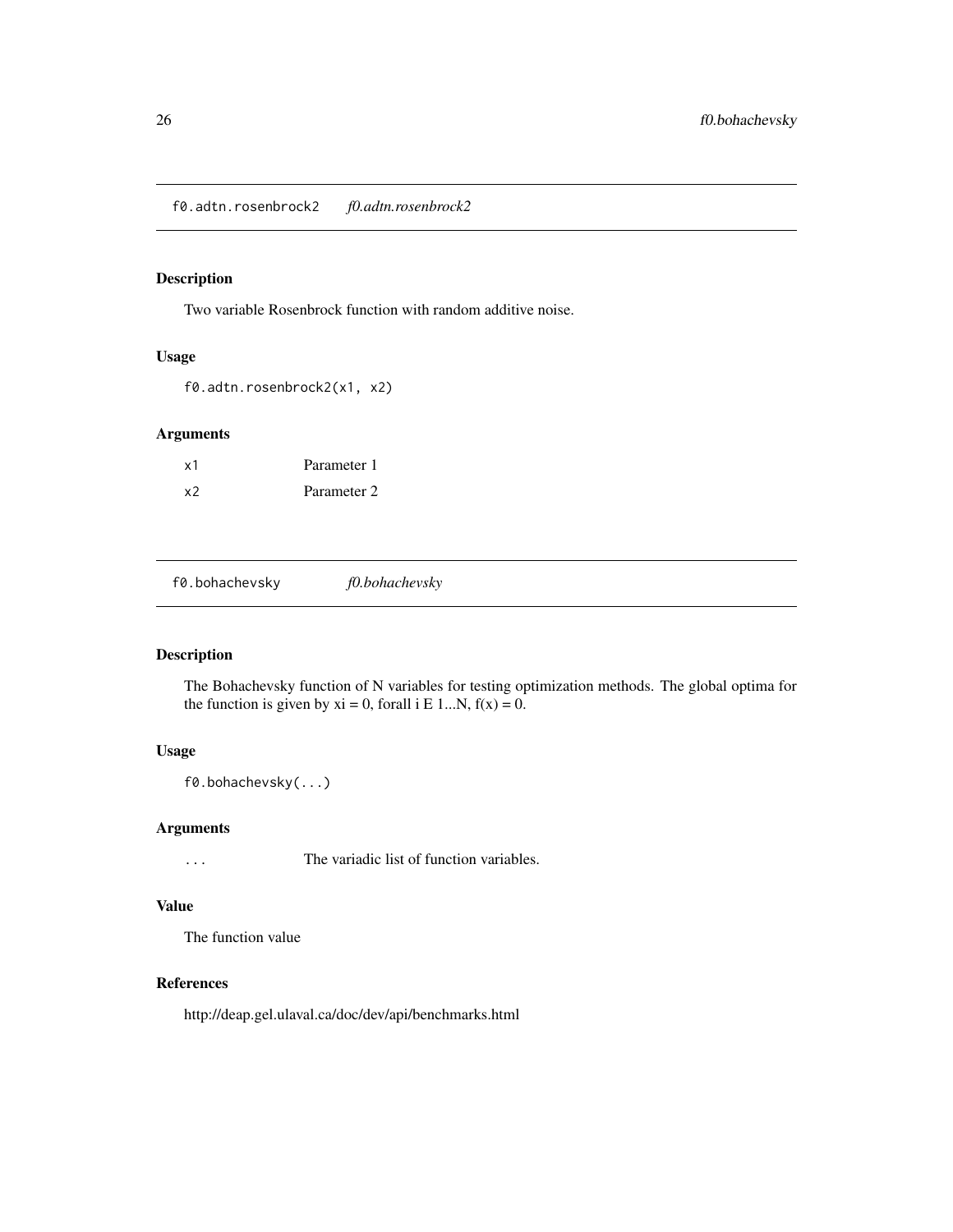<span id="page-26-0"></span>f0.bohachevsky4 *f0.bohachevsky4*

#### Description

The Bohachevsky function of four variables for testing optimization methods. The global optima for the function is given by  $xi = 0$ , forall i E 1...N,  $f(x) = 0$ .

# Usage

f0.bohachevsky4(x1, x2, x3, x4)

#### Arguments

| x1             | The first function variable  |
|----------------|------------------------------|
| x <sub>2</sub> | The second function variable |
| $\times$ 3     | The third function variable  |
| x4             | The fourth function variable |
|                |                              |

#### Value

The function value

|  | f0.cigar | f0.cigar |  |  |  |
|--|----------|----------|--|--|--|
|--|----------|----------|--|--|--|

#### Description

The Cigar function of N variables for testing optimization methods. The global optima for the function is given by  $xi = 0$ , forall i E 1...N,  $f(x) = 0$ .

#### Usage

f0.cigar(...)

#### Arguments

... The variadic list of function variables.

#### Value

The function value

#### References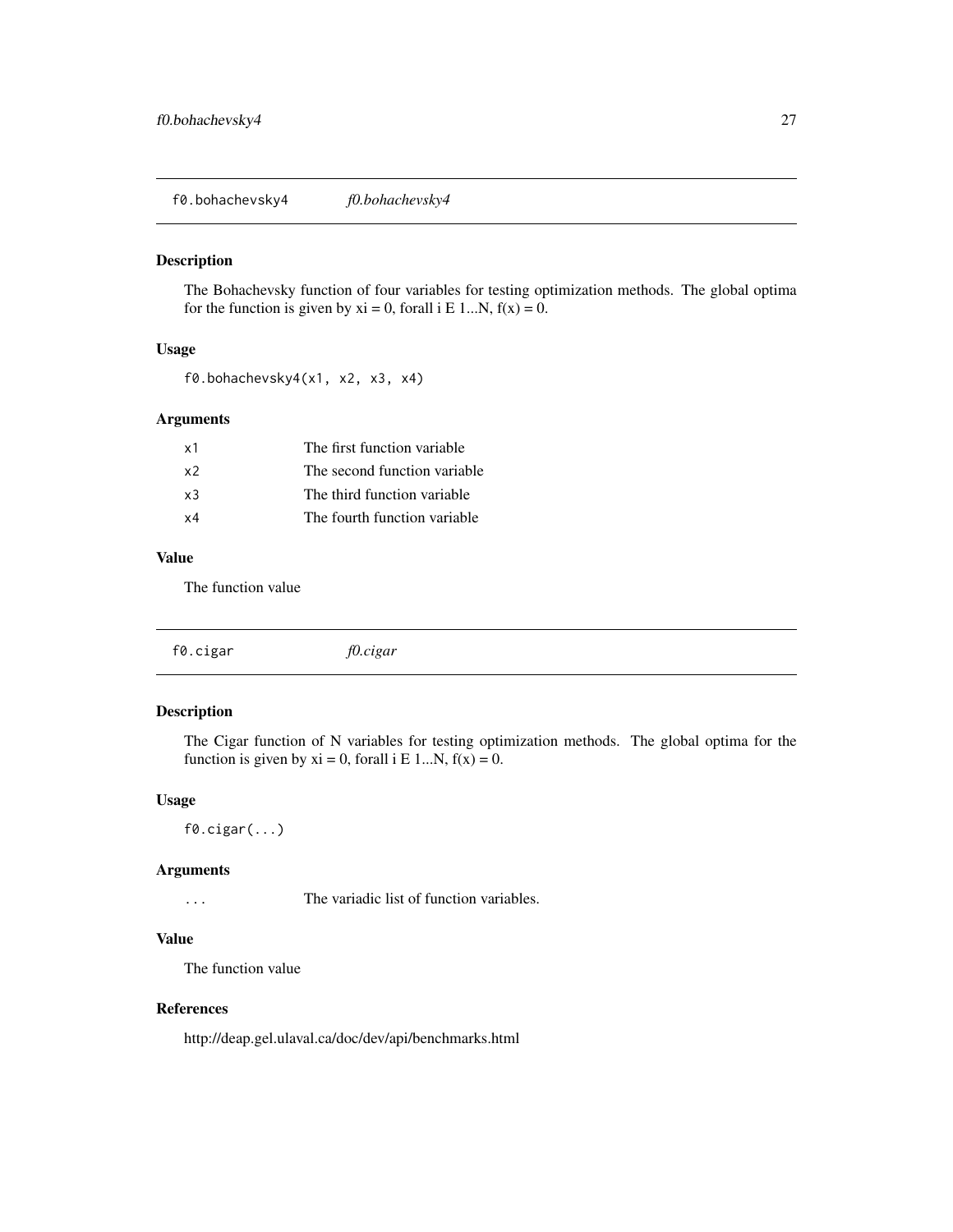<span id="page-27-0"></span>f0.cigar4 *f0.cigar4*

#### Description

The Cigar function of four variables for testing optimization methods. The global optima for the function is given by  $xi = 0$ , forall i E 1...N,  $f(x) = 0$ .

# Usage

f0.cigar4(x1, x2, x3, x4)

# Arguments

| x1         | The first function variable  |
|------------|------------------------------|
| x2         | The second function variable |
| x3         | The third function variable  |
| $\times 4$ | The fourth function variable |
|            |                              |

#### Value

The function value

| f0.griewank | f0.griewank |  |  |
|-------------|-------------|--|--|
|-------------|-------------|--|--|

# Description

The griewank function of N variables for testing optimization methods. The global optima for the function is given by  $xi = 0$ , forall i E 1...N,  $f(x) = 0$ .

#### Usage

f0.griewank(...)

#### Arguments

... The variadic list of function variables.

# Value

The function value

# References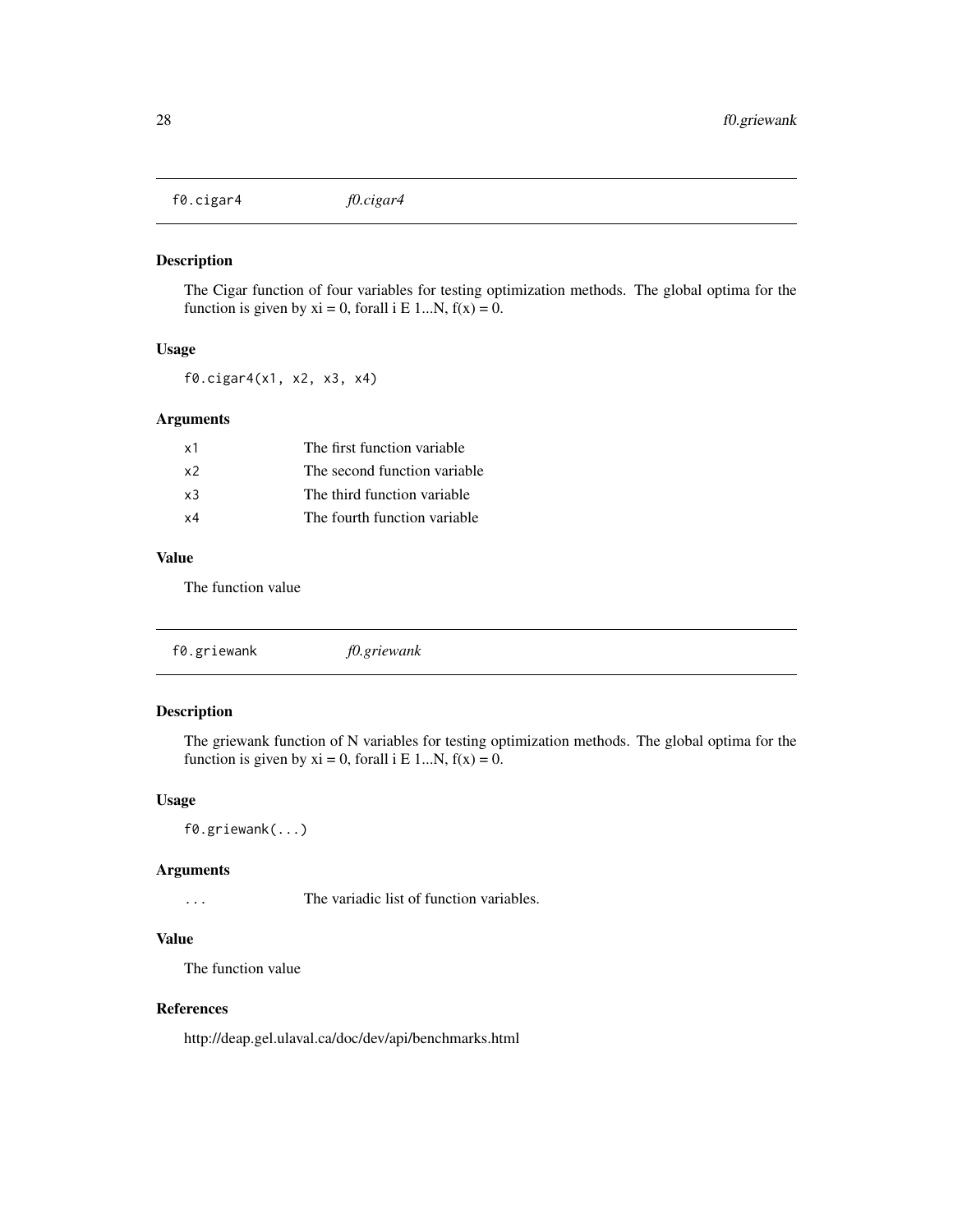<span id="page-28-0"></span>f0.griewank4 *f0.griewank4*

# Description

The griewank function of four variables for testing optimization methods. The global optima for the function is given by  $xi = 0$ , forall i E 1...N,  $f(x) = 0$ .

# Usage

f0.griewank4(x1, x2, x3, x4)

# Arguments

| x1 | The first function variable  |
|----|------------------------------|
| х2 | The second function variable |
| xЗ | The third function variable  |
| х4 | The fourth function variable |

# Value

The function value

f0.nlnn.rosenbrock2 *f0.nlnn.rosenbrock2*

# Description

Two variable Rosenbrock function with random additive noise.

# Usage

f0.nlnn.rosenbrock2(x1, x2)

| x1 | Parameter 1 |
|----|-------------|
| x2 | Parameter 2 |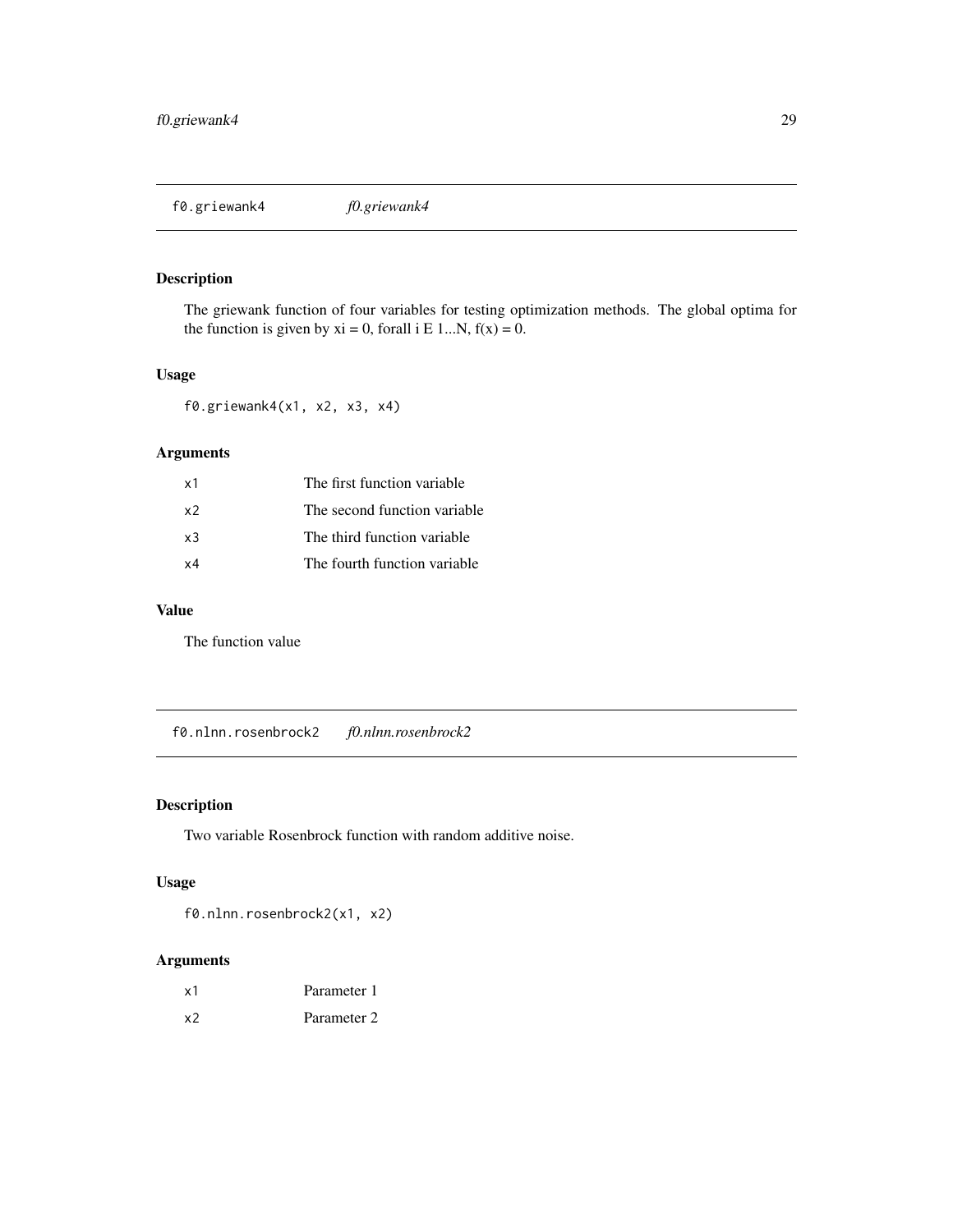<span id="page-29-0"></span>f0.periodtuningpp *Period tuning for Predator-Prey base*

#### Description

This function is an example on how EvoPER can be used for estimating the parameter values in order to produce oscilations with the desired period. It is not intended to be used directelly, the provided wrappers should be instead.

#### Usage

```
f0.periodtuningpp(x1, x2, x3, x4, period)
```
#### Arguments

| x1             | The growth rate of prey           |
|----------------|-----------------------------------|
| x2             | The decay rate of predator        |
| x <sub>3</sub> | The predating effect on prey      |
| x4             | The predating effecto on predator |
| period         | The desired oscilation period     |

#### Value

The solution fitness cost

f0.periodtuningpp12 *Period tuning of 12 time units for Predator-Prey*

# Description

This function is an example on how EvoPER can be used for estimating the parameter values in order to produce oscilations with the desired period.

#### Usage

```
f0.periodtuningpp12(x1, x2, x3, x4)
```

| x1 | The growth rate of prey           |
|----|-----------------------------------|
| x2 | The decay rate of predator        |
| x3 | The predating effect on prey      |
| х4 | The predating effecto on predator |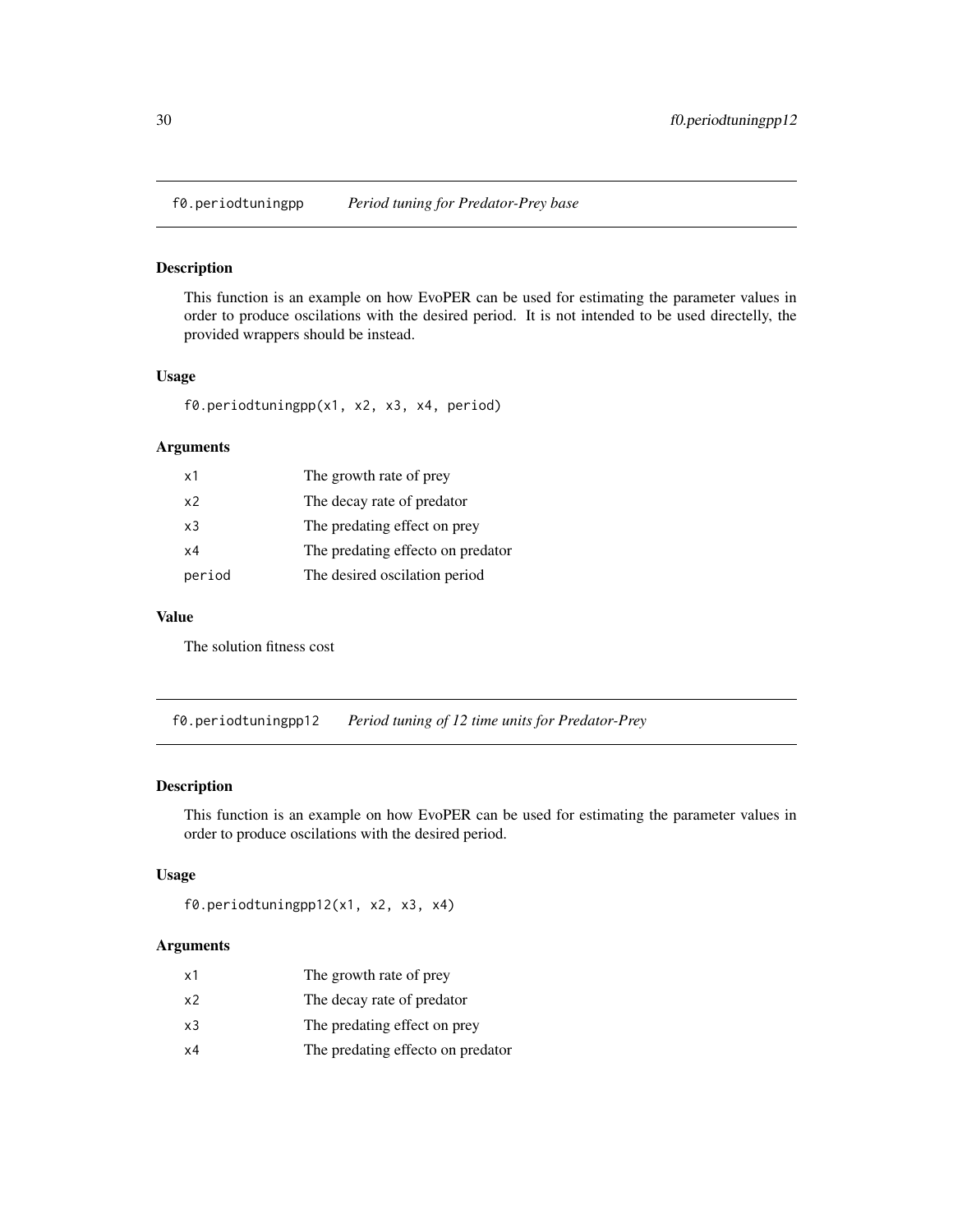# <span id="page-30-0"></span>f0.periodtuningpp24 31

# Value

The solution fitness cost

# Examples

```
## Not run:
rm(list=ls())
set.seed(-27262565)
f<- PlainFunction$new(f0.periodtuningpp12)
f$Parameter(name="x1",min=0.5,max=2)
f$Parameter(name="x2",min=0.5,max=2)
f$Parameter(name="x3",min=0.5,max=2)
f$Parameter(name="x4",min=0.5,max=2)
extremize("pso", f)
```
## End(Not run)

f0.periodtuningpp24 *Period tuning of 24 time units for Predator-Prey*

# Description

This function is an example on how EvoPER can be used for estimating the parameter values in order to produce oscilations with the desired period.

# Usage

f0.periodtuningpp24(x1, x2, x3, x4)

#### Arguments

| x1             | The growth rate of prey           |
|----------------|-----------------------------------|
| x <sub>2</sub> | The decay rate of predator        |
| x3             | The predating effect on prey      |
| x4             | The predating effecto on predator |

# Value

The solution fitness cost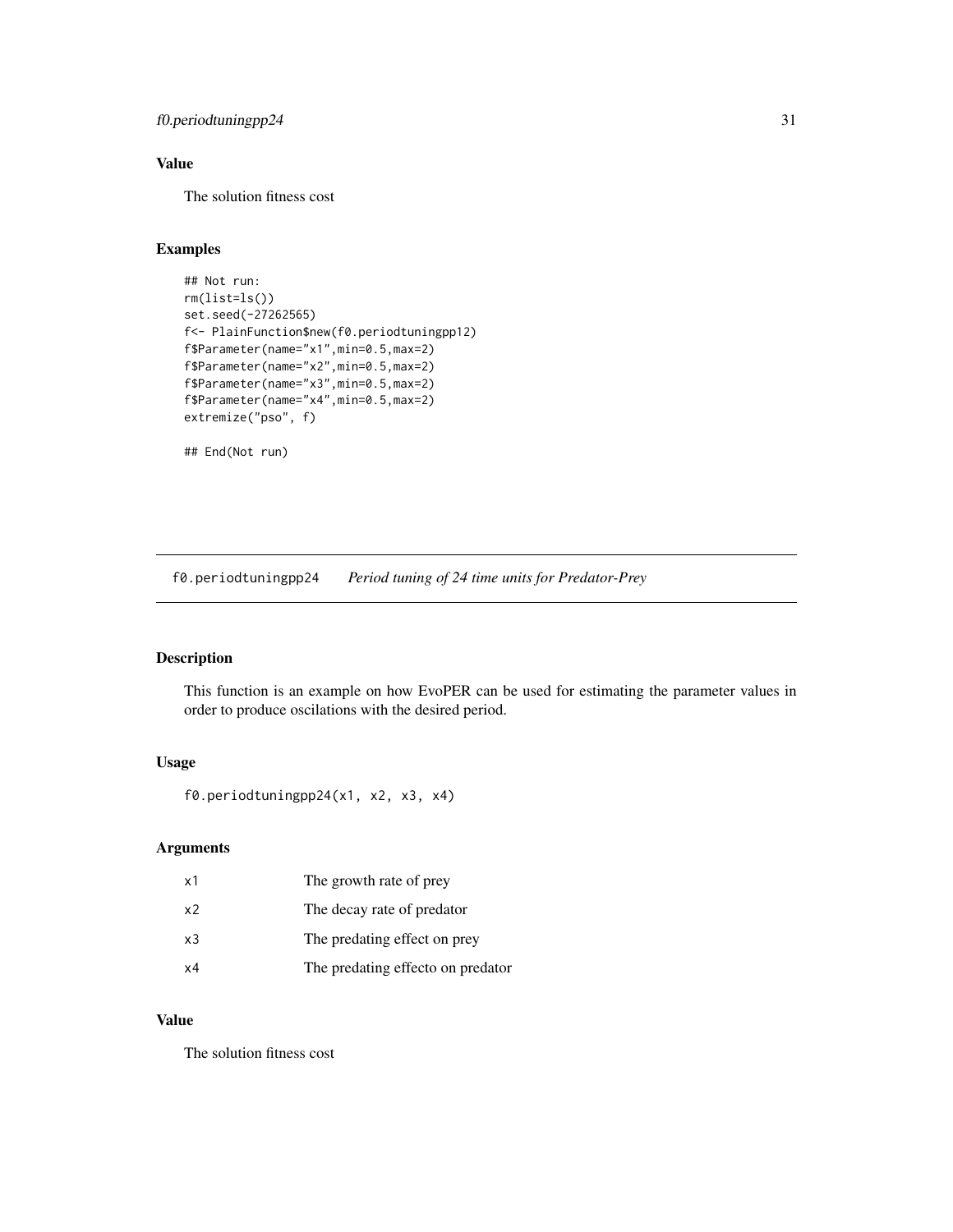#### Examples

```
## Not run:
rm(list=ls())
set.seed(-27262565)
f<- PlainFunction$new(f0.periodtuningpp24)
f$Parameter(name="x1",min=0.5,max=2)
f$Parameter(name="x2",min=0.5,max=2)
f$Parameter(name="x3",min=0.5,max=2)
f$Parameter(name="x4",min=0.5,max=2)
extremize("pso", f)
```
## End(Not run)

f0.periodtuningpp48 *Period tuning of 48 time units for Predator-Prey*

# Description

This function is an example on how EvoPER can be used for estimating the parameter values in order to produce oscilations with the desired period.

#### Usage

f0.periodtuningpp48(x1, x2, x3, x4)

#### Arguments

| x1 | The growth rate of prey           |
|----|-----------------------------------|
| x2 | The decay rate of predator        |
| x3 | The predating effect on prey      |
| x4 | The predating effecto on predator |

# Value

The solution fitness cost

# Examples

```
## Not run:
rm(list=ls())
set.seed(-27262565)
f<- PlainFunction$new(f0.periodtuningpp24)
f$Parameter(name="x1",min=0.5,max=2)
f$Parameter(name="x2",min=0.5,max=2)
f$Parameter(name="x3",min=0.5,max=2)
f$Parameter(name="x4",min=0.5,max=2)
extremize("pso", f)
```
<span id="page-31-0"></span>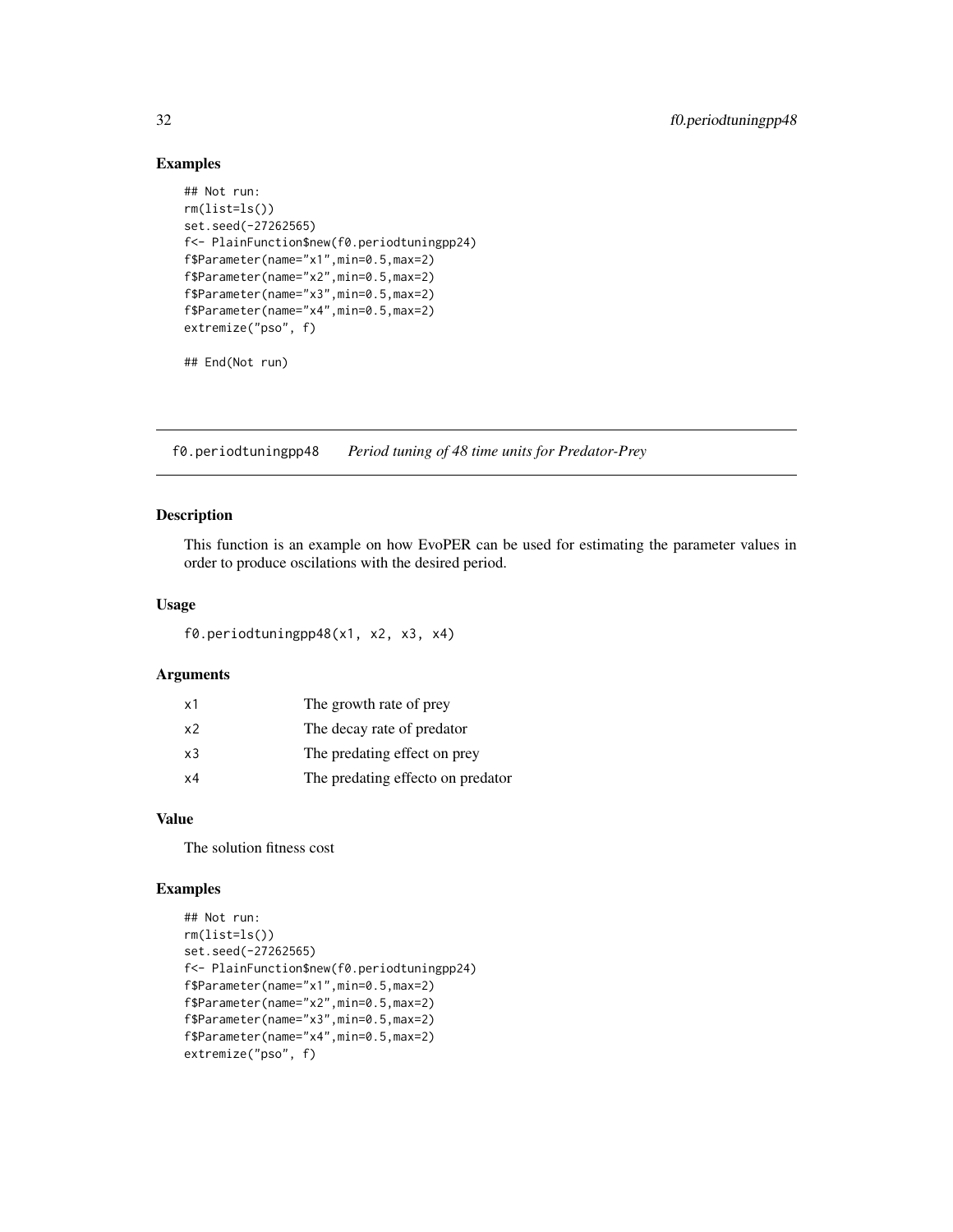<span id="page-32-0"></span>## End(Not run)

f0.periodtuningpp72 *Period tuning of 72 time units for Predator-Prey*

#### Description

This function is an example on how EvoPER can be used for estimating the parameter values in order to produce oscilations with the desired period.

#### Usage

f0.periodtuningpp72(x1, x2, x3, x4)

# Arguments

| x1             | The growth rate of prey           |
|----------------|-----------------------------------|
| x <sub>2</sub> | The decay rate of predator        |
| x3             | The predating effect on prey      |
| x4             | The predating effecto on predator |

#### Value

The solution fitness cost

# Examples

```
## Not run:
rm(list=ls())
set.seed(-27262565)
f<- PlainFunction$new(f0.periodtuningpp24)
f$Parameter(name="x1",min=0.5,max=2)
f$Parameter(name="x2",min=0.5,max=2)
f$Parameter(name="x3",min=0.5,max=2)
f$Parameter(name="x4",min=0.5,max=2)
extremize("pso", f)
```
## End(Not run)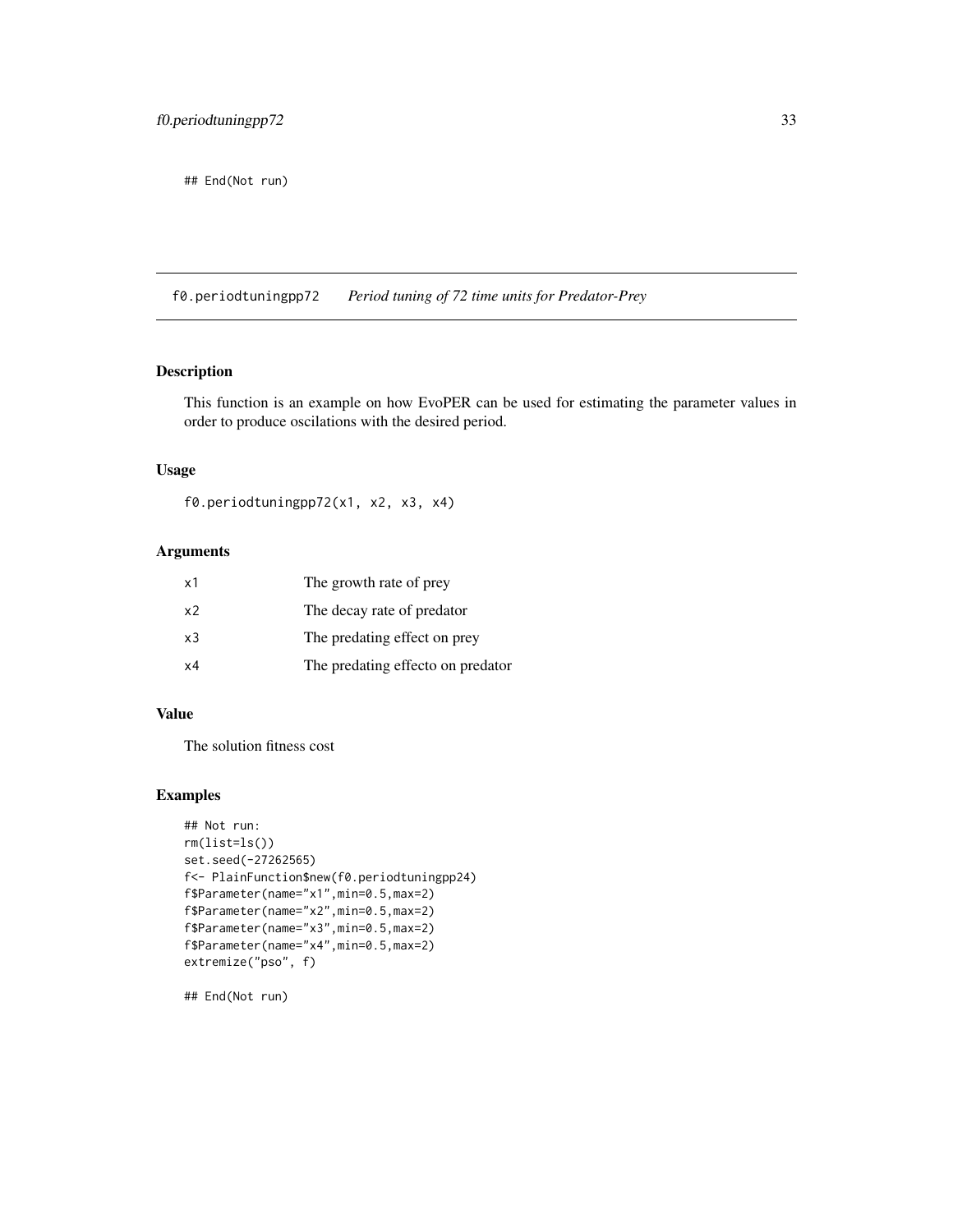<span id="page-33-0"></span>f0.rosenbrock2 *f0.rosenbrock2*

# Description

Two variable Rosenbrock function, where  $f(1,1) = 0$ 

#### Usage

f0.rosenbrock2(x1, x2)

# Arguments

| x1 | Parameter 1 |
|----|-------------|
| x2 | Parameter 2 |

f0.rosenbrock4 *f0.rosenbrock4*

# Description

The rosenbrock function of 4 variables for testing optimization methods. The global optima for the function is given by  $xi = 1$ , forall i E 1...N,  $f(x) = 0$ .

#### Usage

f0.rosenbrock4(x1, x2, x3, x4)

# Arguments

| x1             | The first function variable. |
|----------------|------------------------------|
| x <sub>2</sub> | The second function variable |
| $\times$ 3     | The third function variable  |
| $\times 4$     | The fourth function variable |

#### Value

The function value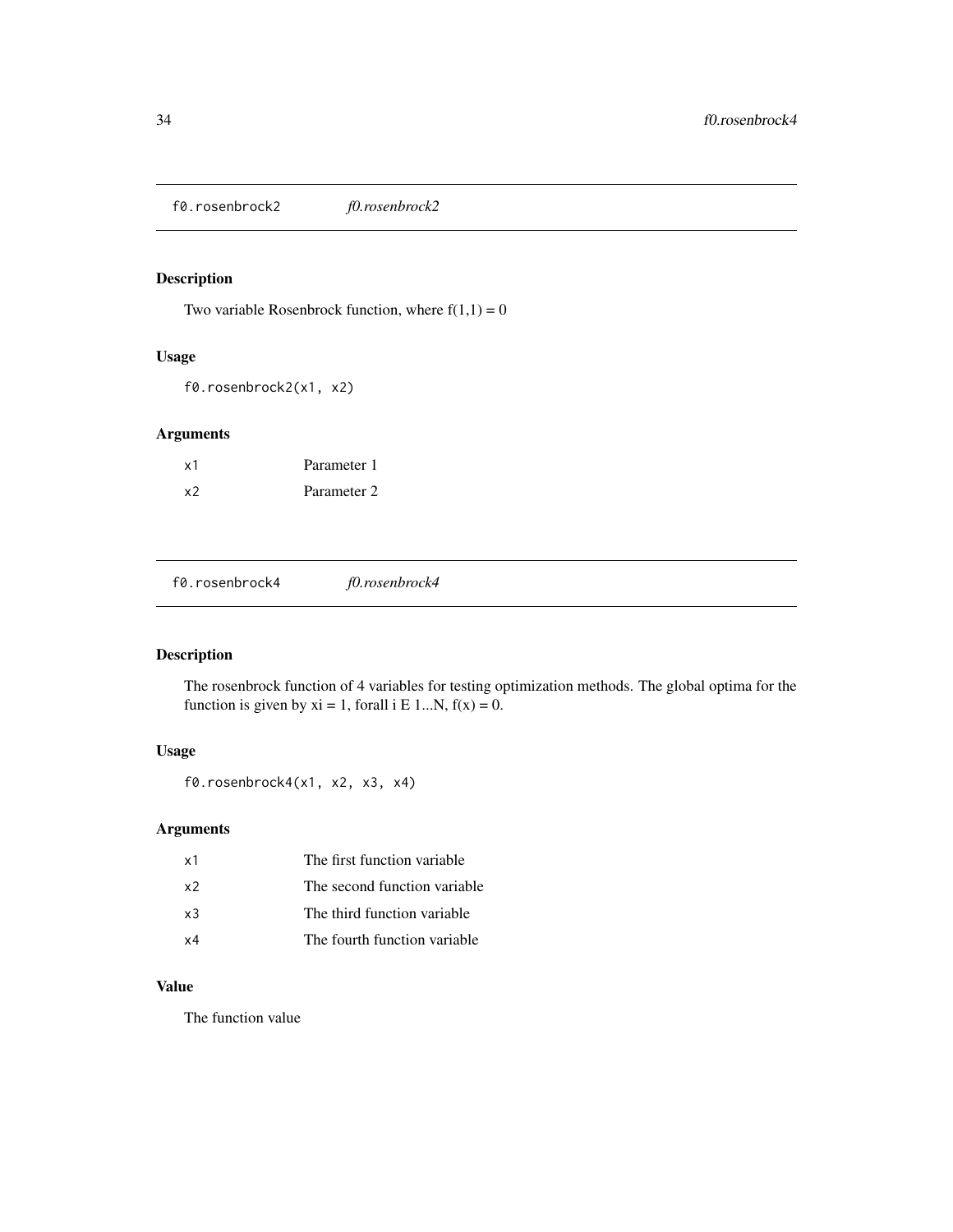<span id="page-34-0"></span>f0.rosenbrockn *f0.rosenbrockn*

#### Description

The rosenbrock function of N variables for testing optimization methods. The global optima for the function is given by  $xi = 1$ , forall i E 1...N,  $f(x) = 0$ .

# Usage

f0.rosenbrockn(...)

#### Arguments

... The variadic list of function variables.

#### Value

The function value

#### References

http://deap.gel.ulaval.ca/doc/dev/api/benchmarks.html

| f0.schaffer | f0.schaffer |  |  |
|-------------|-------------|--|--|
|-------------|-------------|--|--|

# Description

The schaffer function of N variables for testing optimization methods. The global optima for the function is given by  $xi = 0$ , forall i E 1...N,  $f(x) = 0$ .

#### Usage

f0.schaffer(...)

#### Arguments

... The variadic list of function variables.

#### Value

The function value

#### References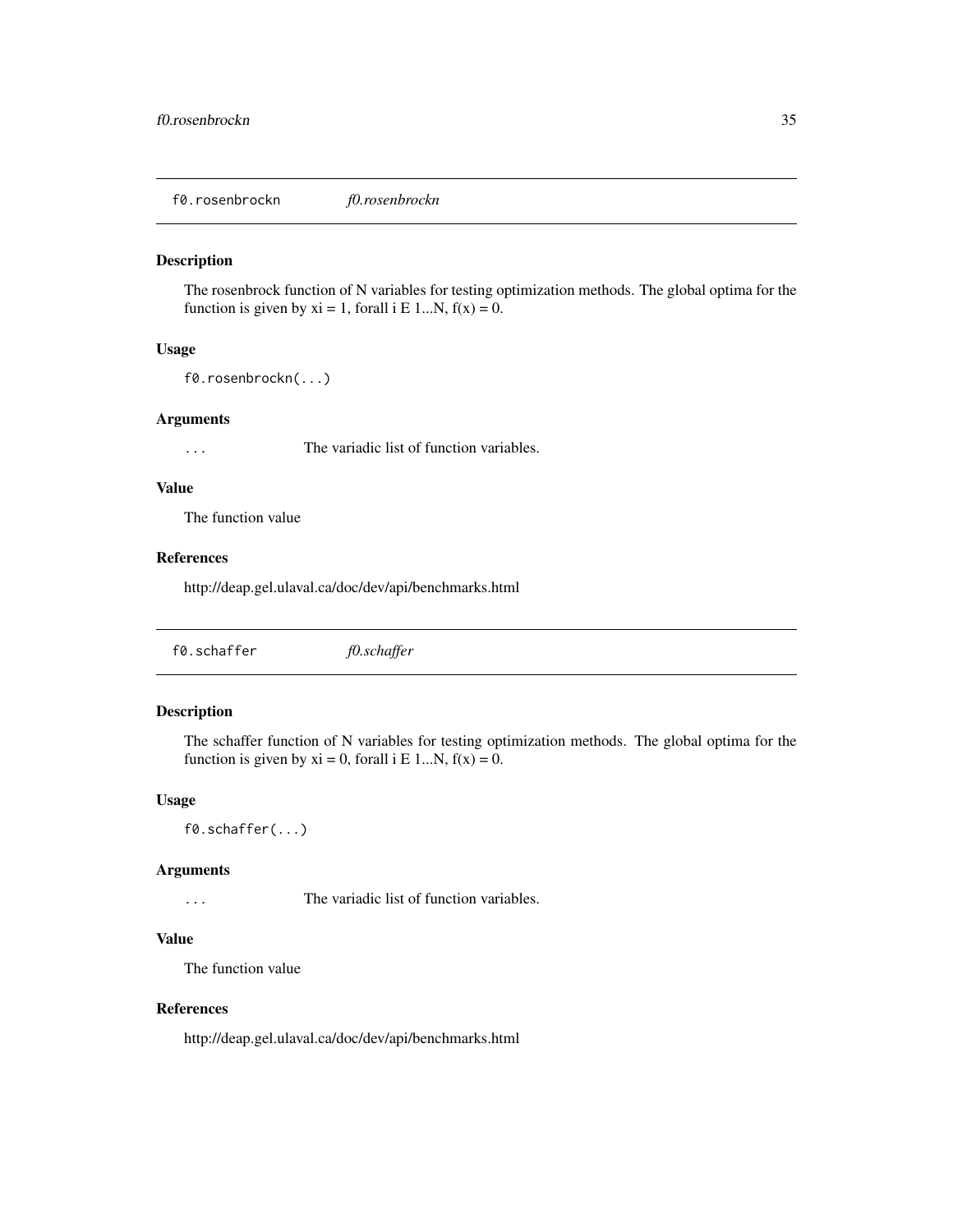<span id="page-35-0"></span>f0.schaffer4 *f0.schaffer4*

#### Description

The Schaffer function of four variables for testing optimization methods. The global optima for the function is given by  $xi = 0$ , forall i E 1...N,  $f(x) = 0$ .

# Usage

f0.schaffer4(x1, x2, x3, x4)

#### Arguments

| x1             | The first function variable  |  |
|----------------|------------------------------|--|
| x <sub>2</sub> | The second function variable |  |
| x3             | The third function variable  |  |
| x4             | The fourth function variable |  |
|                |                              |  |

#### Value

The function value

| f0.schwefel | f0.schwefel |  |
|-------------|-------------|--|
|             |             |  |

#### Description

The schwefel function of N variables for testing optimization methods. The global optima for the function is given by  $xi = 420.96874636$ , forall i E 1...N,  $f(x) = 0$ . The range of xi is [-500,500]

#### Usage

f0.schwefel(...)

#### Arguments

... The variadic list of function variables.

# Value

The function value

# References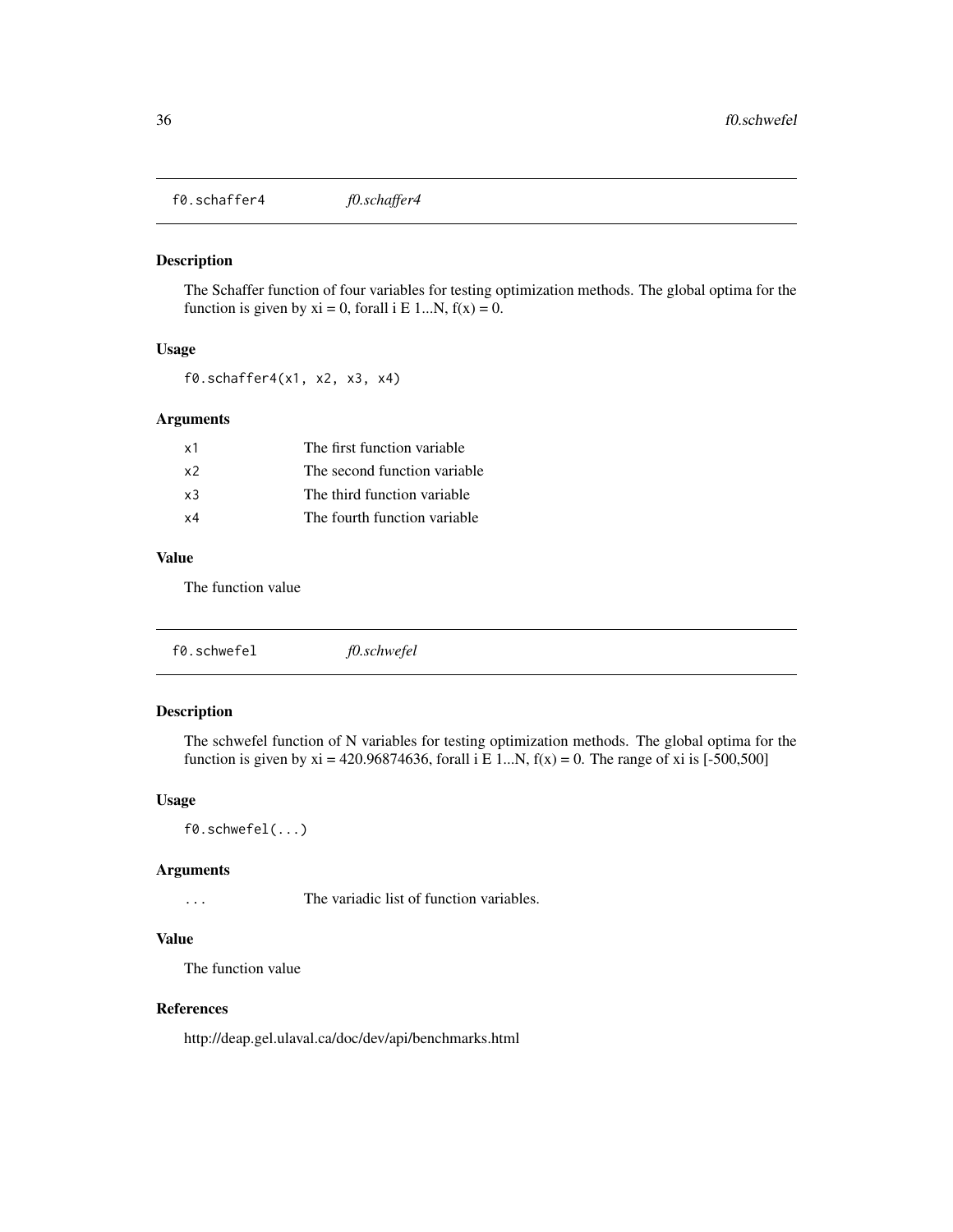f0.schwefel4 *f0.schwefel4*

## Description

The schwefel function of N variables for testing optimization methods. The global optima for the function is given by xi = 420.96874636, forall i E 1...N,  $f(x) = 0$ . The range of xi is [-500,500]

#### Usage

f0.schwefel4(x1, x2, x3, x4)

## Arguments

| x1             | The first function variable  |
|----------------|------------------------------|
| x <sub>2</sub> | The second function variable |
| x3             | The third function variable  |
| $\times 4$     | The fourth function variable |

## Value

The function value

f0.test *f0.test*

# Description

Simple test function  $f(1,2,3,4) = 0$ 

## Usage

f0.test(x1, x2, x3, x4)

# Arguments

| x1 | Parameter 1 |
|----|-------------|
| х2 | Parameter 2 |
| x3 | Parameter 3 |
| x4 | Parameter 4 |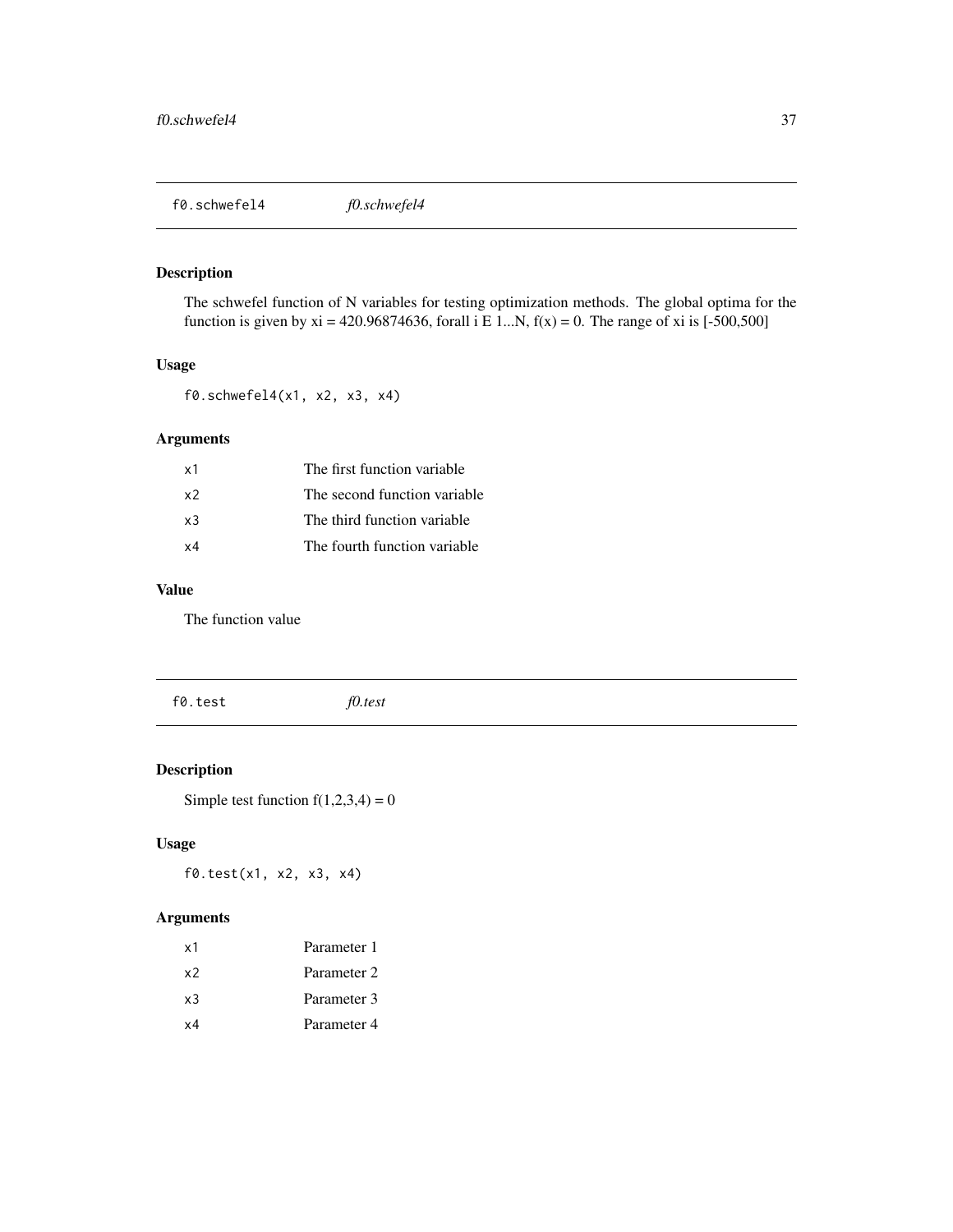f1.ackley *f1.ackley*

## Description

The ackley function of N variables for testing optimization methods. The global optima for the function is given by  $xi = 0$ , forall i E 1...N,  $f(x) = 0$ . Domain  $xi$  E [-32.768, 32.768], for all  $i = 1, ...,$ d

#### Usage

f1.ackley(x)

#### Arguments

x The vector of function parameters

## Value

The function value

#### References

https://www.sfu.ca/~ssurjano/ackley.html

f1.adtn.rosenbrock2 *f1.adtn.rosenbrock2*

#### Description

Two variable Rosenbrock function with random additive noise.

#### Usage

f1.adtn.rosenbrock2(x)

#### Arguments

x Parameter vector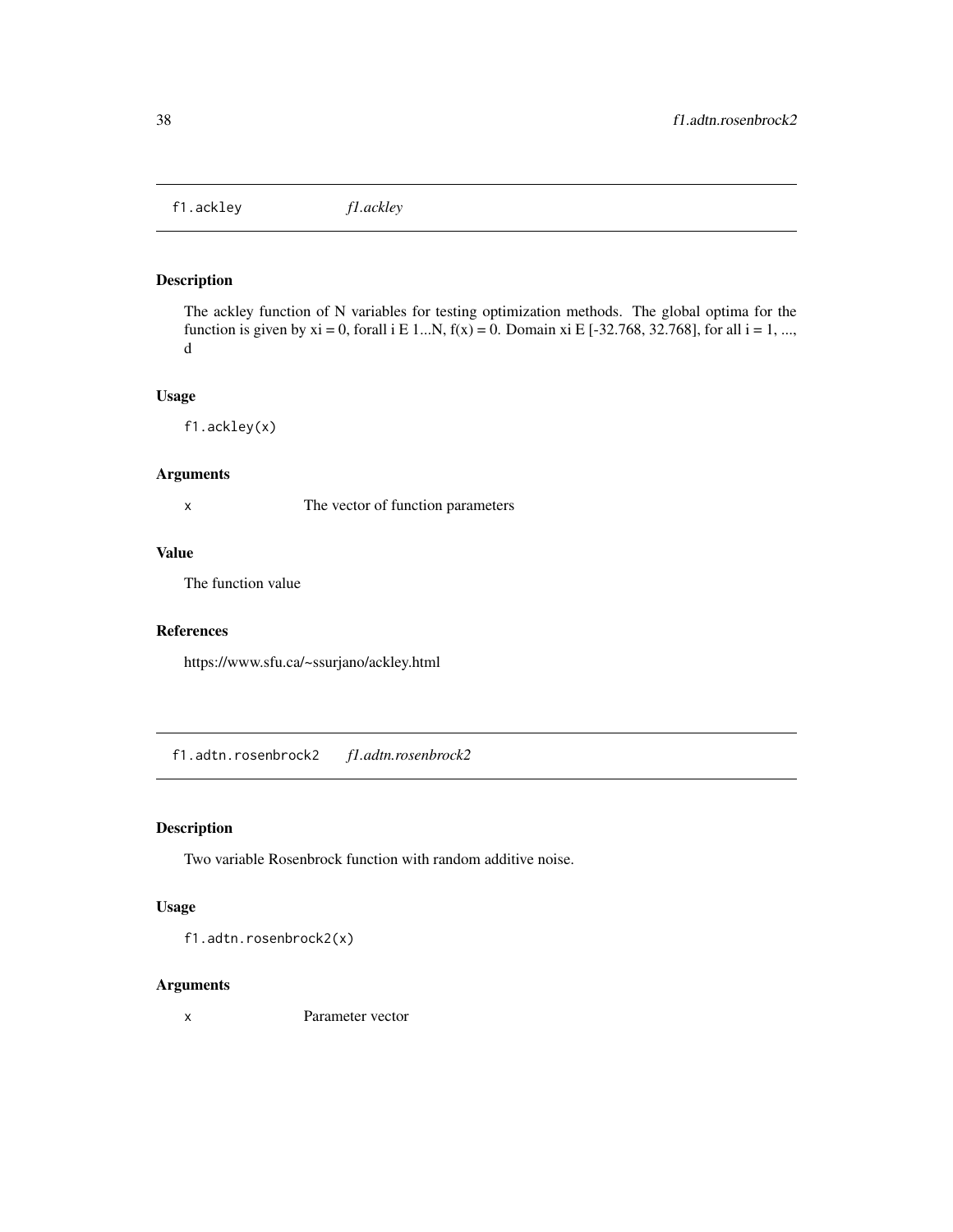f1.bohachevsky *f1.bohachevsky*

#### Description

The Bohachevsky function of N variables for testing optimization methods. The global optima for the function is given by  $xi = 0$ , forall i E 1...N,  $f(x) = 0$ .

## Usage

f1.bohachevsky(x)

#### Arguments

x The vector of function parameters

#### Value

The function value

#### References

http://deap.gel.ulaval.ca/doc/dev/api/benchmarks.html

| f1.cigar | f1.cigar |  |  |
|----------|----------|--|--|
|----------|----------|--|--|

## Description

The Cigar function of N variables for testing optimization methods. The global optima for the function is given by  $xi = 0$ , forall i E 1...N,  $f(x) = 0$ .

#### Usage

f1.cigar(x)

#### Arguments

x The vector of function variables.

#### Value

The function value

## References

http://deap.gel.ulaval.ca/doc/dev/api/benchmarks.html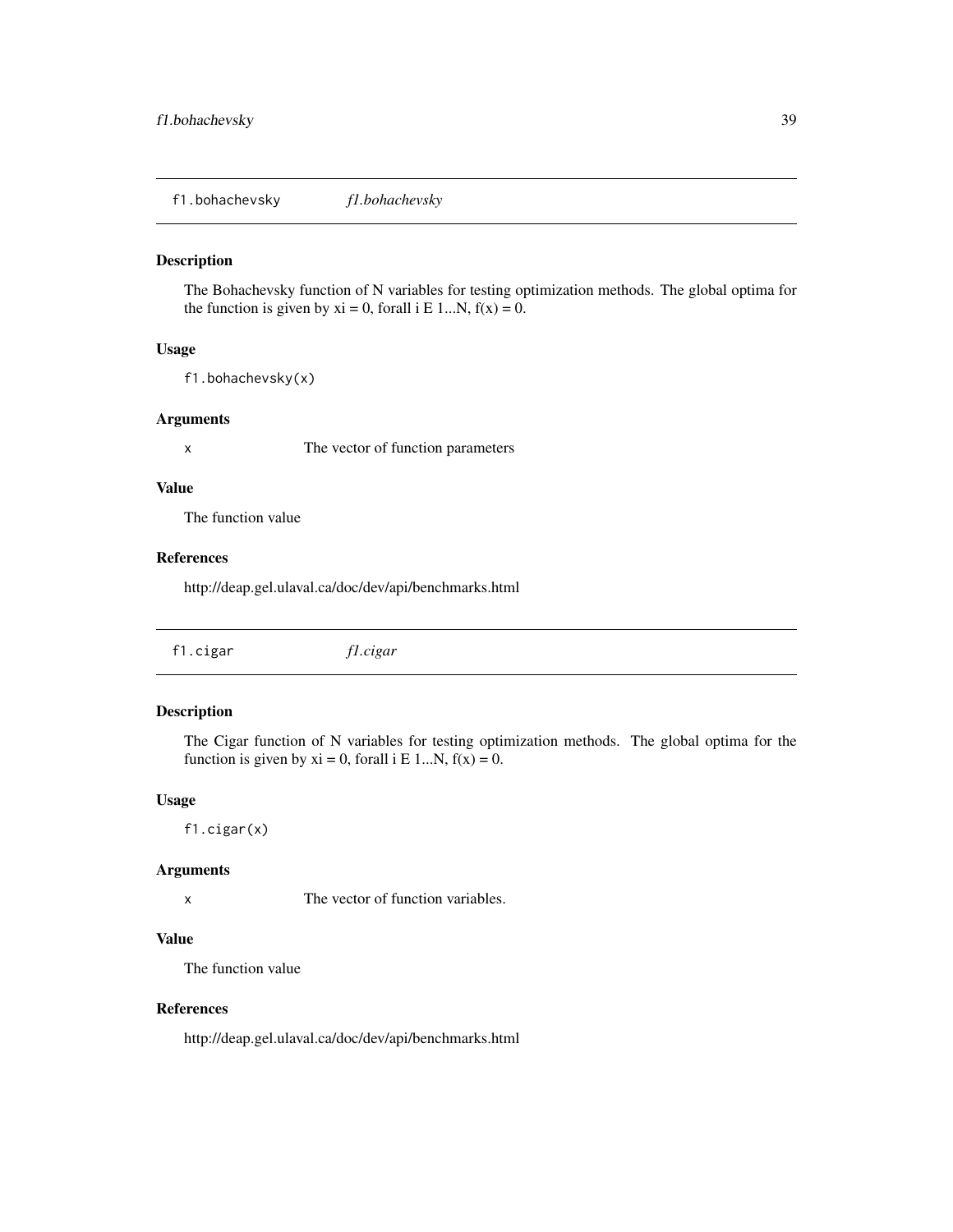f1.griewank *f1.griewank*

# Description

The griewank function of N variables for testing optimization methods. The global optima for the function is given by  $xi = 0$ , forall i E 1...N,  $f(x) = 0$ .

#### Usage

f1.griewank(x)

## Arguments

x The vector of function parameters

#### Value

The function value

#### References

http://deap.gel.ulaval.ca/doc/dev/api/benchmarks.html

f1.nlnn.rosenbrock2 *f1.nlnn.rosenbrock2*

## Description

Two variable Rosenbrock function with random additive noise.

#### Usage

f1.nlnn.rosenbrock2(x)

#### Arguments

x Parameter vector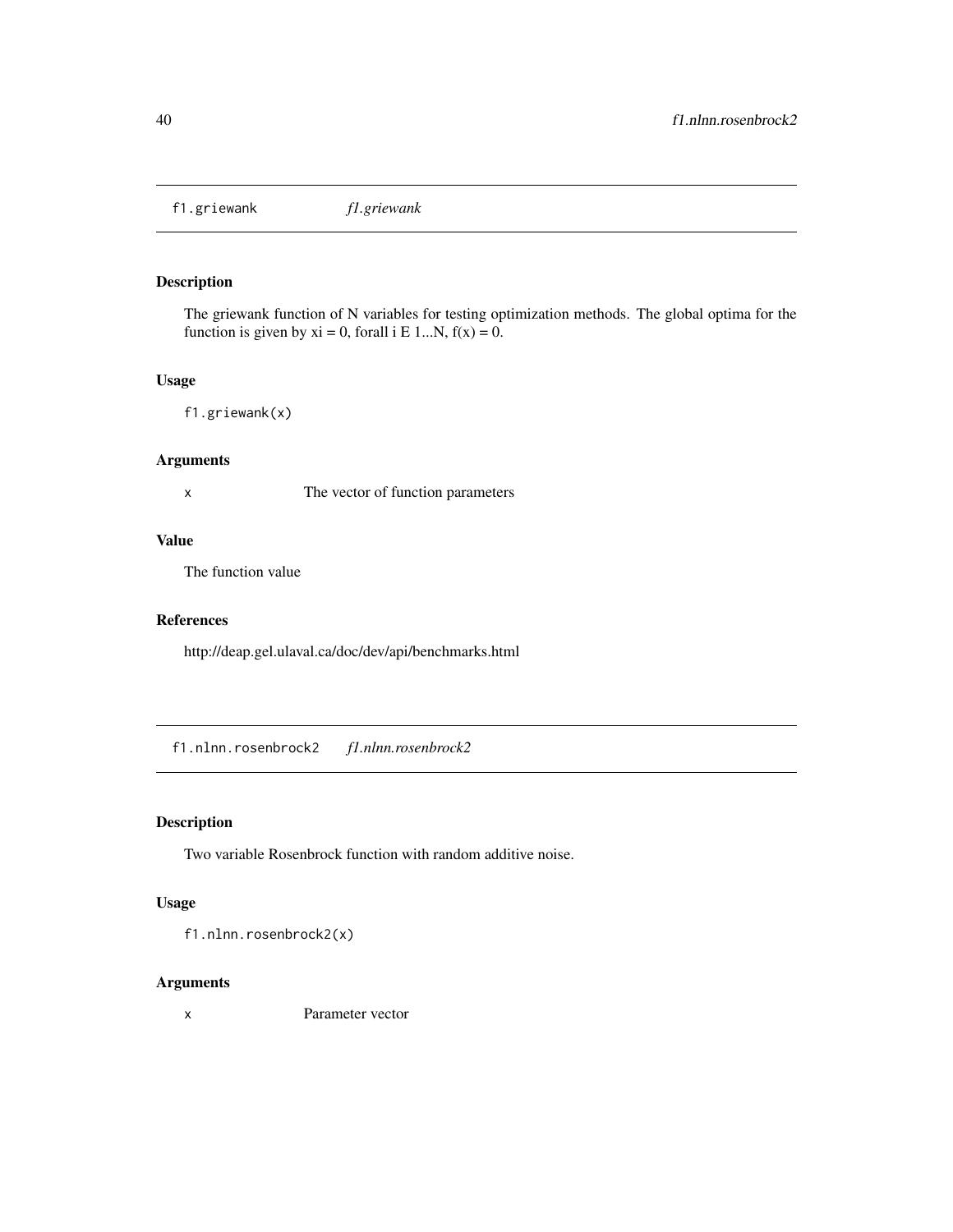f1.rosenbrock2 *f1.rosenbrock2*

# Description

Two variable Rosenbrock function, where  $f(c(1,1)) = 0$ 

#### Usage

f1.rosenbrock2(x)

#### Arguments

x Parameter vector

f1.rosenbrockn *f1.rosenbrockn*

# Description

The rosenbrock function of N variables for testing optimization methods. The global optima for the function is given by  $xi = 1$ , forall i E 1...N,  $f(x) = 0$ .

## Usage

f1.rosenbrockn(x)

## Arguments

x The vector of function parameters

## Value

The function value

#### References

http://deap.gel.ulaval.ca/doc/dev/api/benchmarks.html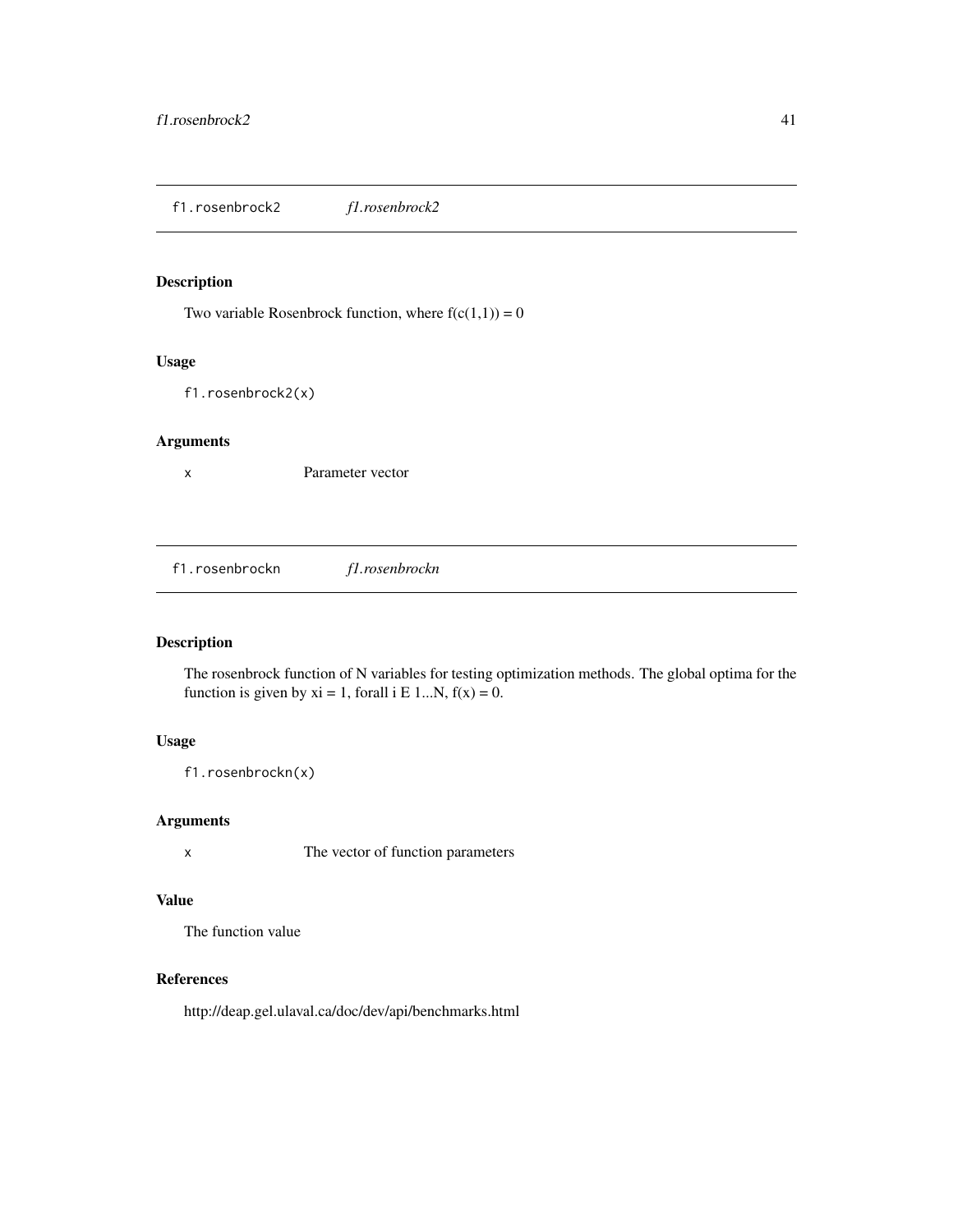f1.schaffer *f1.schaffer*

#### Description

The schaffer function of N variables for testing optimization methods. The global optima for the function is given by  $xi = 0$ , forall i E 1...N,  $f(x) = 0$ .

## Usage

f1.schaffer(x)

#### Arguments

x The vector of function parameters

#### Value

The function value

#### References

http://deap.gel.ulaval.ca/doc/dev/api/benchmarks.html

| f1.schwefel | f1.schwefel |  |
|-------------|-------------|--|
|-------------|-------------|--|

## Description

The schwefel function of N variables for testing optimization methods. The global optima for the function is given by xi = 420.96874636, forall i E 1...N,  $f(x) = 0$ . The range of xi is [-500,500]

#### Usage

f1.schwefel(x)

#### Arguments

x The vector of function variables.

#### Value

The function value

## References

http://deap.gel.ulaval.ca/doc/dev/api/benchmarks.html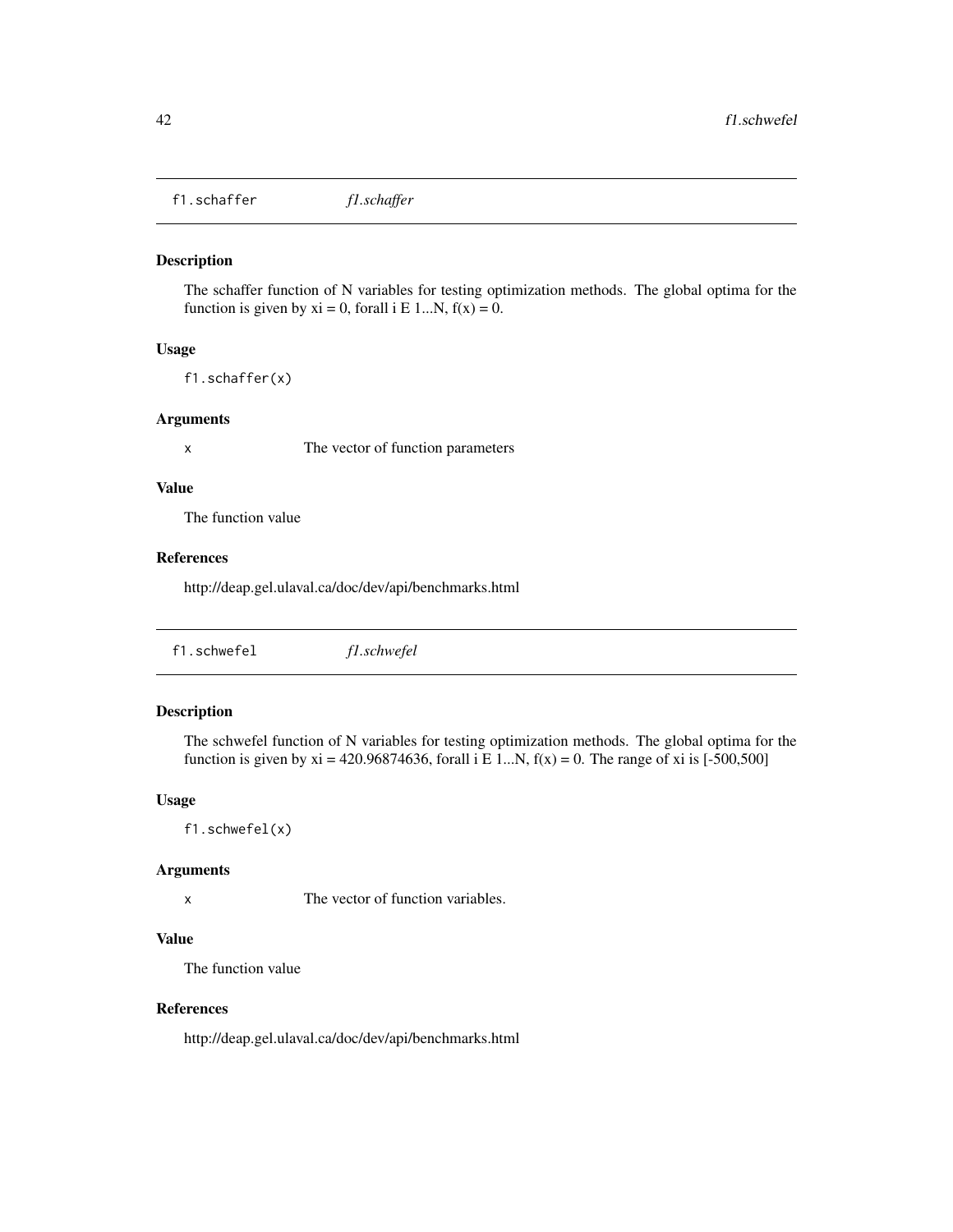f1.test *f1.test* Description Simple test function  $f(c(1,2,3,4)) = 0$ Usage f1.test(x) Arguments x Parameter vector

fixdfcolumns *fixdfcolumns*

# Description

Coerce dataframe columns to a specic type.

## Usage

```
fixdfcolumns(df, cols = c(), skip = TRUE, type = as.numeric)
```
# Arguments

| df   | The data frame.                                                              |
|------|------------------------------------------------------------------------------|
| cols | The dataframe columns to be skiped or included.                              |
| skip | If TRUE the column names in 'cols' are skiped. When FALSE logic is inverted. |
| type | The type for which data frame columns must be converted.                     |

## Value

The data frame with converted column types.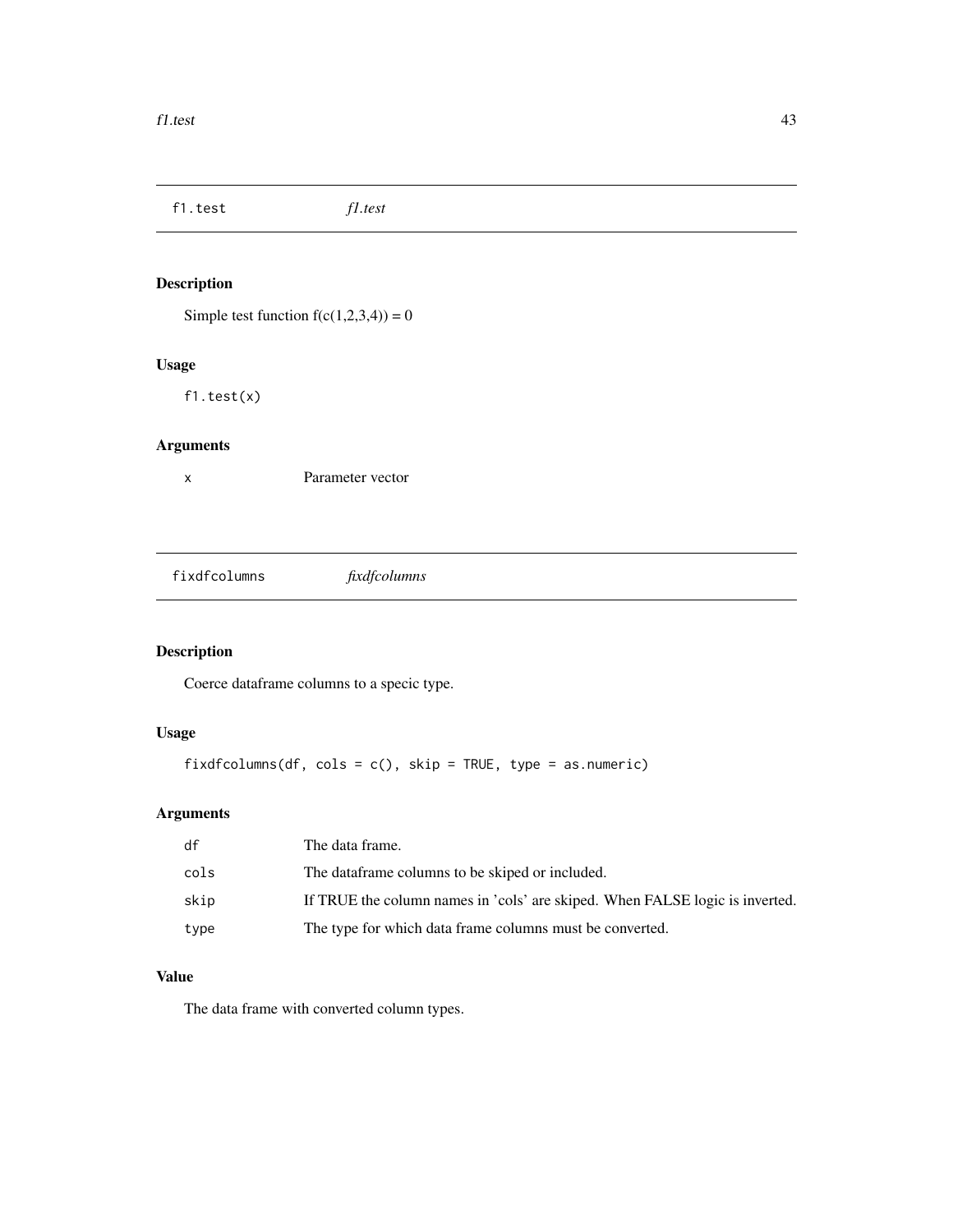generateSolution *generateSolution*

# Description

Generates a problema solution using discrete leves

## Usage

```
generateSolution(parameters, size)
```
## Arguments

| parameters | The Objective Function parameter list |
|------------|---------------------------------------|
| size       | The solution size.                    |

#### Value

The solution set

|--|--|

## Description

Given a set S of N solutions created with sortSolution, this function returns the solution component fot the best solution.

## Usage

getFitness(S, i = NULL)

# Arguments

| The solution set                                    |
|-----------------------------------------------------|
| The fitness index, if null return the whole column. |

# Value

The selected fitness entry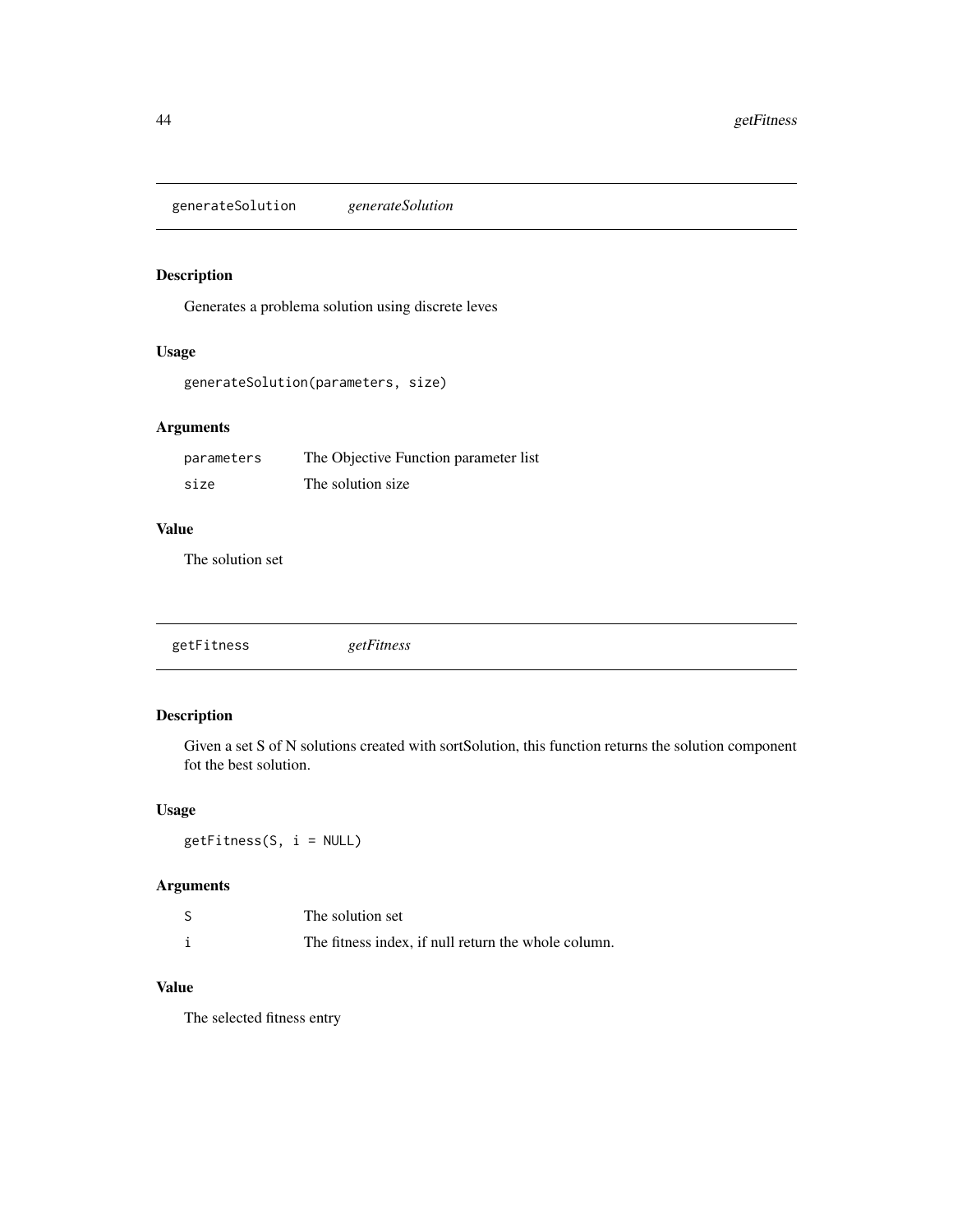getSolution *getSolution*

# Description

Given a set S of N solutions created with sortSolution, this function returns the solution component. A solutions is a set of solutions and their associated fitness

#### Usage

getSolution(S)

## Arguments

S The solution set

#### Value

The solution set

gm.mean *gm.mean*

# Description

Simple implementation for geometric mean

## Usage

gm.mean(x)

#### Arguments

x data

## Value

geometric mean for data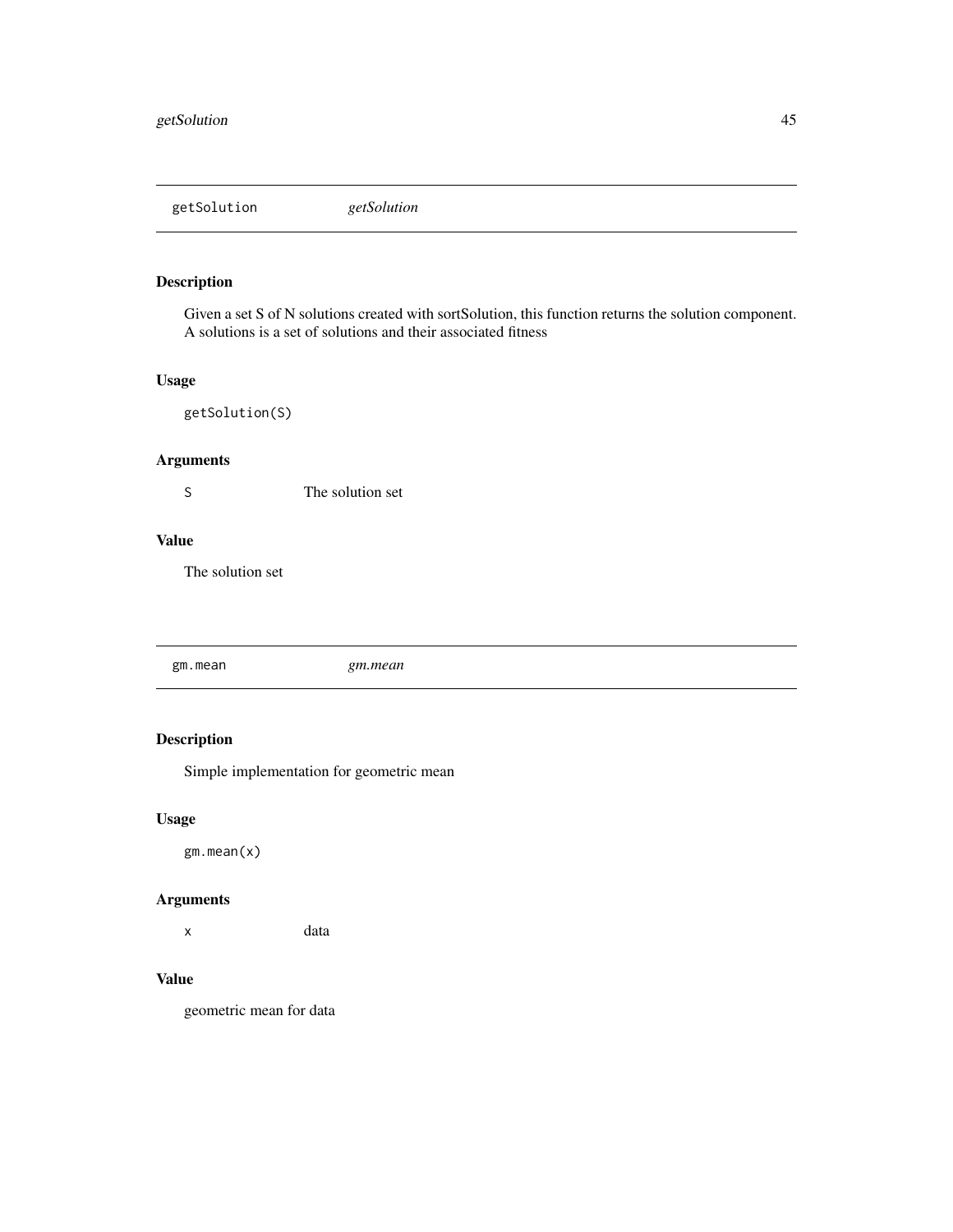gm.sd *gm.sd*

# Description

Simple implementation for geometric standard deviation

## Usage

 $gm.sd(x, mu = NULL)$ 

## Arguments

| $\mathsf{x}$ | data                                                  |
|--------------|-------------------------------------------------------|
| mu           | The geometric mean. If not provided it is calculated. |

#### Value

geometric standard deviation for data

|--|--|

# Description

Simple helper for ploting histograms

## Usage

```
histplothelper(d, x, title = NULL)
```
# Arguments

| d            | A data frame.                                          |
|--------------|--------------------------------------------------------|
| $\mathsf{x}$ | A string with the data frame column name for histogram |
| title        | The plot title                                         |

## Value

A ggplot2 plot object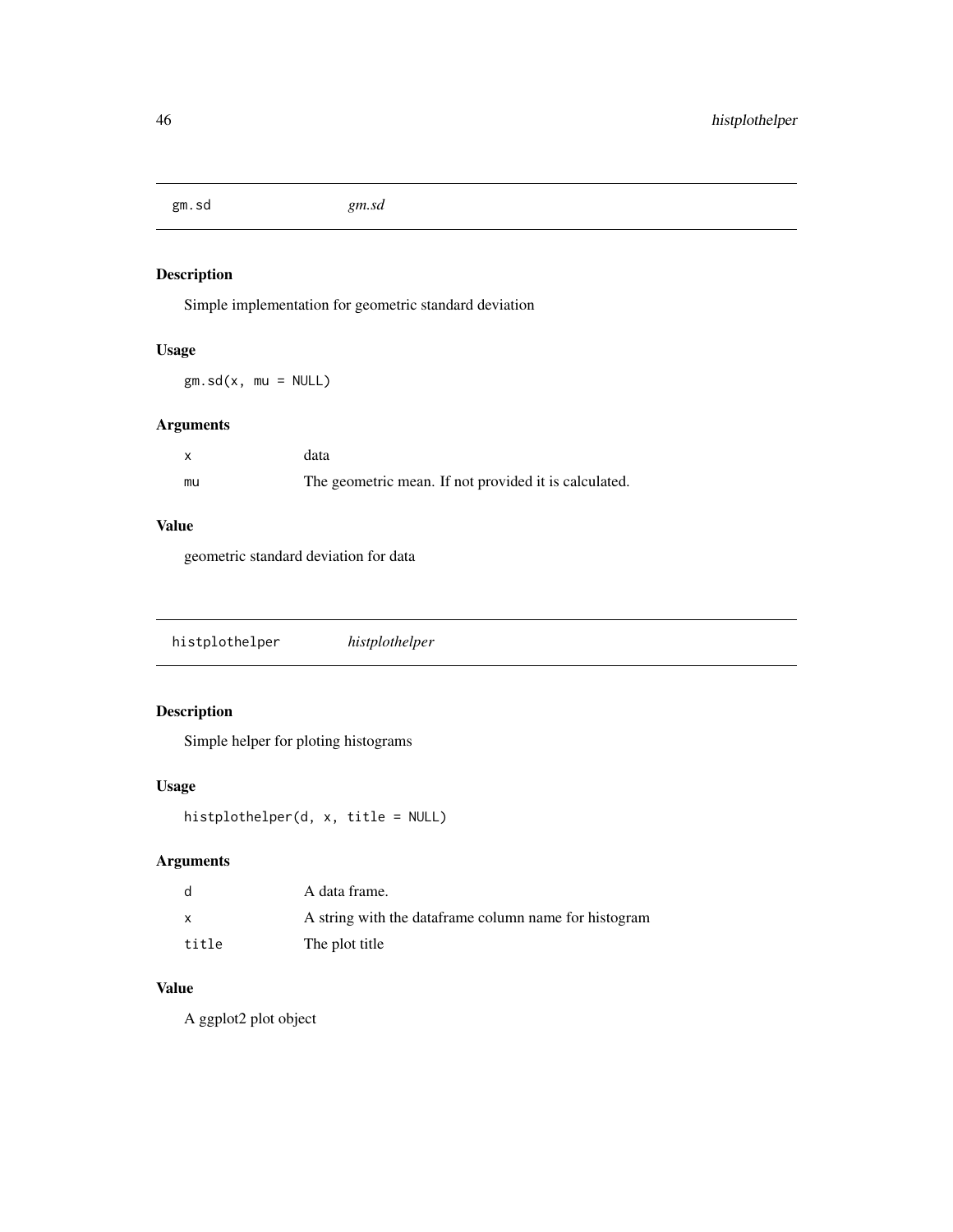## Description

Creates the initial Solution population taking into account the lower an upper bounds of provided experiment factors.

#### Usage

initSolution(parameters, N = 20, sampling = "mcs")

## Arguments

| parameters | The Objective Function parameter list                                                                                                                                       |
|------------|-----------------------------------------------------------------------------------------------------------------------------------------------------------------------------|
| N          | The size of Solution population                                                                                                                                             |
| sampling   | The population sampling scheme, namelly <mcsllhslffs> standing respectively<br/>for montecarlo sampling, latin hypercube sampling and full factorial sampling</mcsllhslffs> |

## Value

A random set of solutions

## Description

Checks if parameters is greater than the lower bounds

## Usage

```
lowerBound(particles, factors)
```
## Arguments

| particles | The particle set                                    |
|-----------|-----------------------------------------------------|
| factors   | the defined range for objective function parameters |

## Value

The particle greater than or equal to lower limit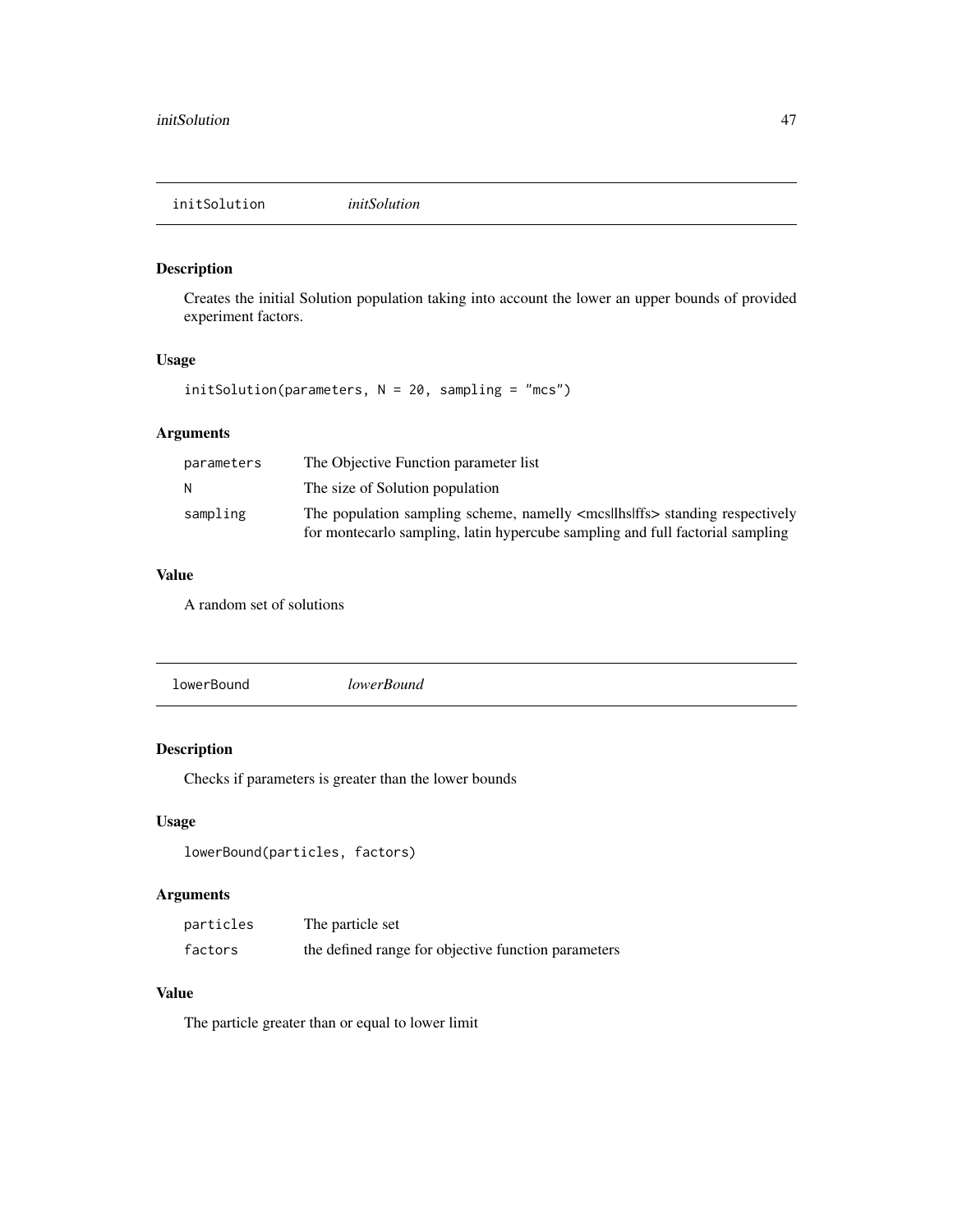Magnitude *Magnitude*

## Description

Calculates the magnitude order for a given value

#### Usage

Magnitude(v)

## Arguments

v The numerical value

## Value

The magnitude order

naiveperiod *naiveperiod*

## Description

A naive approach for finding the period in a series of data points

#### Usage

naiveperiod(d)

#### Arguments

d The data to search period

#### Value

A list with the average period and amplitude

NetLogoFunction-class *NetLogoFunction*

## Description

NetLogoFunction class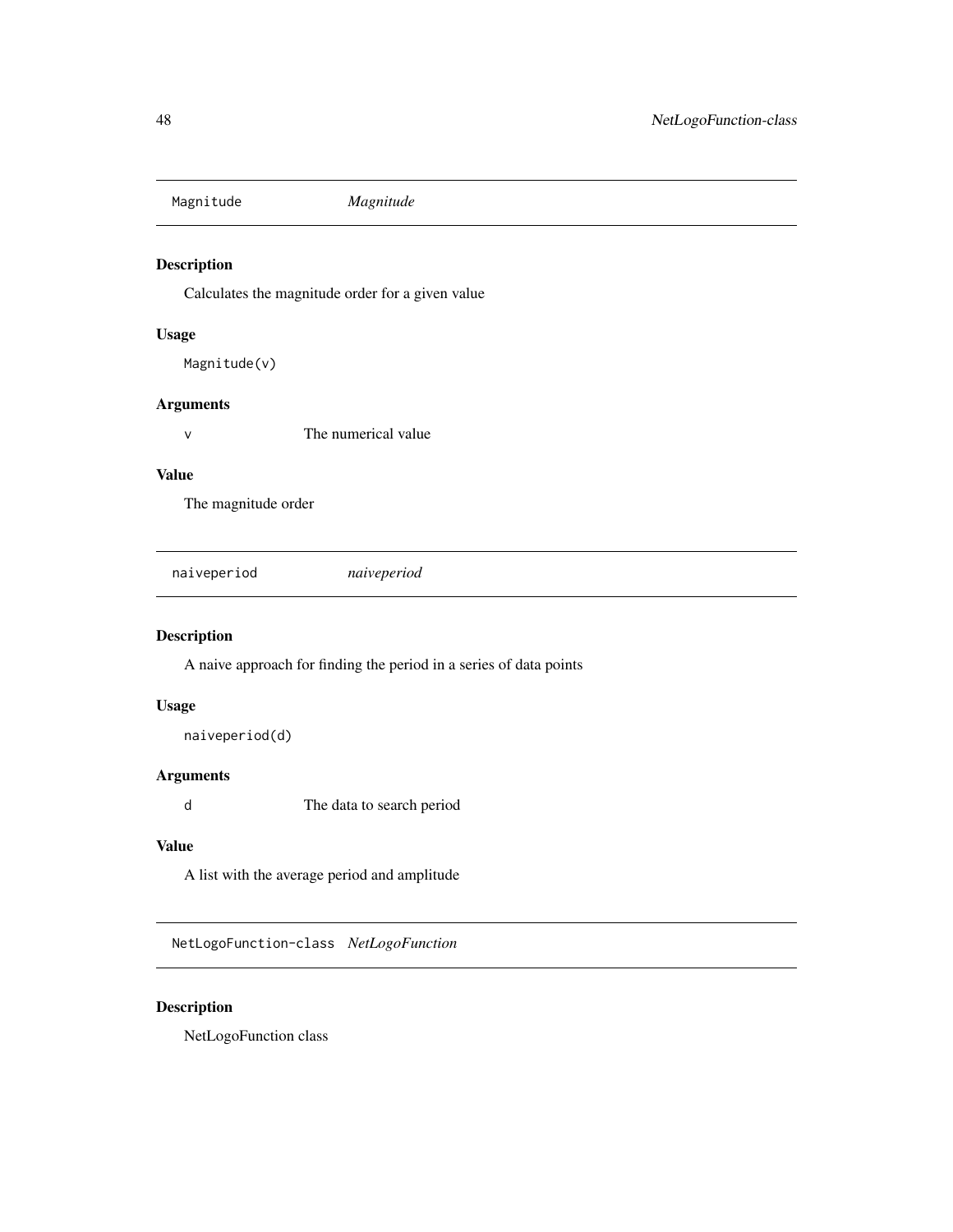## Description

Search for the netlogo jar file on the provided path

#### Usage

```
NLWrapper.FindJar(path)
```
## Arguments

path The base path for searching

## Value

The path for NetLogo jar file

NLWrapper.GetParameter

*NLWrapper.GetParameter*

## Description

Gets the value of a model parameter

## Usage

```
NLWrapper.GetParameter(obj, name)
```
# Arguments

| obi  | The object retuned by NLWrapper. Model                         |
|------|----------------------------------------------------------------|
| name | The parameter name string or the collection of parameter names |

# Value

The parameter values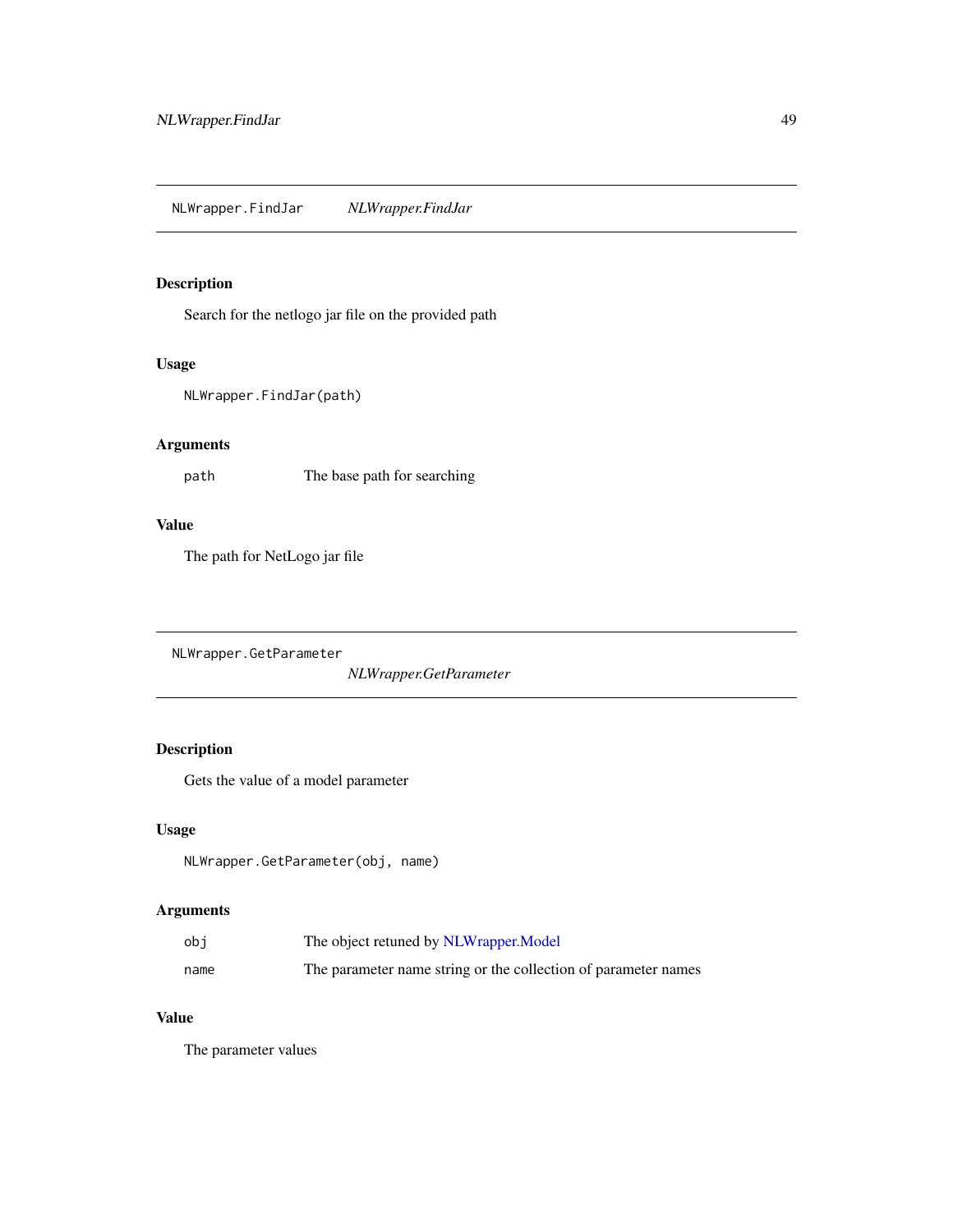## Examples

```
## Not run:
  rm(list=ls())
  p<- "C:/Program Files/NetLogo 6.0.4/app"
  m<- file.path(nlpath, "models", "Sample Models", "Biology", "Wolf Sheep Predation.nlogo")
  o<- NLWrapper.Model(p, m)
  v<- NLWrapper.GetParameter(o, c("initial-number-sheep"))
  or
  v<- NLWrapper.GetParameter(o, c("initial-number-sheep","initial-number-wolves")))
## End(Not run)
```
<span id="page-49-0"></span>NLWrapper.Model *NLWrapper.Model*

#### Description

This wrapper prepares the environment and instantiates the model

#### Usage

```
NLWrapper.Model(netlogodir, modelfile, dataset, maxtime)
```
#### Arguments

| netlogodir | The base path of NetLogo installation    |
|------------|------------------------------------------|
| modelfile  | The absolute path for NetLogo model file |
| dataset    | The names of model variables             |
| maxtime    | The total number of iterations           |

## Examples

```
## Not run:
  rm(list=ls())
  p<- "C:/Program Files/NetLogo 6.0.4/app"
  output<- c("count sheep", "count wolves")
  m<- file.path(nlpath, "models", "Sample Models", "Biology", model, "Wolf Sheep Predation.nlogo")
  o<- NLWrapper.Model(p, m, output, 150)
```
## End(Not run)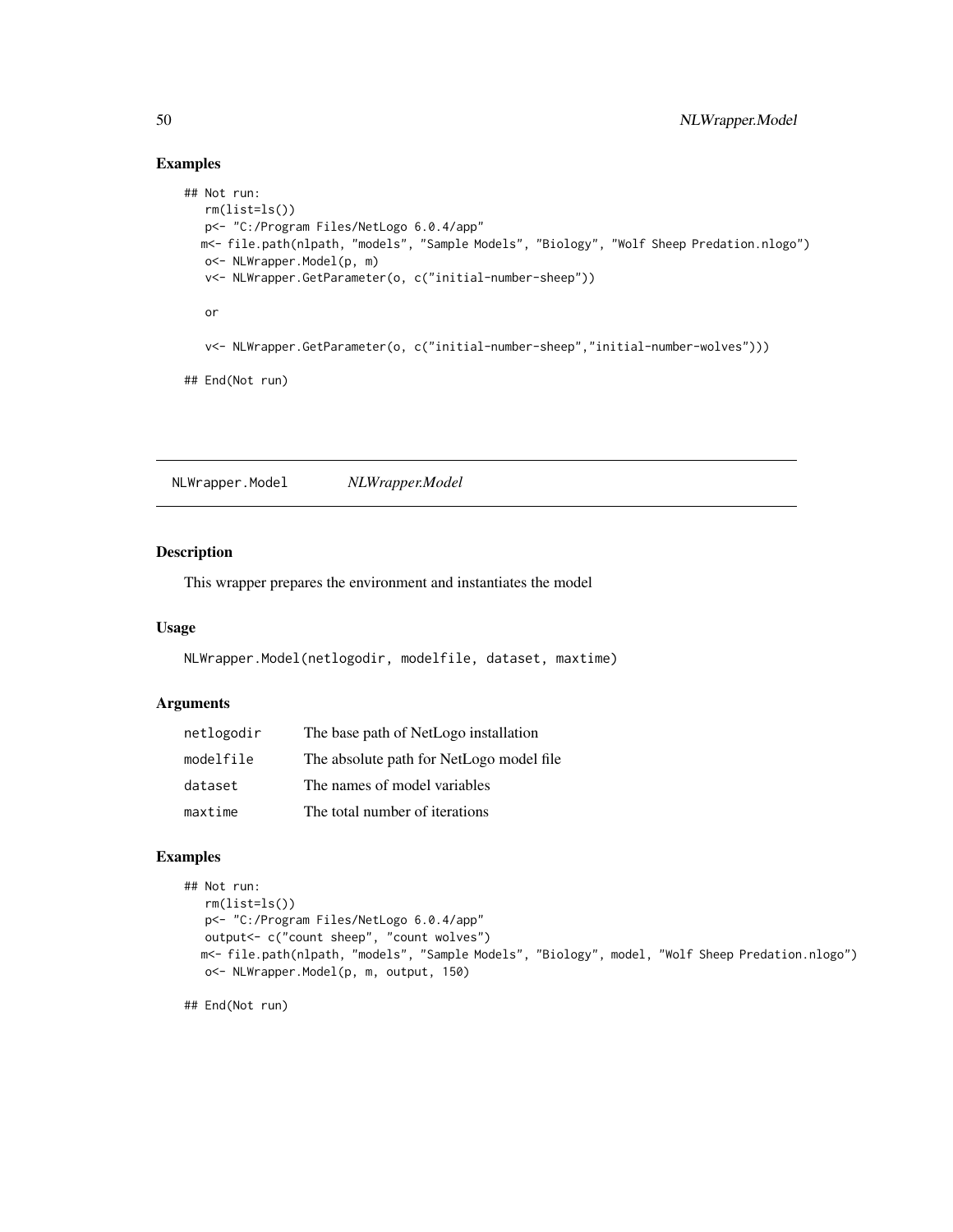NLWrapper.Run *NLWrapper.Run*

## Description

Executes a NetLogo Model using rNetLogo

#### Usage

 $NLWrapper.Run(obj, r = 1, seed = c())$ 

## Arguments

| obi  | The object retuned by NLWrapper. Model |
|------|----------------------------------------|
| r    | The number of replications             |
| seed | The collection of random seeds         |

NLWrapper.RunExperiment

*NLWrapper.RunExperiment*

# Description

Executes a NetLogo Model using rNetLogo

#### Usage

NLWrapper.RunExperiment(obj, r = 1, design, FUN)

## Arguments

| obi        | The object retuned by NLWrapper. Model       |
|------------|----------------------------------------------|
| r          | The number of replications                   |
| design     | The desing matrix holding parameter sampling |
| <b>FUN</b> | THe calibration function.                    |

#### Value

A list containing the the parameters, the calibration functio output and the whole resultset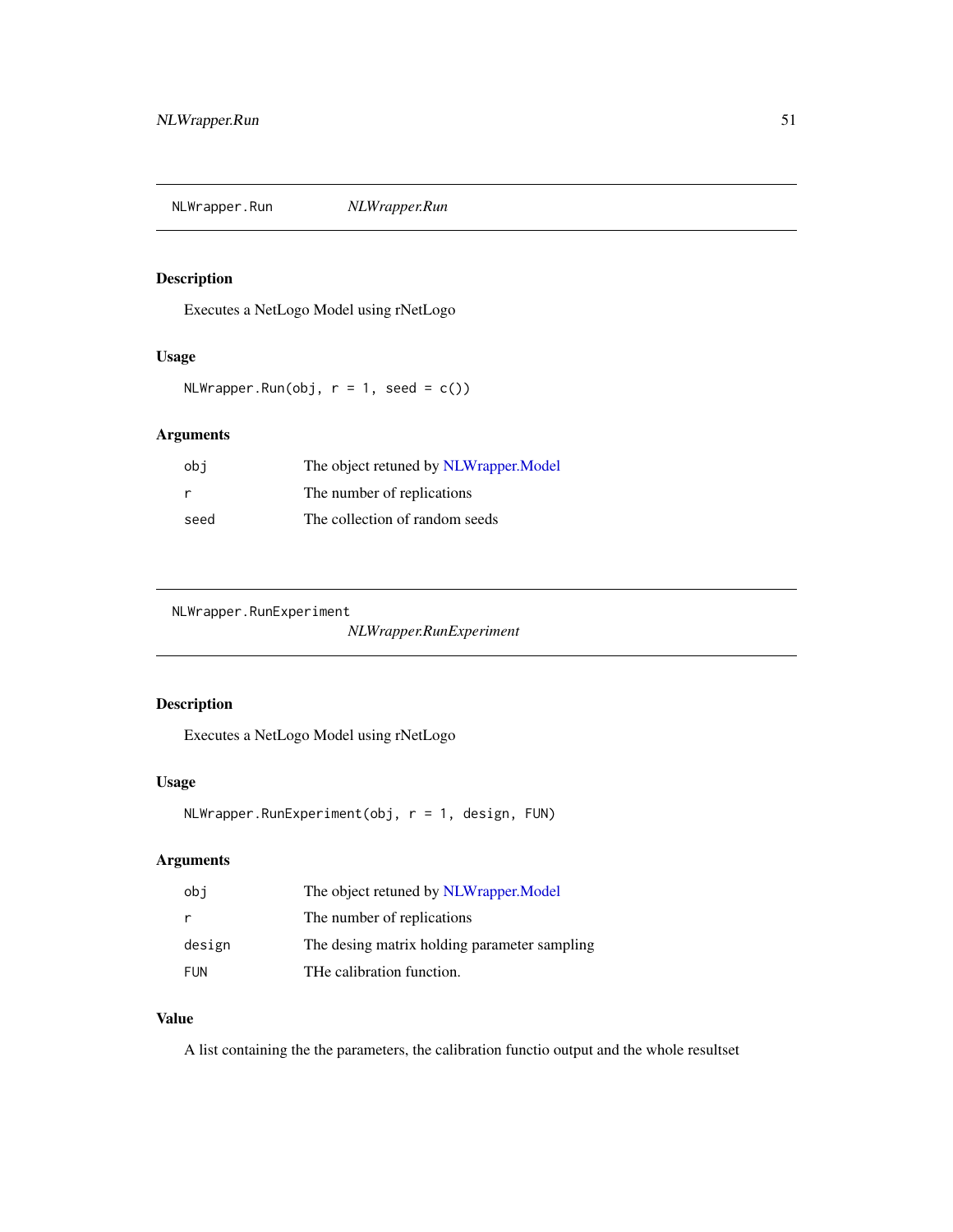#### Examples

```
## Not run:
  rm(list=ls())
  objectivefn<- function(params, results) { 0 }
  f<- AddFactor(name="initial-number-sheep",min=100,max=250)
  f<- AddFactor(factors=f, name="initial-number-wolves",min=50,max=150)
  f<- AddFactor(factors=f, name="grass-regrowth-time",min=30,max=100)
  f<- AddFactor(factors=f, name="sheep-gain-from-food",min=1,max=50)
   f<- AddFactor(factors=f, name="wolf-gain-from-food",min=1,max=100)
   f<- AddFactor(factors=f, name="sheep-reproduce",min=1,max=20)
   f<- AddFactor(factors=f, name="wolf-reproduce",min=1,max=20)
  design<- AoE.LatinHypercube(factors=f)
  p<- "C:/Program Files/NetLogo 6.0.4/app"
  m<- file.path(p, "models", "Sample Models", "Biology", "Wolf Sheep Predation.nlogo")
  output<- c("count sheep", "count wolves")
  o<- NLWrapper.Model(p, m, output, 150)
  v<- RunExperiment(o, r=1, design, objectivefn)
  NLWrapper.Shutdown(o)
## End(Not run)
```
NLWrapper.SetParameter

*NLWrapper.SetParameter*

#### **Description**

Set parameter values

#### Usage

NLWrapper.SetParameter(obj, parameters)

## **Arguments**

| obi        | The object retuned by NLWrapper.Model   |
|------------|-----------------------------------------|
| parameters | The data frame containing the paramters |

## Examples

```
## Not run:
  rm(list=ls())
  p<- "C:/Program Files/NetLogo 6.0.4/app"
  m<- file.path(nlpath, "models", "Sample Models", "Biology", "Wolf Sheep Predation.nlogo")
  o<- NLWrapper.Model(p, m)
```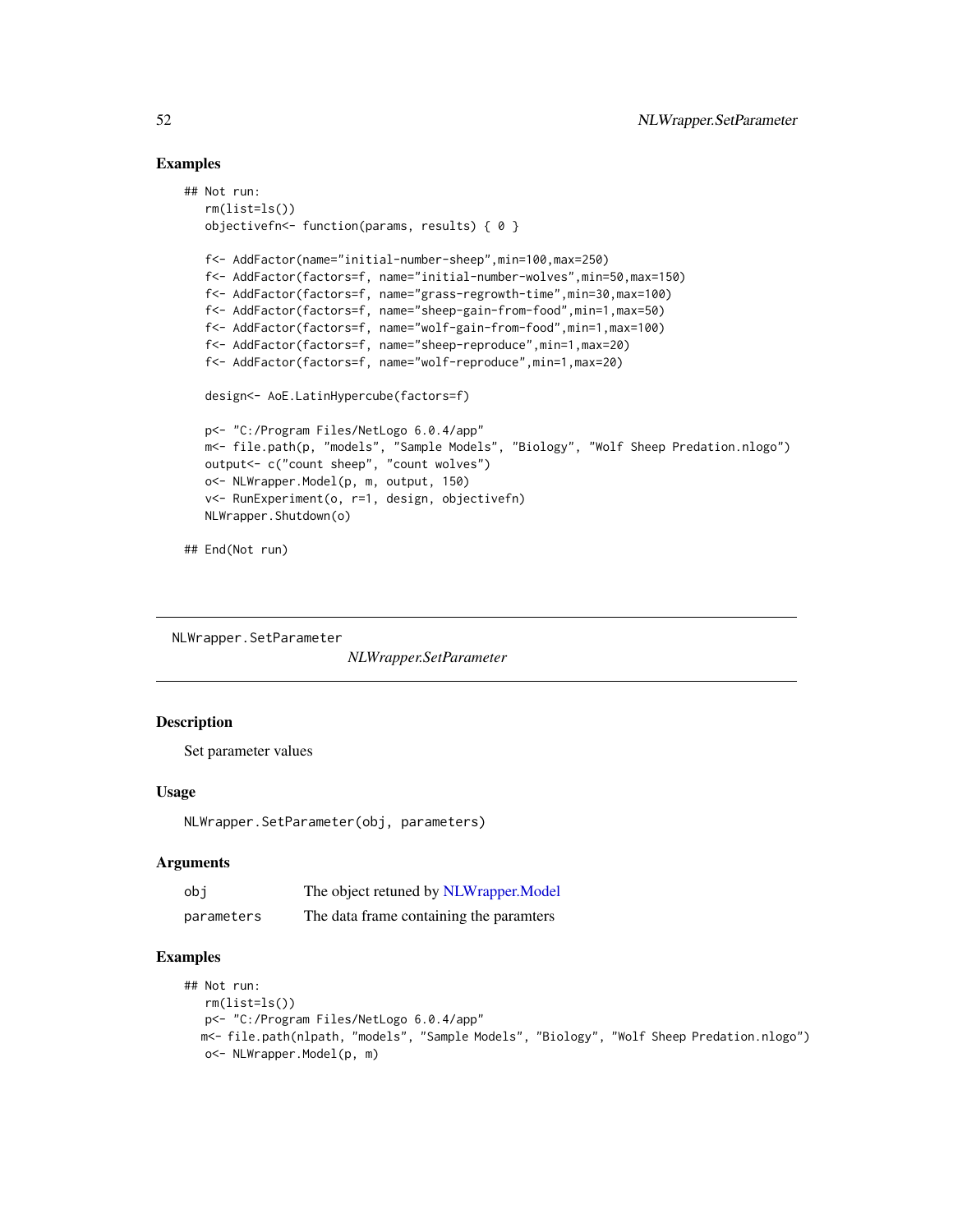## End(Not run)

NLWrapper.SetRandomSeed *NLWrapper.SetRandomSeed*

## Description

Configures the random seed

## Usage

NLWrapper.SetRandomSeed(obj, seed)

# Arguments

| obi  | The object retuned by NLWrapper. Model |
|------|----------------------------------------|
| seed | The new random seed                    |

NLWrapper.Shutdown *NLWrapper.Shutdown*

## Description

This wrapper terminates RNetLogo execution environment

# Usage

NLWrapper.Shutdown(obj)

## Arguments

obj The object retuned by [NLWrapper.Model](#page-49-0)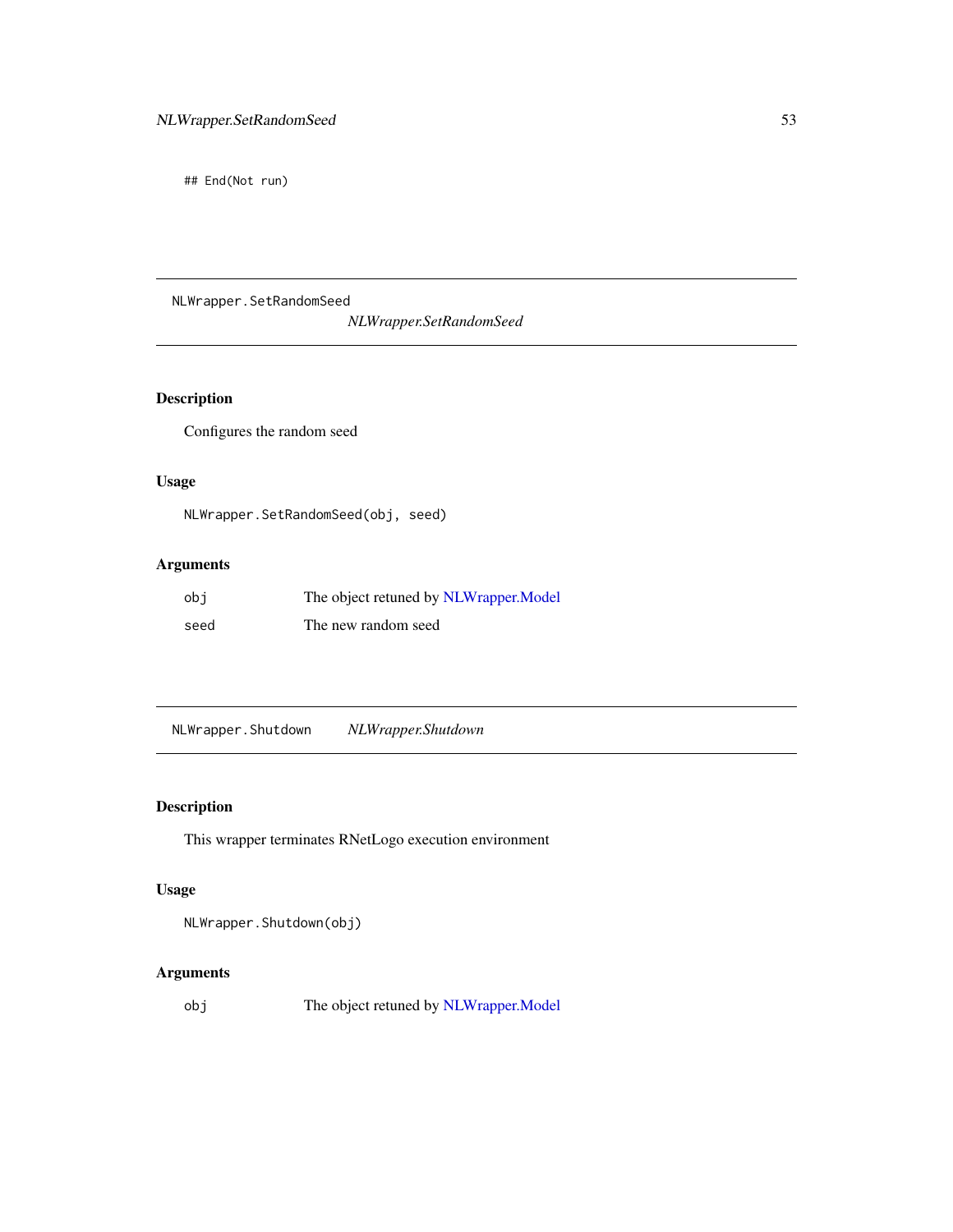ObjectiveFunction-class

*ObjectiveFunction class*

## <span id="page-53-0"></span>Description

The base class for optimization functions.

## Fields

object The raw output of objective function objective The objective function parameters The parameter list for objective function value The results from objective function

Options-class *Options*

#### Description

The base class for the options for the optimization metaheuristics

#### Fields

type The configuration type neighborhood The neighborhood function for population methods discrete Flag indicating that and specific algorithm is discrete or continuous nlevelz Default value for generating parameter levels when range is provided, default value is 5 container The object holding the configuration otions

OptionsACOR-class *OptionsACOR*

#### Description

Options for ACOR method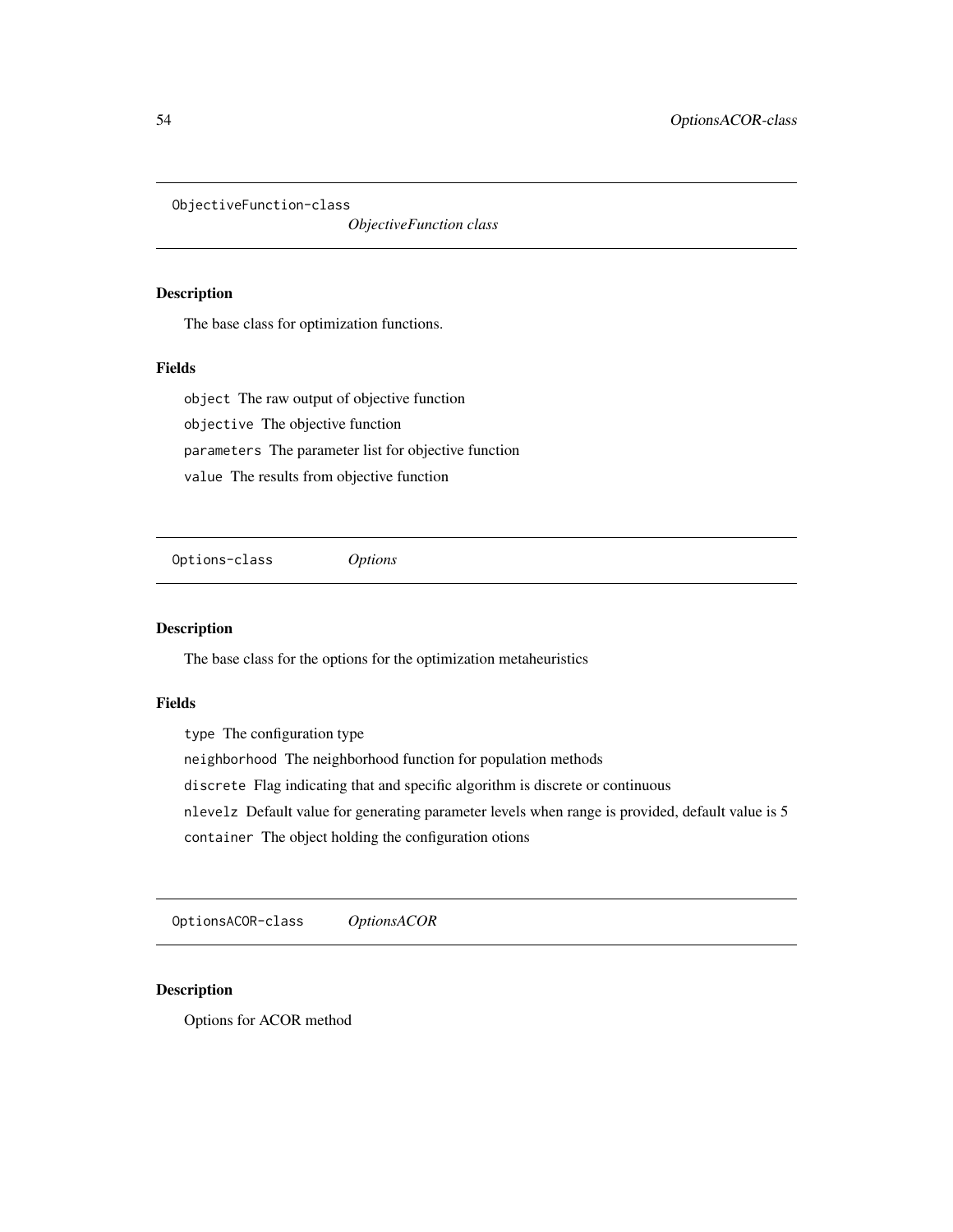OptionsEES1-class *OptionsEES1*

# Description

Options for EvoPER Evolutionary Stratety 1

OptionsEES2-class *OptionsEES2*

# Description

Options for Serial Dilutions method

## Fields

dilutions The desired dilutions

OptionsFactory *OptionsFactory*

## Description

Instantiate the Options class required for the specific metaheuristic method.

#### Usage

OptionsFactory(type, v = NULL)

# Arguments

| type          | The metaheuristic method |
|---------------|--------------------------|
| $\mathcal{N}$ | The options object       |

### Value

Options object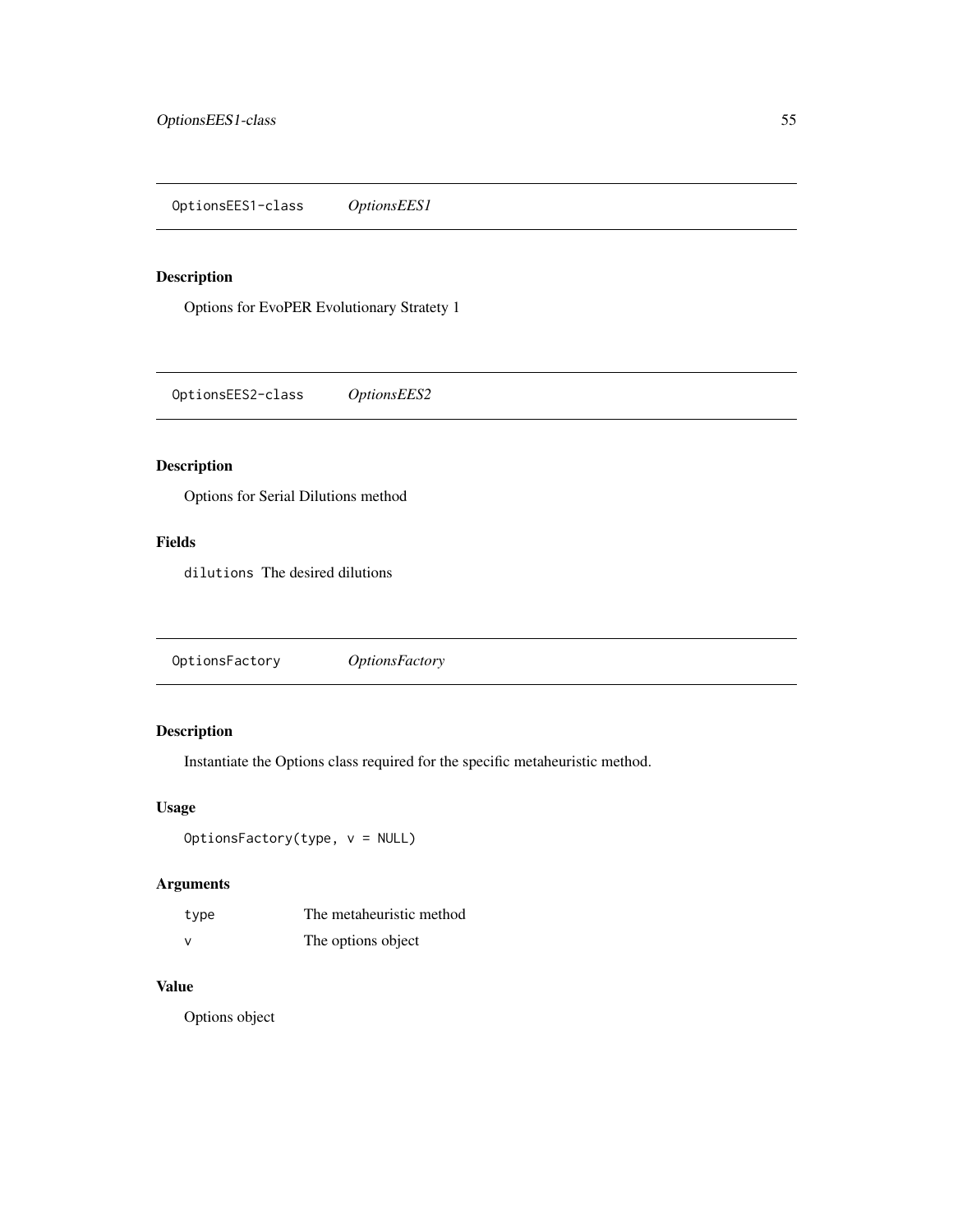OptionsPSO-class *OptionsPSO*

# Description

Options for PSO optimization metaheuristic

OptionsSAA-class *OptionsSAA*

## Description

Options for SAA method

## Fields

temperature The temperature dacay function

OptionsTS-class *OptionsTS*

## Description

Options for Tabu search optimization metaheuristic

paramconverter *paramconverter*

#### Description

Convert parameter from continuous to discrete and vice-versa if needed

#### Usage

```
paramconverter(parameters, discrete, levelz = 5)
```
# Arguments

| parameters | The current parameter set                                  |
|------------|------------------------------------------------------------|
| discrete   | The desired parameter type                                 |
| levelz     | When discrete is true the number of levels to be generated |

## Value

The parameter collection casted to desired mode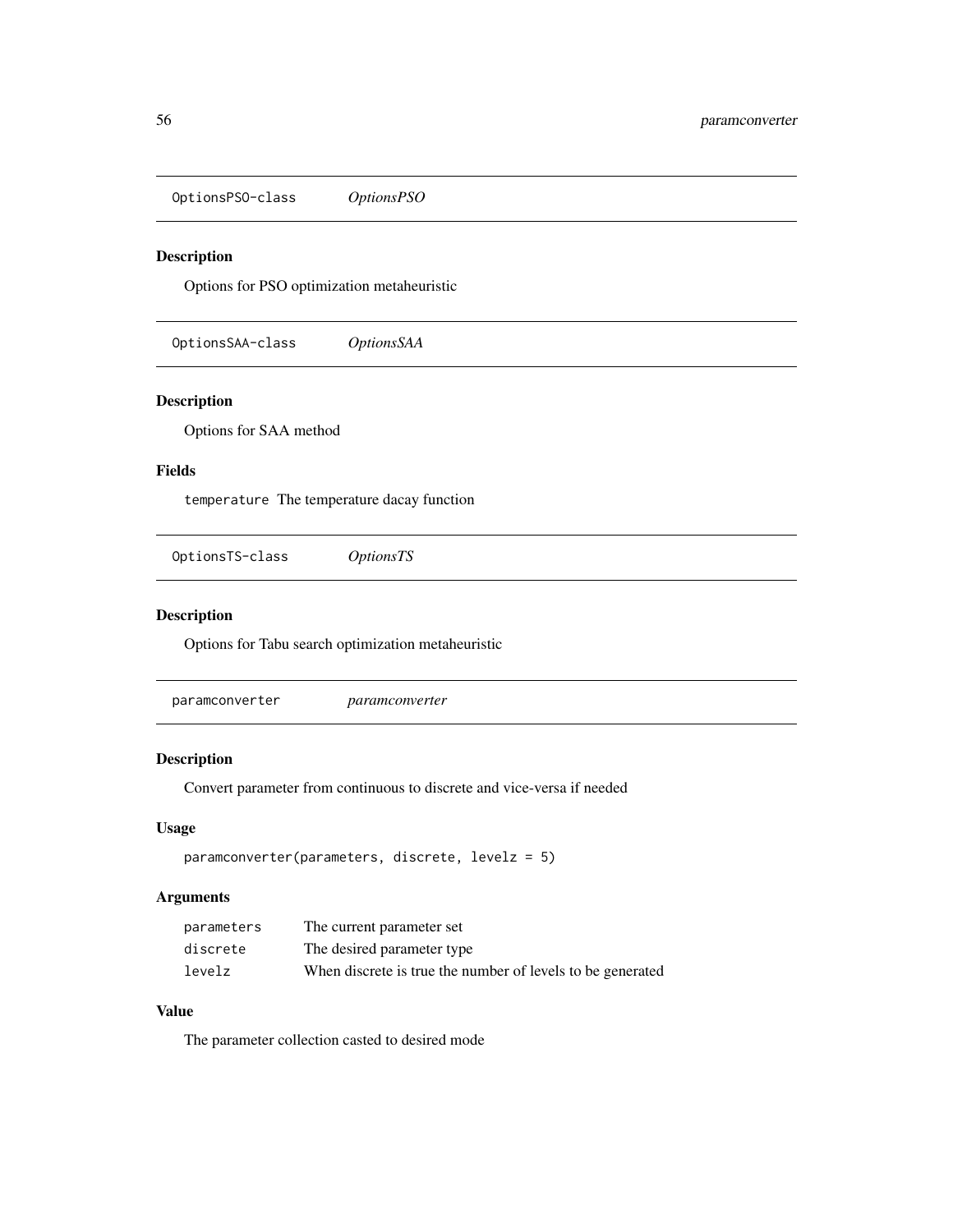partSolutionSpace *partSolutionSpace*

# Description

Creates the initial Solution population taking into account the lower an upper bounds of provided experiment factors. This method works by dividing the solution space into partitions of size 'd' and then creating a full factorial combination of partitions.

#### Usage

```
partSolutionSpace(parameters, d = 4)
```
## Arguments

| parameters | The Objective Function parameter list |
|------------|---------------------------------------|
| d          | The partition size. Default value 4.  |

## Value

A set of solutions

PlainFunction-class *PlainFunction*

#### Description

PlainFunction Class

pop.first *pop.first*

#### Description

pop an element

#### Usage

pop.first(x)

#### Arguments

x The element collection

#### Value

The first element added to list FIFO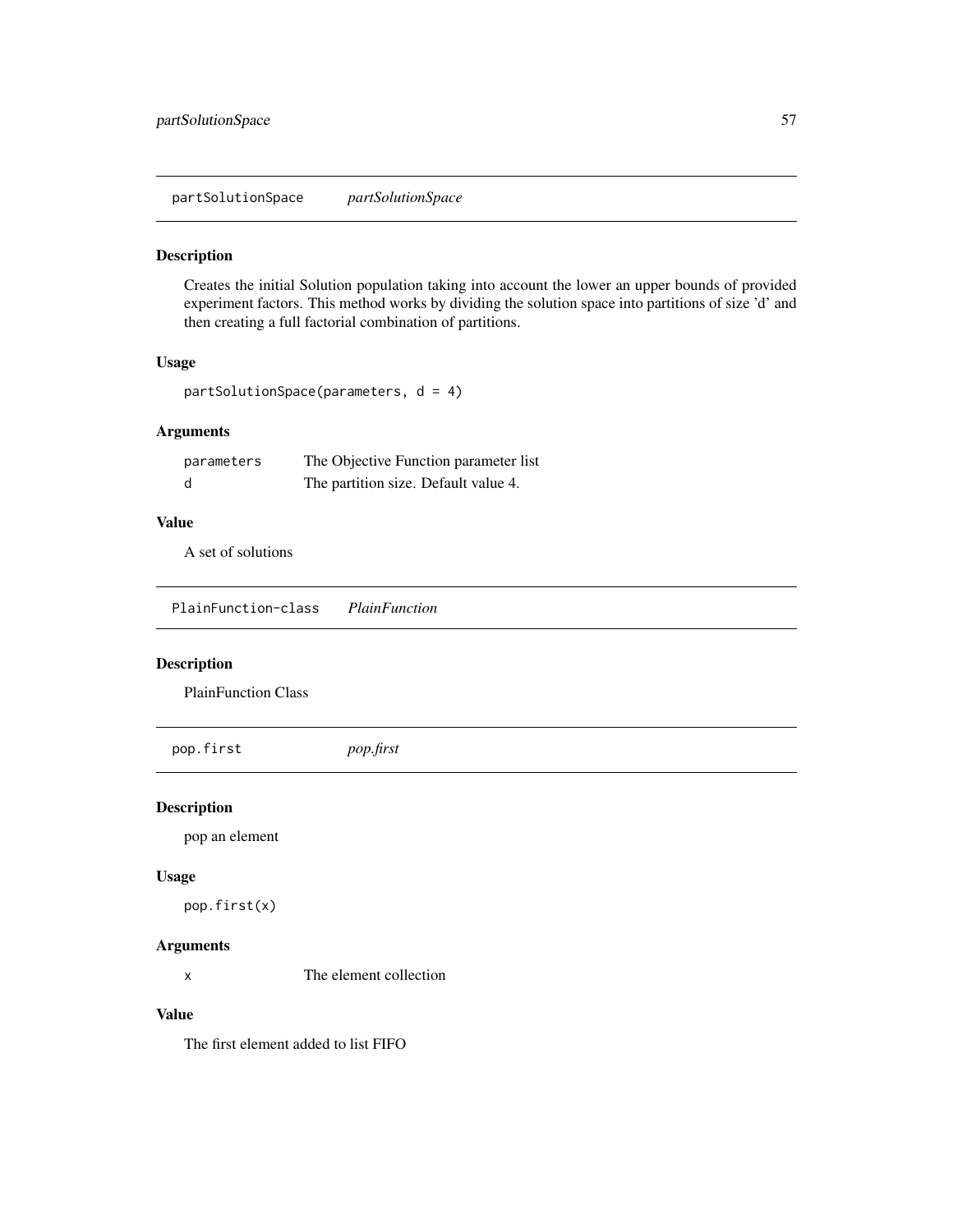pop.last *pop.last*

# Description

pop an element

# Usage

pop.last(x)

## Arguments

x The element collection

#### Value

The last element added to list LIFO

predatorprey *predatorprey*

# Description

The solver for Lotka-Volterra differential equation.

# Usage

predatorprey(x1, x2, x3, x4)

# Arguments

| x1 | The growth rate of prey           |
|----|-----------------------------------|
| x2 | The decay rate of predator        |
| x3 | The predating effect on prey      |
| х4 | The predating effecto on predator |

#### Value

The ODE solution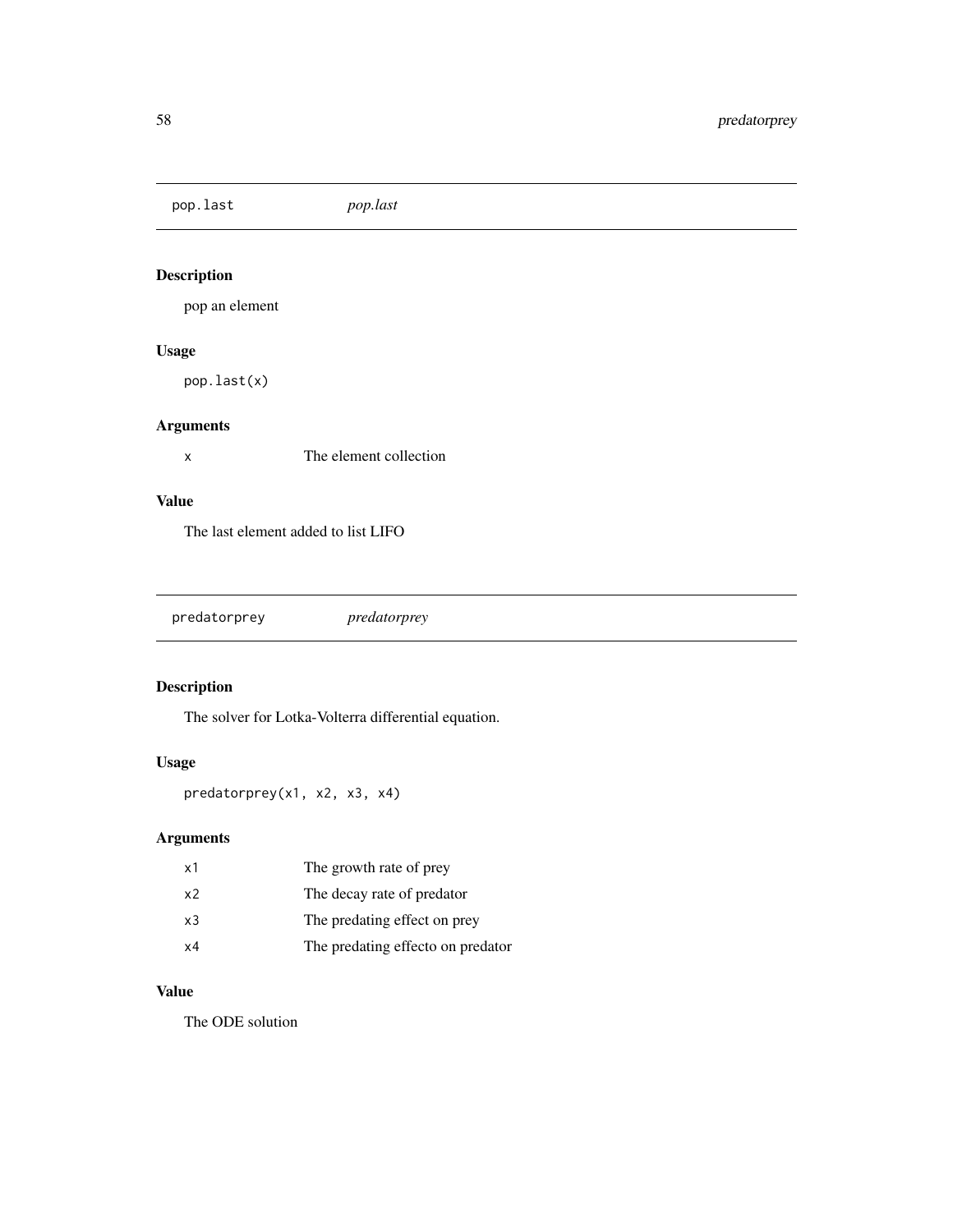predatorprey.plot0 *predatorprey.plot0*

## Description

Generate a plot for the predator-prey ODE output.

## Usage

 $predatory.plot0(x1, x2, x3, x4, title = NULL)$ 

# Arguments

| x1             | The growth rate of prey                 |
|----------------|-----------------------------------------|
| x <sub>2</sub> | The decay rate of predator              |
| x3             | The predating effect on prey            |
| x4             | The predating effect on predator        |
| title          | The optional plot title. May be omited. |

#### Value

An ggplot2 object

## Examples

```
## Not run:
predatorprey.plot0(1.351888, 1.439185, 1.337083, 0.9079049)
## End(Not run)
```
predatorprey.plot1 *predatorprey.plot1*

## Description

Simple wrapper for 'predatorprey.plot0' accepting the parameters as a list.

#### Usage

```
predatorprey.plot1(x, title = NULL)
```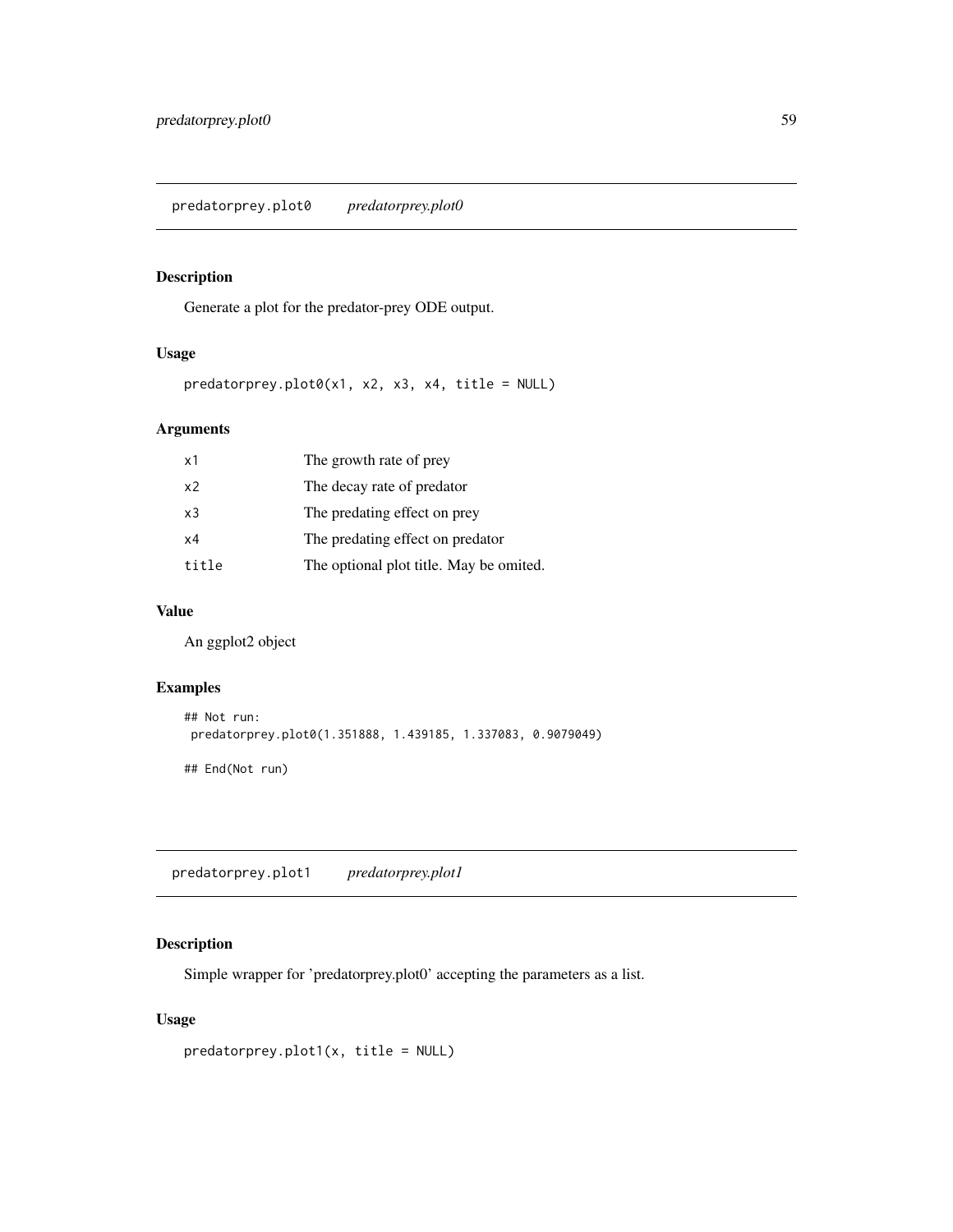## Arguments

| X     | A list containing the values of predator/prey parameters c1, c2, c3 and c4 denot-<br>ing respectivelly the growth rate of prey, the decay rate of predator, the predating<br>effect on prey and the predating effect on predator |
|-------|----------------------------------------------------------------------------------------------------------------------------------------------------------------------------------------------------------------------------------|
| title | The optional plot title. May be omited.                                                                                                                                                                                          |

#### Value

An ggplot2 object

# Examples

```
## Not run:
rm(list=ls())
predatorprey.plot1(v$getBest()[1:4])
```
## End(Not run)

pso.best *pso.best*

# Description

Search for the best particle solution which minimize the objective function.

## Usage

```
pso.best(objective, particles)
```
## Arguments

| objective | The results of evaluating the objective function |
|-----------|--------------------------------------------------|
| particles | The particles tested                             |

## Value

The best particle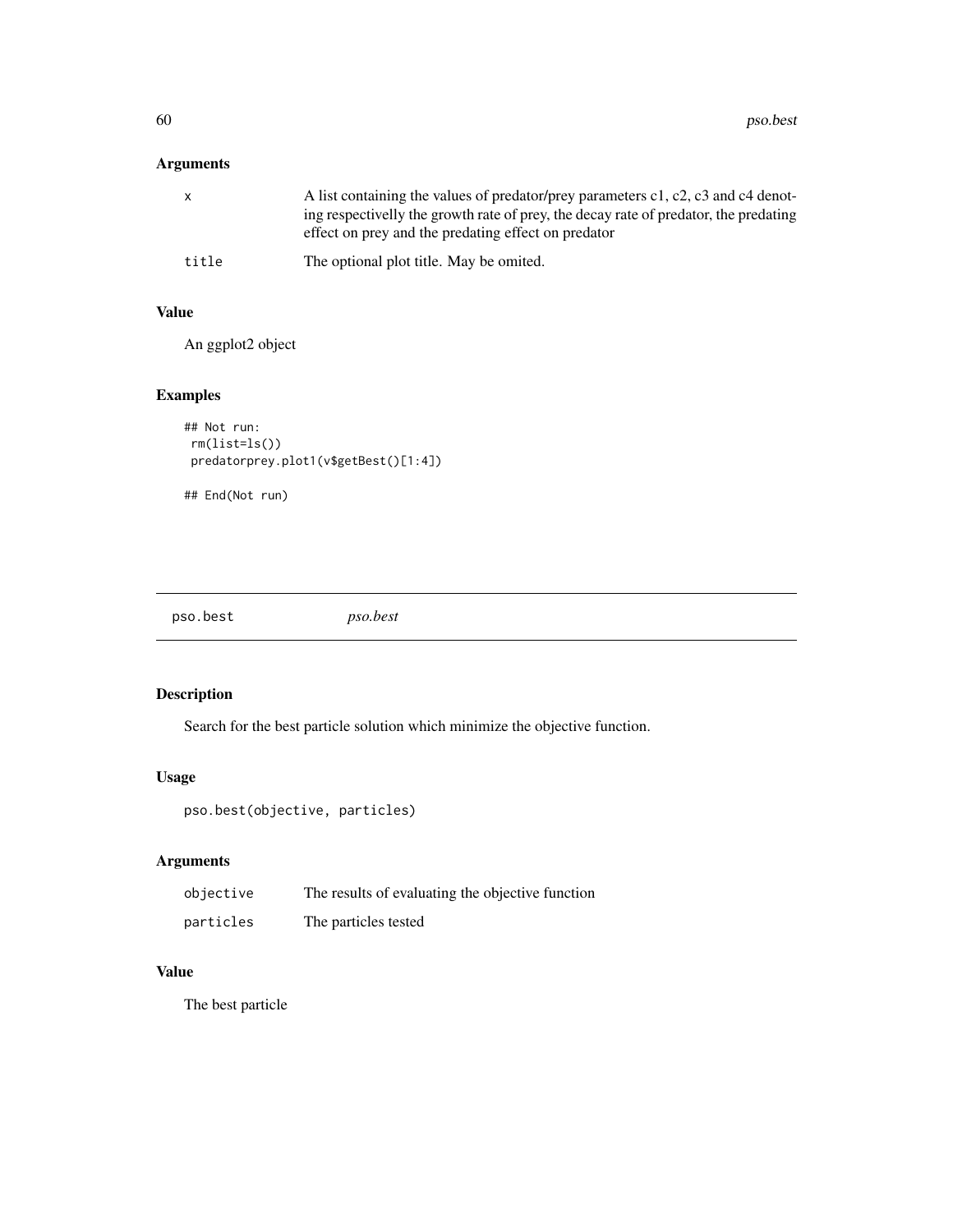pso.chi *pso.chi*

# Description

Implementation of constriction coefficient

## Usage

pso.chi(phi1, phi2)

## Arguments

| phi1 | Acceleration coefficient toward the previous best |
|------|---------------------------------------------------|
| phi2 | Acceleration coefficient toward the global best   |

#### Value

The calculated constriction coefficient

| pso.lbest<br><i>pso.lbest</i> |
|-------------------------------|
|-------------------------------|

# Description

Finds the lbest for the particle 'i' using the topology function given by the topology parameter.

## Usage

```
pso.lbest(i, pbest, topology)
```
## Arguments

|          | The particle position         |
|----------|-------------------------------|
| pbest    | The pbest particle collection |
| topology | The desired topology function |

#### Value

The lbes for i th particle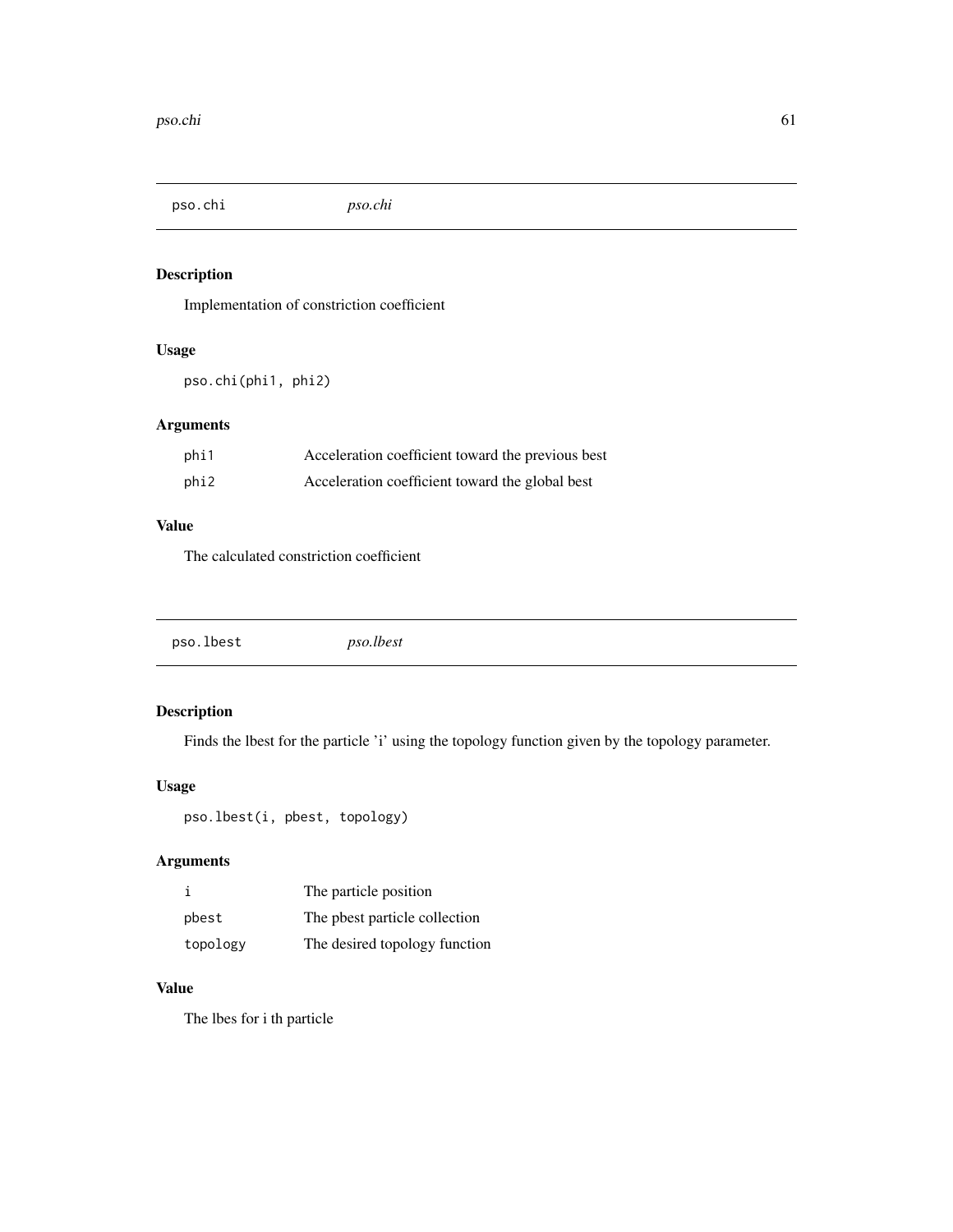pso.neighborhood.K2 *pso.neighborhood.K2*

## Description

The neighborhood function for a simple linear topology where every particle has  $k = 2$  neighbors

# Usage

pso.neighborhood.K2(i, n)

## Arguments

| The particle position           |
|---------------------------------|
| the size of particle population |

pso.neighborhood.K4 *pso.neighborhood.K4*

# Description

The von neumann neighborhood function for a lattice-based topology where every particle has  $k =$ 4 neighbors

## Usage

```
pso.neighborhood.K4(i, n)
```
## Arguments

| The particle position           |
|---------------------------------|
| the size of particle population |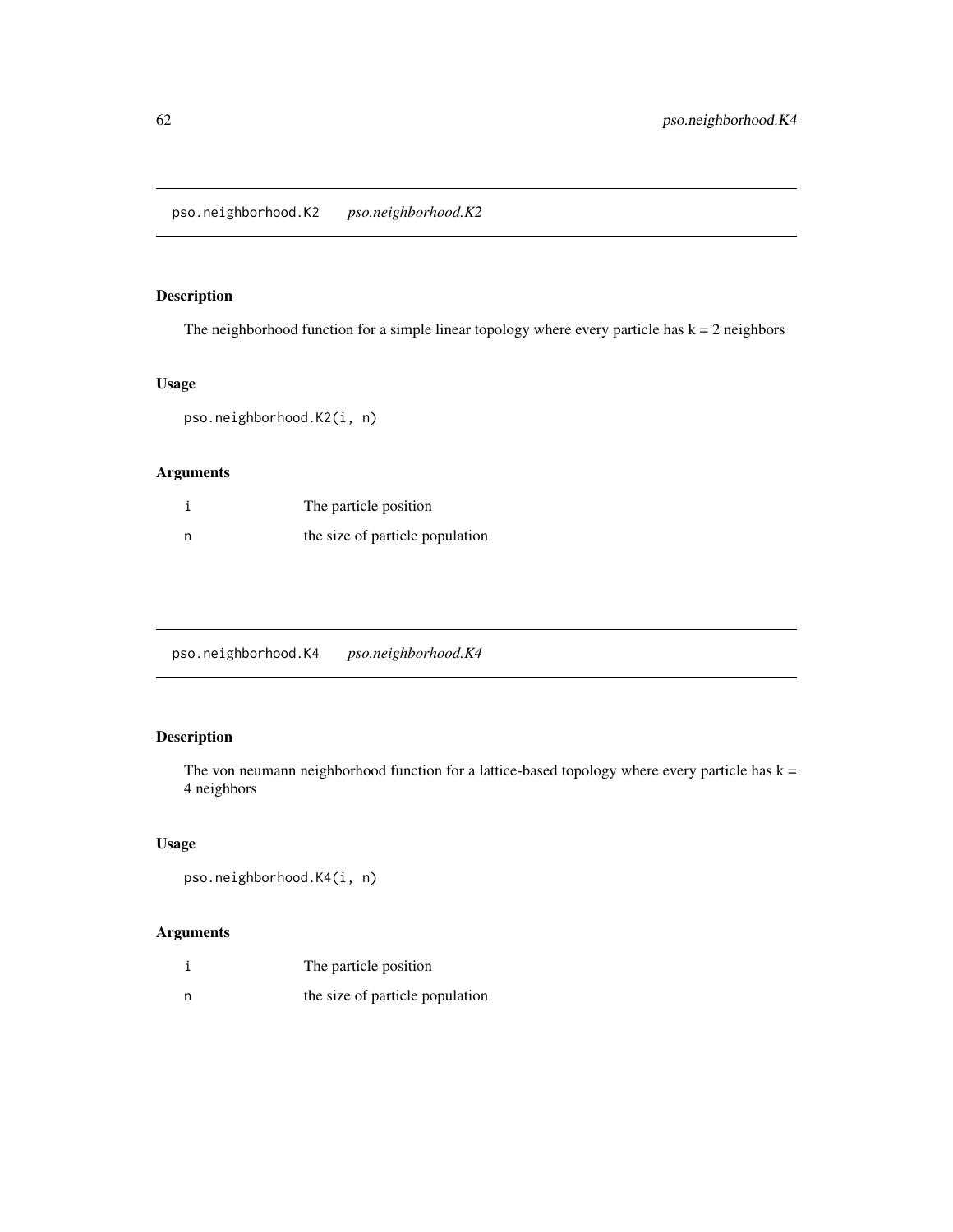## Description

Simple helper method for 'gbest' neighborhood

# Usage

pso.neighborhood.KN(i, n)

# Arguments

|   | The particle position           |
|---|---------------------------------|
| n | the size of particle population |

| pso.printbest | <i>pso.printbest</i> |
|---------------|----------------------|
|---------------|----------------------|

# Description

Shows the best particle of each of simulated generations

## Usage

```
pso.printbest(objective, particles, generation, title)
```
# Arguments

| objective  | An instance of ObjectiveFunction (or subclass) class ObjectiveFunction |
|------------|------------------------------------------------------------------------|
| particles  | The current particle population                                        |
| generation | The current generation                                                 |
| title      | Some informational text to be shown                                    |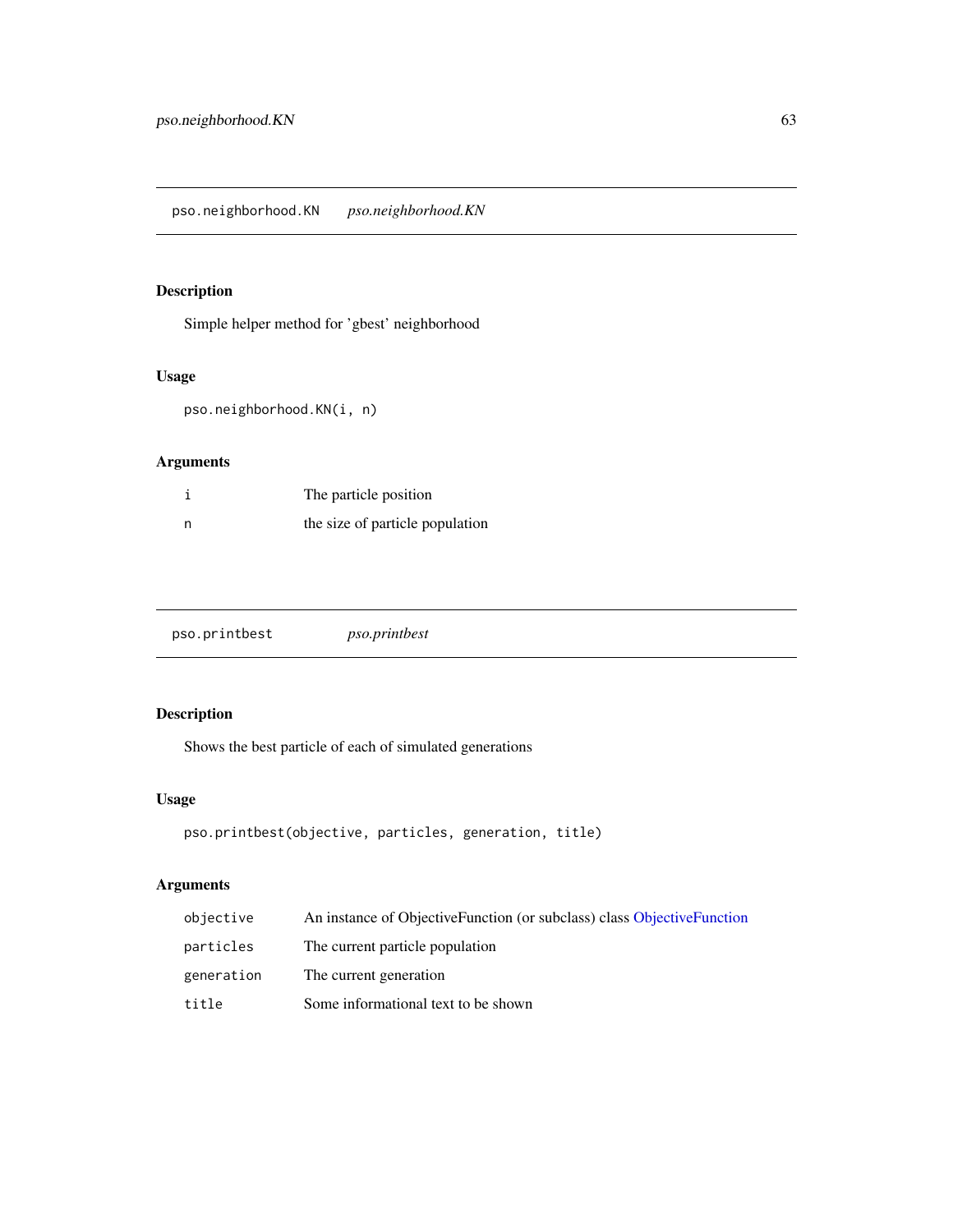pso.Velocity *pso.velocity*

# Description

Calculates the PSO Velocity

# Usage

pso.Velocity(W = 1, Vi, phi1, phi2, Pi, Pg, Xi)

# Arguments

| W    | Weight (Inertia weight or constriction coefficient) |
|------|-----------------------------------------------------|
| Vi   | Current Velocity vector                             |
| phi1 | Acceleration coefficient toward the previous best   |
| phi2 | Acceleration coefficient toward the global best     |
| Pi   | Personal best                                       |
| Pg   | Neighborhood best                                   |
| Xi   | Particle vector                                     |

## Value

Updated velocity

push *push*

# Description

push an element

# Usage

push(x, v)

# Arguments

| X            | The collection of elements |
|--------------|----------------------------|
| $\mathbf{v}$ | The value to be pushed     |

# Value

The collection of elements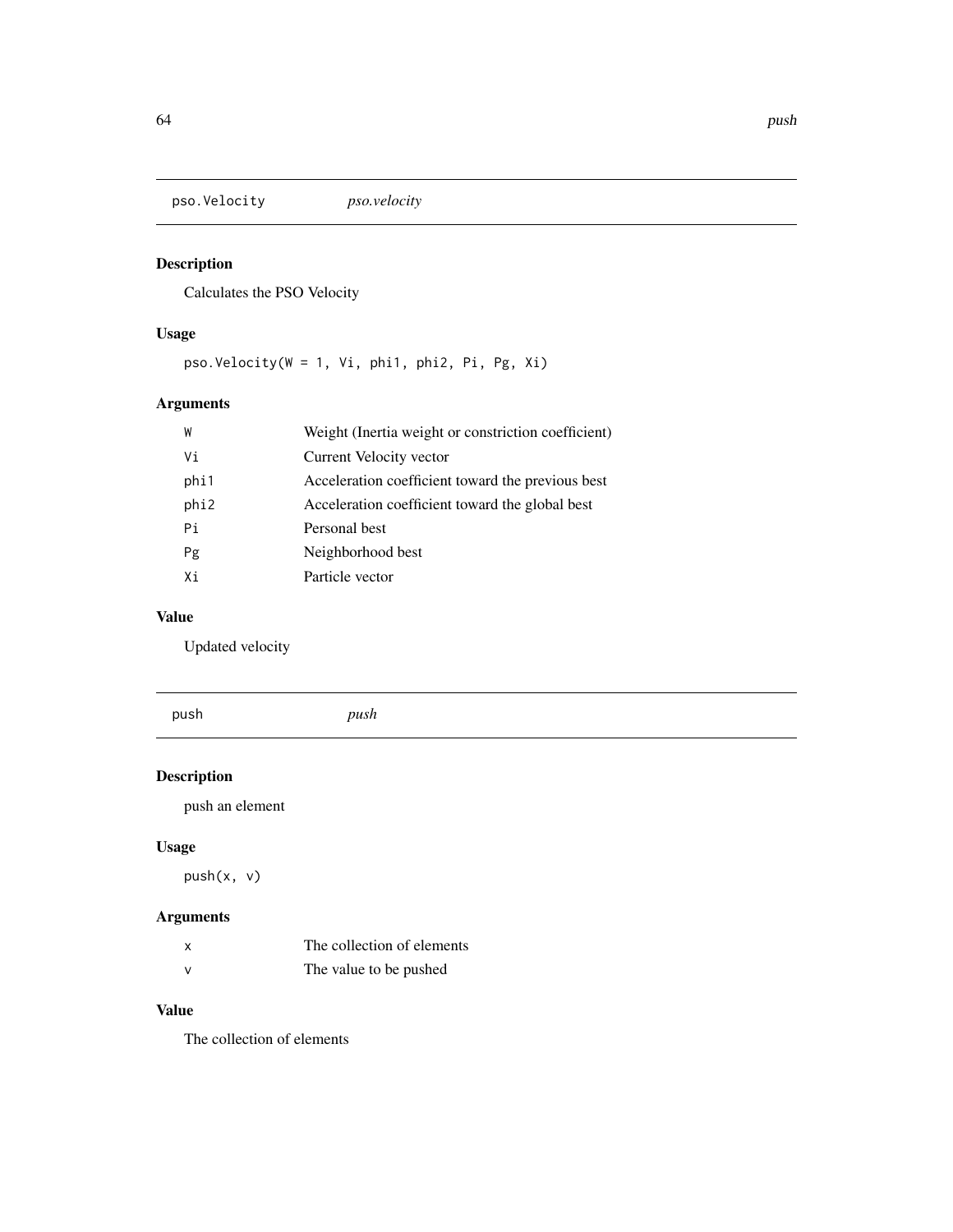random.wheel *random.whell*

# Description

A simple randon seed generator

## Usage

random.wheel()

## Value

A random number for seeding

RepastFunction-class *RepastFunction*

# Description

RepastFunction class

saa.bolt *saa.bolt*

# Description

Temperature function boltzmann

## Usage

saa.bolt(t0, k)

# Arguments

| t0 | The current temperature |  |
|----|-------------------------|--|
| k  | The annealing value     |  |

## Value

The new temperature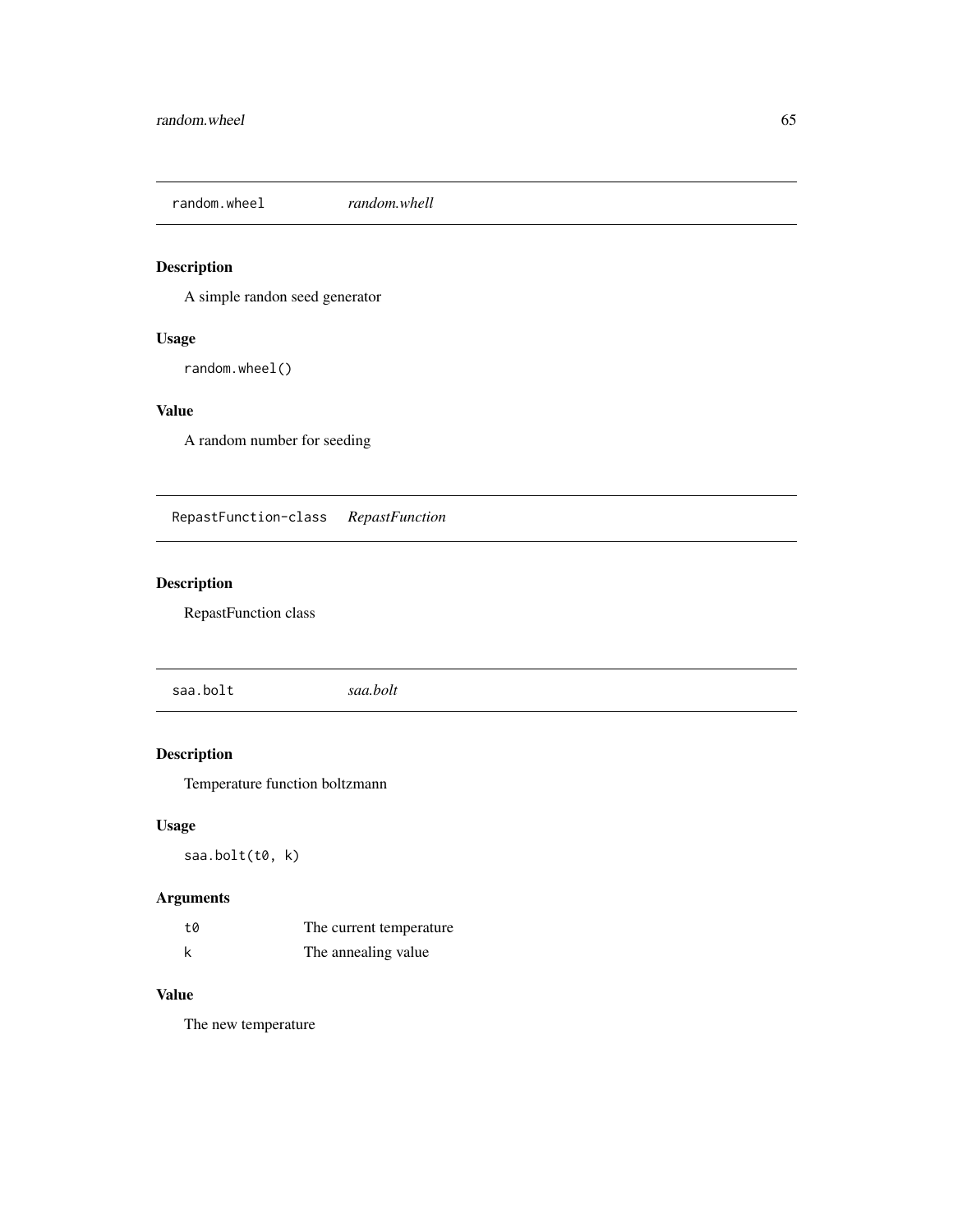saa.neighborhood *saa.neighborhood*

## Description

Generates neighbor solutions for simulated annealing

## Usage

saa.neighborhood(f, S, d, n)

## Arguments

|     | An instance of ObjectiveFunction (or subclass) class ObjectiveFunction |
|-----|------------------------------------------------------------------------|
| -S  | The current solution to find a neighbor                                |
| - q | The distance from current solution S distance = $(max - min) * d$      |
| n.  | The number of parameters to be perturbed                               |
|     |                                                                        |

#### Value

The neighbor of solution S

| saa.neighborhood1 |
|-------------------|
|-------------------|

## Description

Generates neighbor solutions perturbing one parameter from current solution S picked randonly.

## Usage

```
saa.neighborhood1(f, S, d)
```
## Arguments

|              | An instance of ObjectiveFunction (or subclass) class ObjectiveFunction |
|--------------|------------------------------------------------------------------------|
| S.           | The current solution to find a neighbor                                |
| <sub>d</sub> | The distance from current solution S distance = $(max - min) * d$      |

## Value

The neighbor of solution of S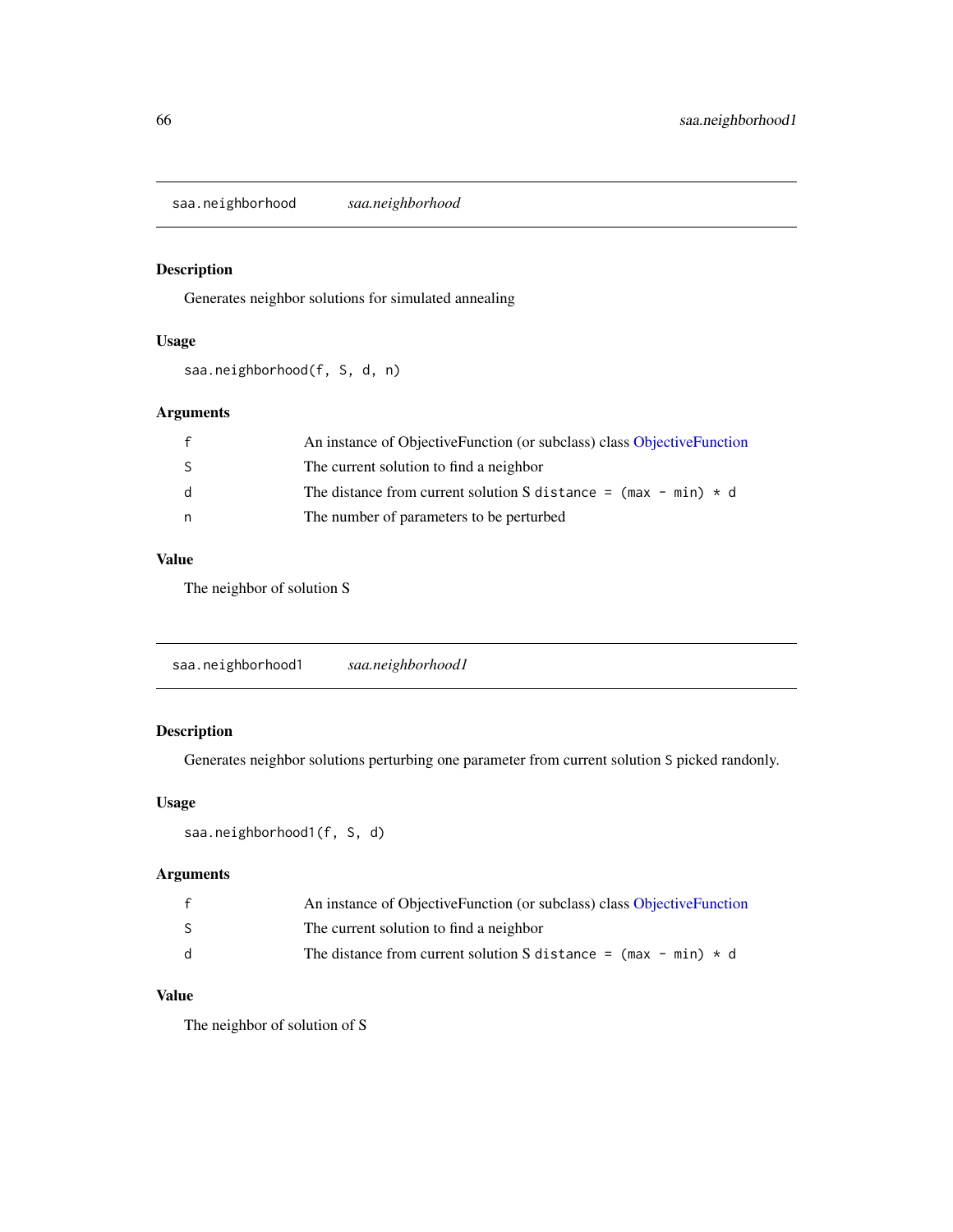## Description

Generates neighbor solutions perturbing half parameters from current solution S.

## Usage

```
saa.neighborhoodH(f, S, d)
```
## Arguments

|     | An instance of ObjectiveFunction (or subclass) class ObjectiveFunction |
|-----|------------------------------------------------------------------------|
| -S  | The current solution to find a neighbor                                |
| - d | The distance from current solution S distance = $(max - min) * d$      |

#### Value

The neighbor of solution of S

saa.neighborhoodN *saa.neighborhoodN*

## Description

Generates neighbor solutions perturbing all parameters from current solution S.

## Usage

saa.neighborhoodN(f, S, d)

## Arguments

|    | An instance of ObjectiveFunction (or subclass) class ObjectiveFunction |
|----|------------------------------------------------------------------------|
|    | The current solution to find a neighbor                                |
| q. | The distance from current solution S distance = $(max - min) * d$      |

# Value

The neighbor of solution of S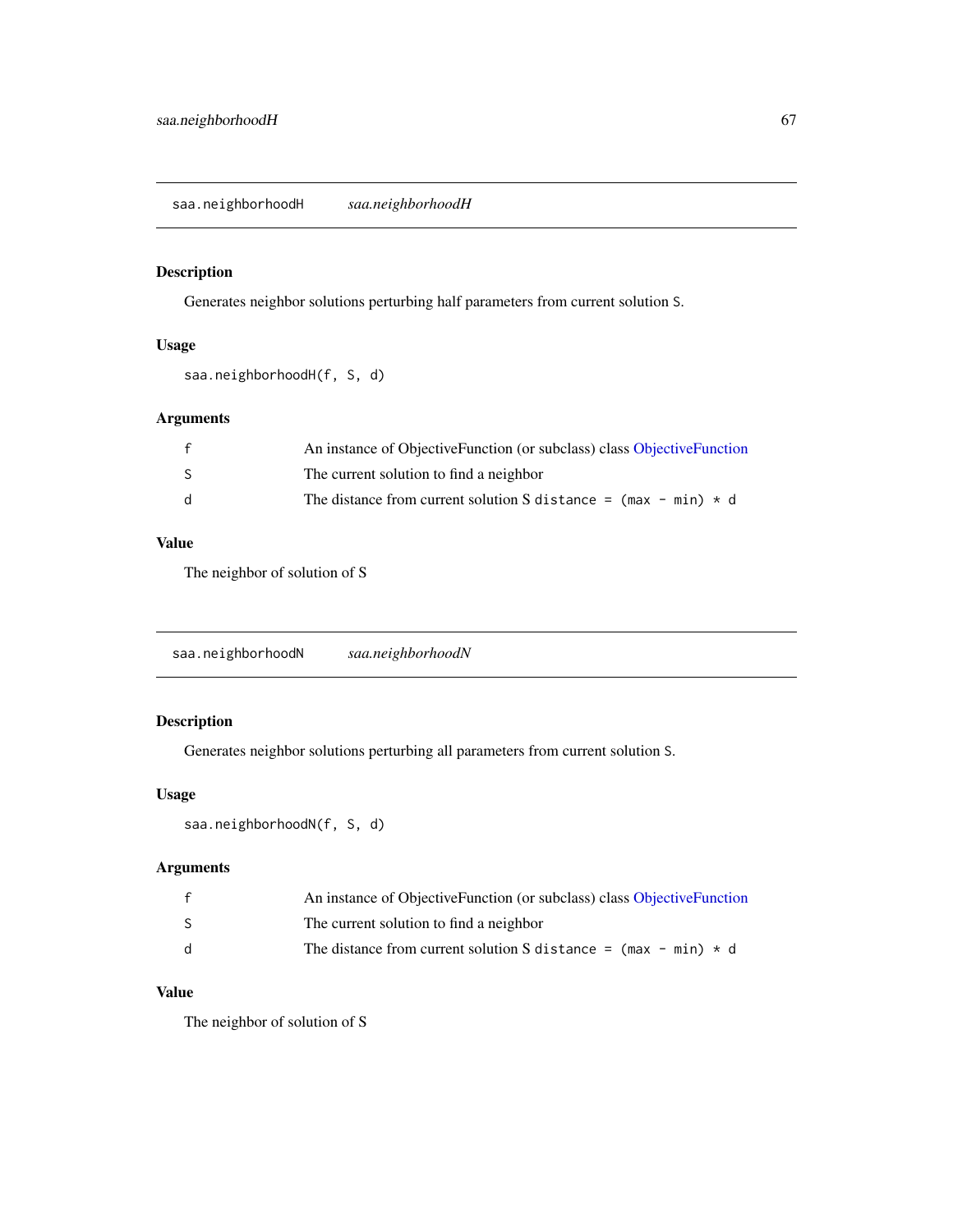saa.tbyk *saa.tbyk*

# Description

Temperature function t/k

# Usage

saa.tbyk(t0, k)

# Arguments

| t0 | The current temperature |  |
|----|-------------------------|--|
| k  | The annealing value.    |  |

## Value

The new temperature

| saa.tcte | saa.tcte |  |
|----------|----------|--|
|          |          |  |

# Description

Temperature function cte \* t0

# Usage

saa.tcte(t0, k)

# Arguments

| t0 | The current temperature |
|----|-------------------------|
| k  | The annealing value     |

# Value

The new temperature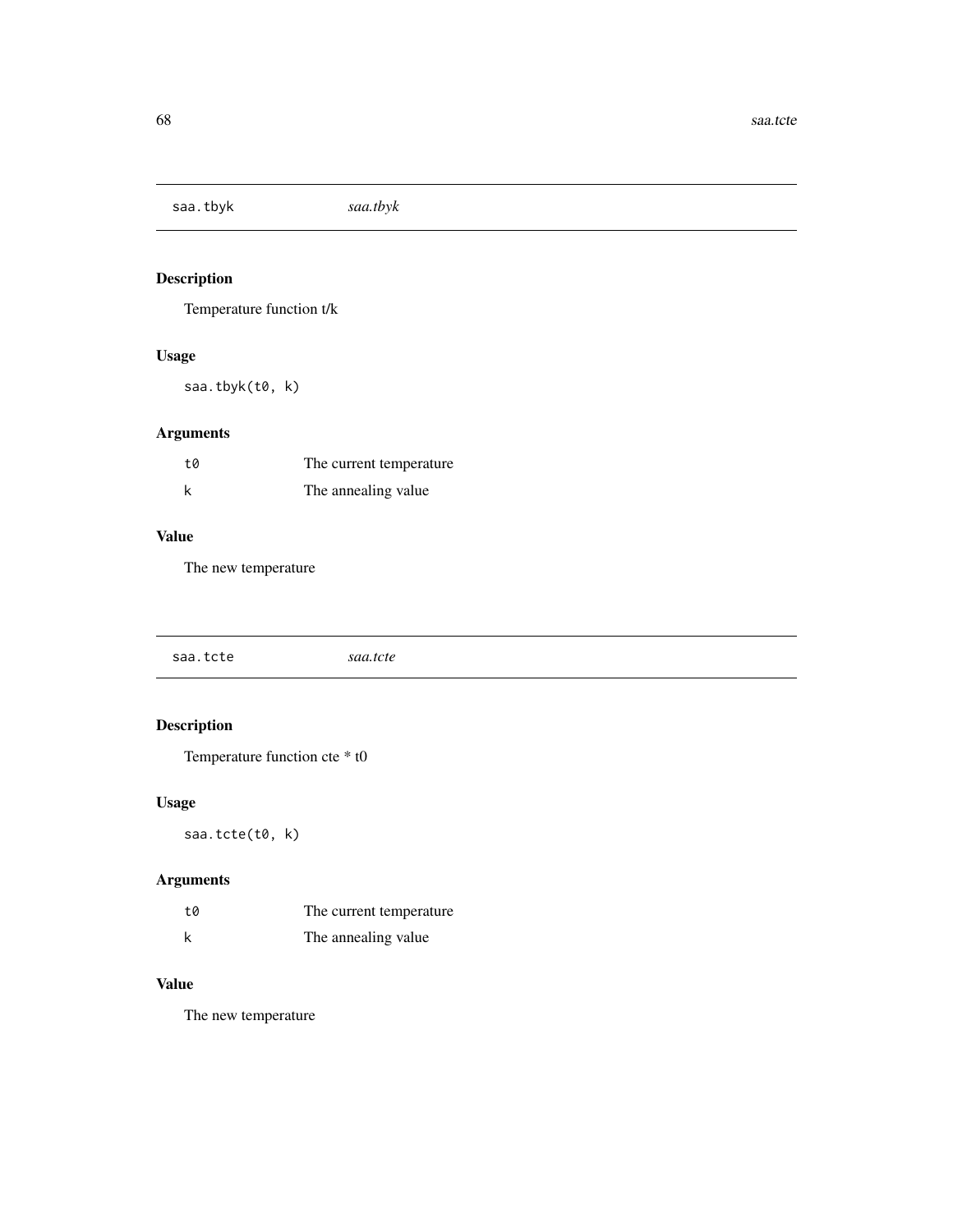saa.texp *saa.texp*

## Description

Temperature function exponential

## Usage

saa.texp(t0, k)

# Arguments

| t0 | The current temperature. |
|----|--------------------------|
| k  | The annealing value      |

# Value

The new temperature

scatterplotlothelper *scatterplotlothelper*

# Description

Simple helper for ploting 3d scaterplots

## Usage

scatterplotlothelper(d, x, y, z, title = NULL)

# Arguments

|              | A data frame.                                       |
|--------------|-----------------------------------------------------|
| $\mathsf{x}$ | A string with the data frame column name for x axis |
|              | A string with the data frame column name for y axis |
|              | A string with the dataframe column name for z axis  |
| title        | The optional plot title. May be omited.             |

## Value

A scatter3D plot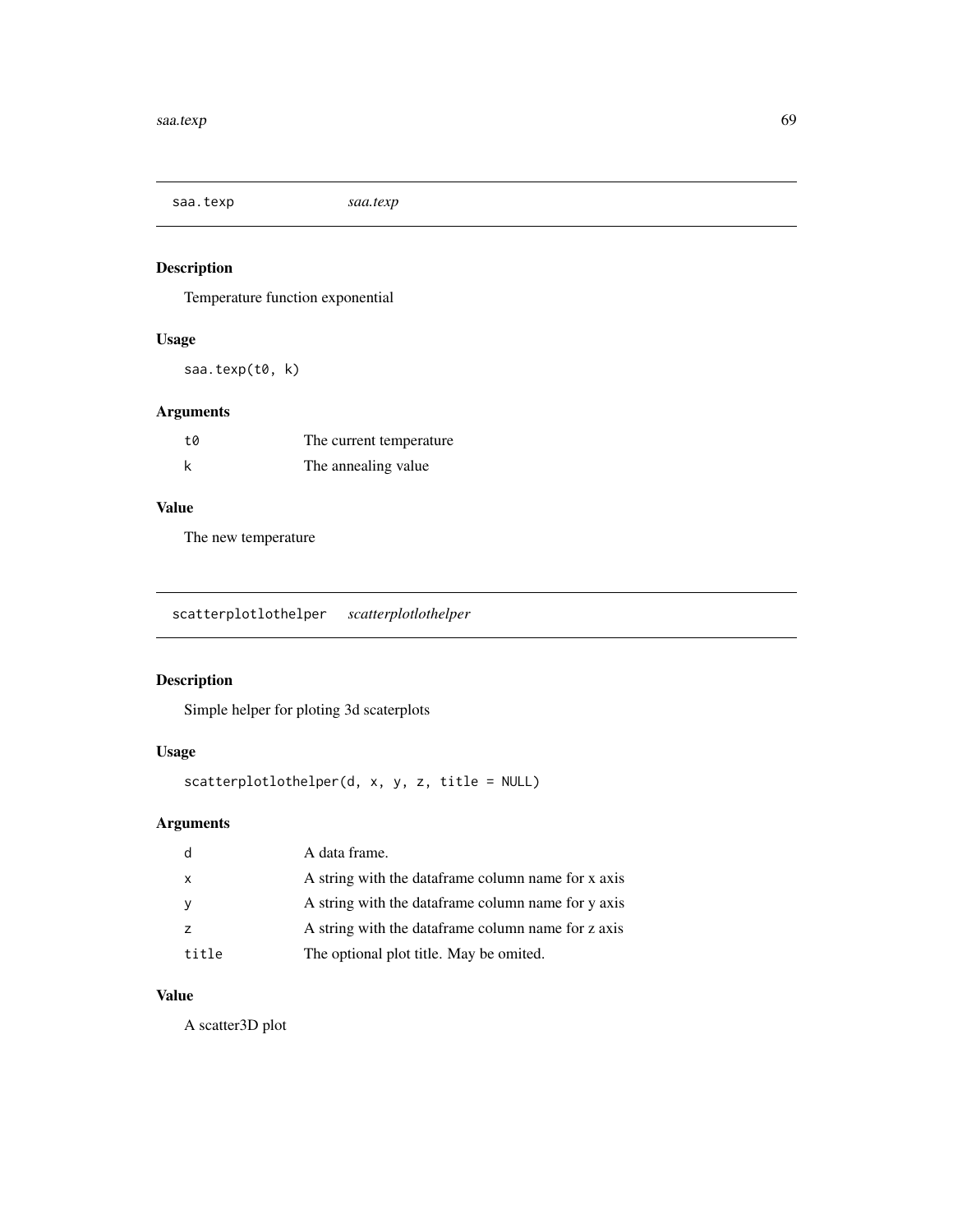searchrow *searchrow*

## Description

Search for a value value on a matrix

## Usage

```
searchrow(ddata, value)
```
#### Arguments

| ddata | The matrix containing the dataset |
|-------|-----------------------------------|
| value | The value to search for           |

## Value

Boolean TRUE for those indexes matching value

show.comp1 *show.comp1*

## Description

Generates a barplot comparing the number of evalutions for algorithms ("saa","pso","acor","ees1").

#### Usage

```
show.comp1(mydata, what, title = NULL)
```
## Arguments

| mydata | The data generated with 'summarize.comp1' |
|--------|-------------------------------------------|
| what   | The name of variable to plot on 'y' axis  |
| title  | the plot title                            |

#### Examples

```
## Not run:
```

```
p.a<- show.comp1(d.cigar4,"evals","(a) Cigar function")
p.b<- show.comp1(d.schaffer4,"evals","(b) Schafer function")
p.c<- show.comp1(d.griewank4,"evals","(c) Griewank function")
p.d<- show.comp1(d.bohachevsky4,"evals","(d) Bohachevsky function")
```
## End(Not run)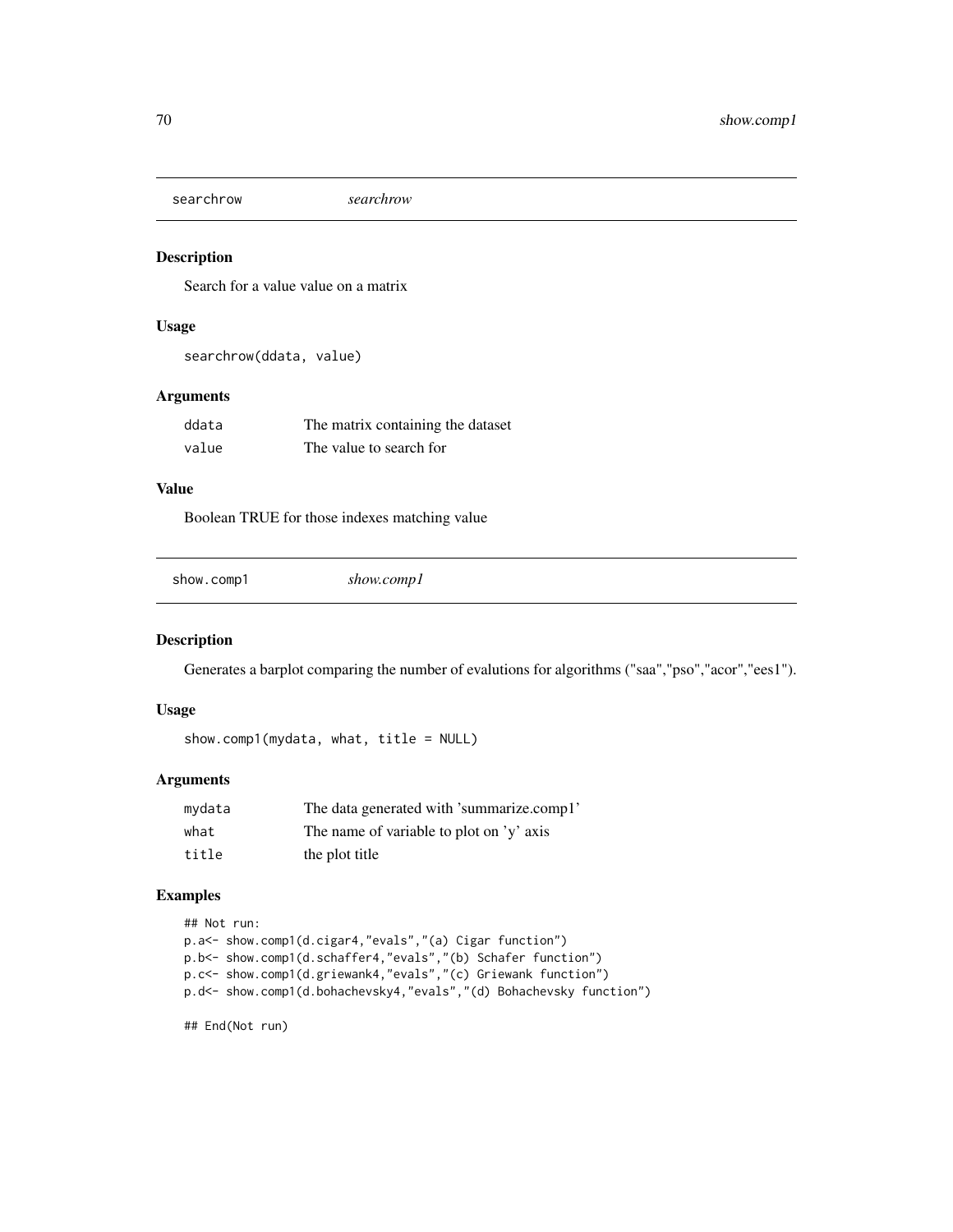slope *slope*

# Description

Simple function for calculate the slope on the ith element position

# Usage

slope(x, y, i)

## Arguments

| x            | The x vector |
|--------------|--------------|
| <sub>V</sub> | The y vector |
| i            | The position |

## Value

The slope

|--|

# Description

Calcule all slopes for the discrete x,y series

# Usage

slopes(x, y)

# Arguments

| x   | The x vector |
|-----|--------------|
| - y | The y vector |

## Value

A vector with all slopes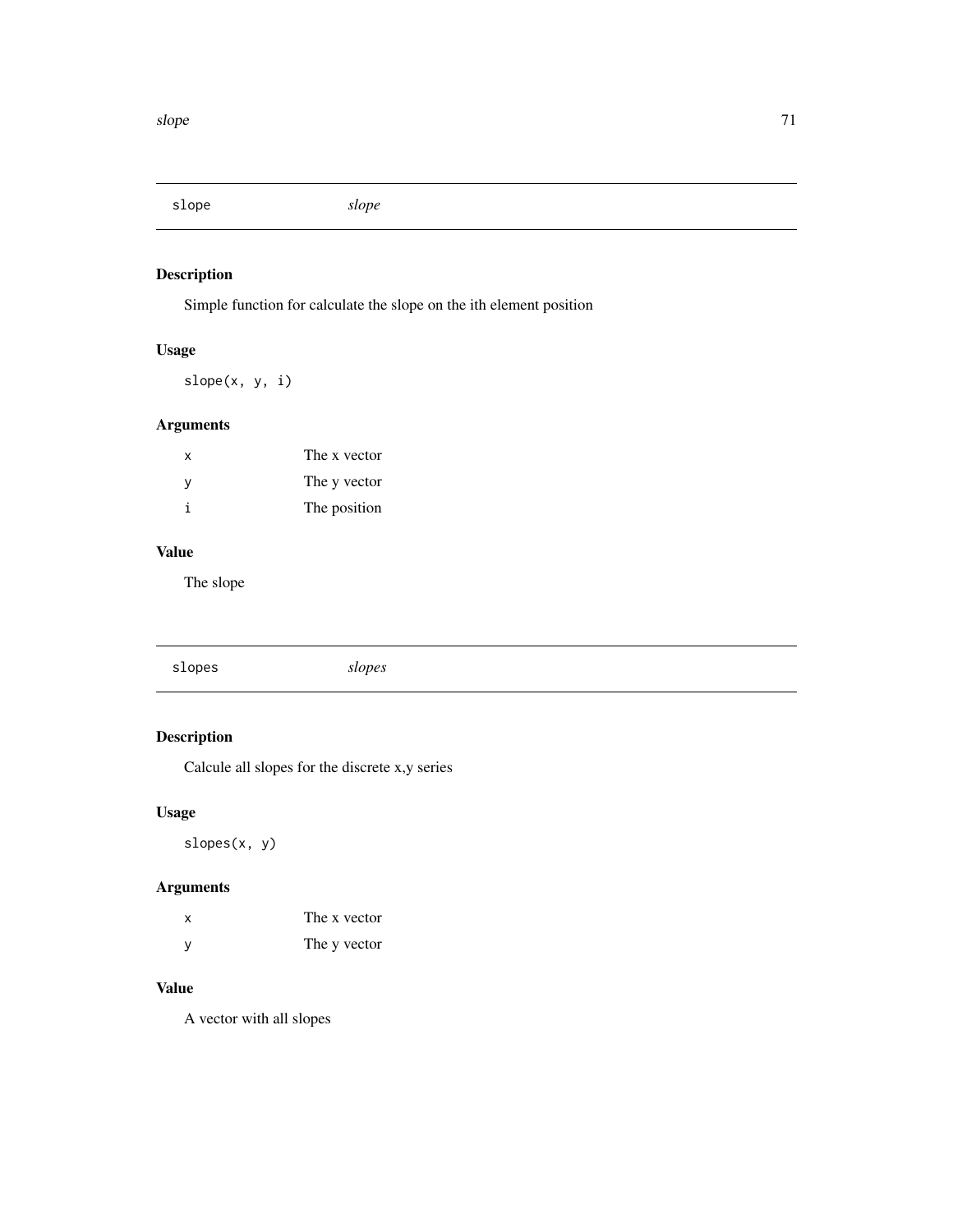sortSolution *sortSolution*

## Description

Sort solution by its respective fitness

## Usage

sortSolution(s, f)

## Arguments

| -S | Problem solution              |
|----|-------------------------------|
|    | The function evaluation for s |

|--|

# Description

Provides as summary with averged values of experimental setup

# Usage

```
summarize.comp1(mydata)
```
# Arguments

mydata The data frame generated with 'compare.algorithms1'

# Value

The summarized data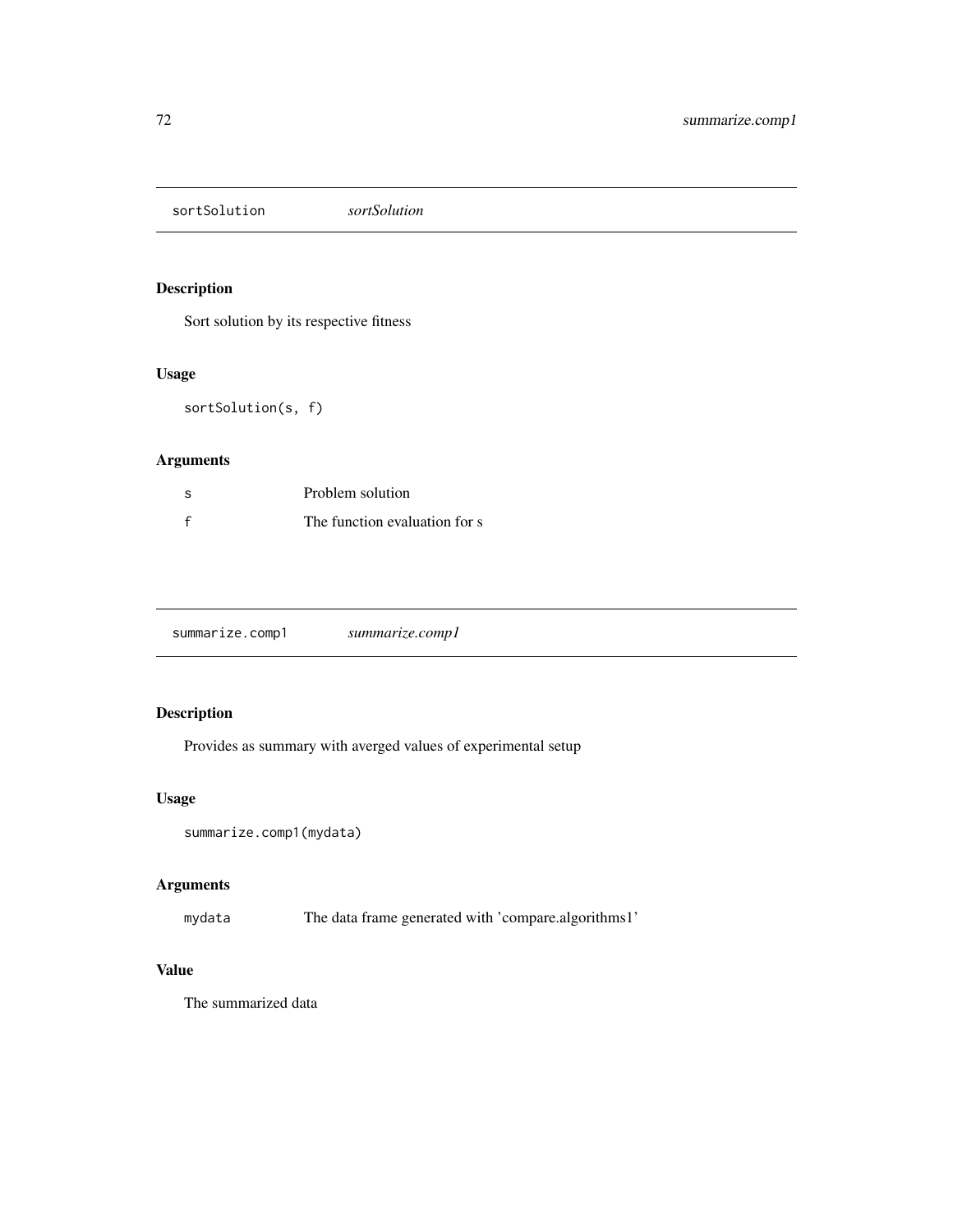<span id="page-72-0"></span>tabu.getNeighbors *tabu.getNeighbors*

# Description

create neighbor solutions

# Usage

tabu.getNeighbors(tabu, parameters, solution, size)

# Arguments

| tabu       | The tabu list        |
|------------|----------------------|
| parameters | The parameter set    |
| solution   | The current solution |
| size       | The neigborhood size |

# Value

The neighbor for solution

|--|

# Description

Check whether a solution is present on tabulist

# Usage

tabu.istabu(tabulist, solution)

# Arguments

| tabulist | The matrix of tabu solutions     |
|----------|----------------------------------|
| solution | The solution value to be checked |

# Value

Boolean TRUE tabulist contains the solution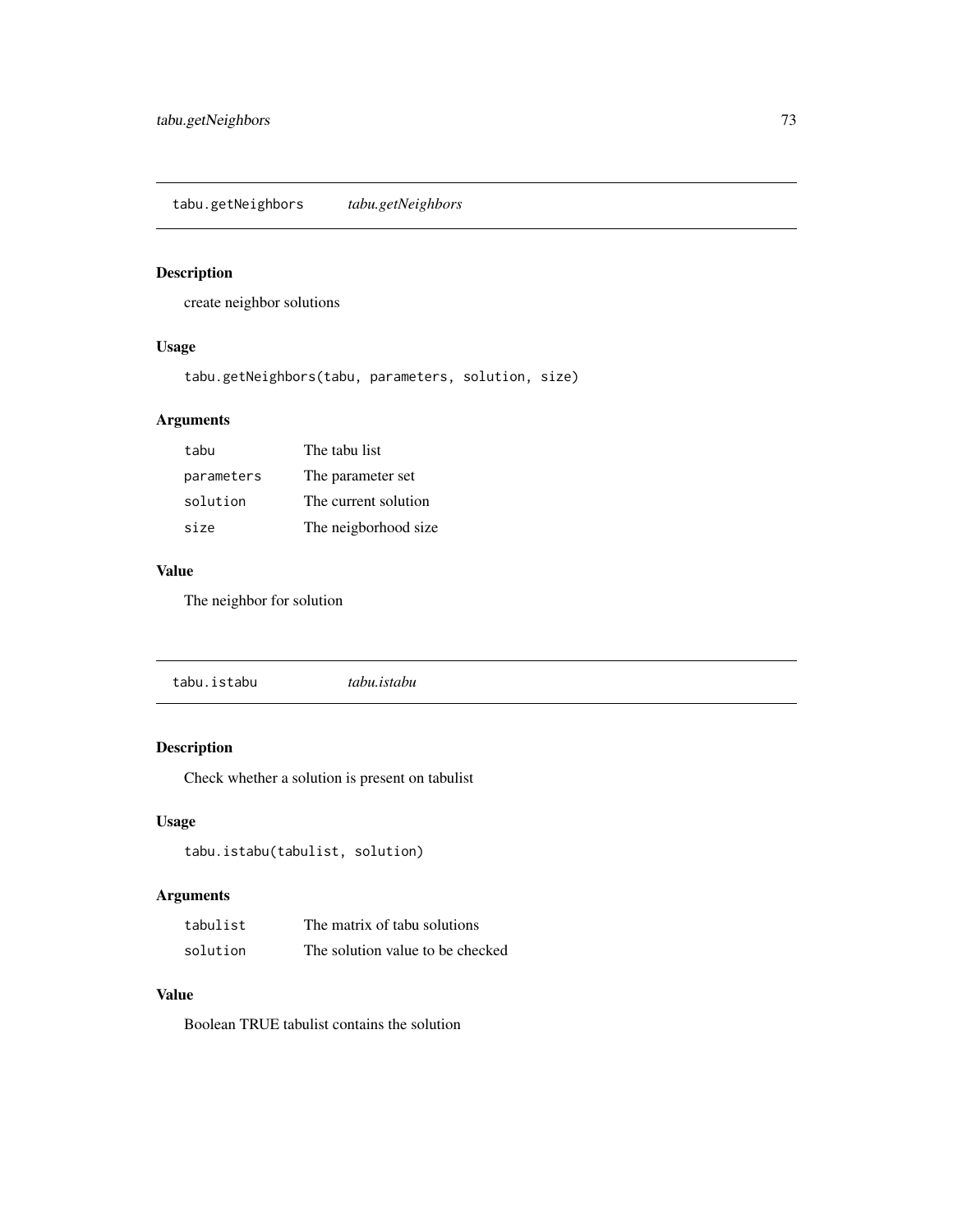<span id="page-73-0"></span>upperBound *upperBound*

# Description

Checks if parameters is below the upper bounds

### Usage

```
upperBound(particles, factors)
```
# Arguments

| particles | The particle set                                    |
|-----------|-----------------------------------------------------|
| factors   | the defined range for objective function parameters |

# Value

The particle inside the valid upper bound

# Description

Calculates confidence interval of mean for provided data with desired confidence level. This functions uses bootstrap resampling scheme for estimanting the CI.

#### Usage

 $xmeanci1(x, alpha = 0.95)$ 

#### Arguments

| $\boldsymbol{\mathsf{x}}$ | The data set for which CI will be calculated           |
|---------------------------|--------------------------------------------------------|
| alpha                     | The confidence level. The default value is $0.95(95%)$ |

# Value

The confidence interval for the mean calculated using 'boot.ci'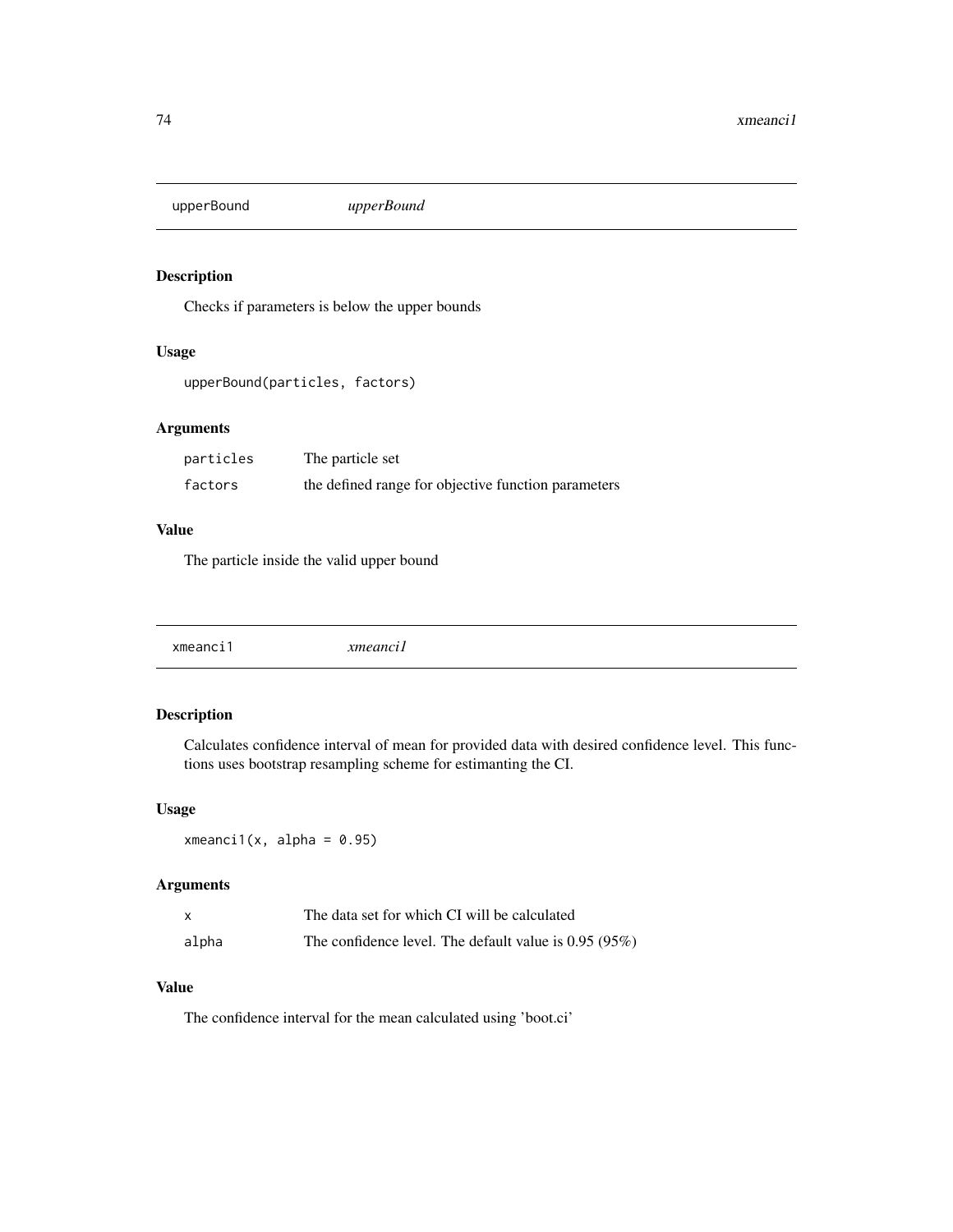<span id="page-74-0"></span>xmeanci2 *xmeanci2*

# Description

Calculates confidence interval of mean for provided data with desired confidence level.

# Usage

 $xmeanci2(x, alpha = 0.95)$ 

# Arguments

|       | The data set for which CI will be calculated           |
|-------|--------------------------------------------------------|
| alpha | The confidence level. The default value is $0.95(95%)$ |

# Value

The confidence interval for the mean

# Description

Simple helper for ploting xy dispersion points.

# Usage

xyplothelper(d, x, y, title = NULL)

# Arguments

| - q          | A data frame.                                      |
|--------------|----------------------------------------------------|
| $\mathsf{x}$ | A string with the dataframe column name for x axis |
| - V          | A string with the dataframe column name for y axis |
| title        | The optional plot title. May be omited.            |

# Value

A ggplot2 plot object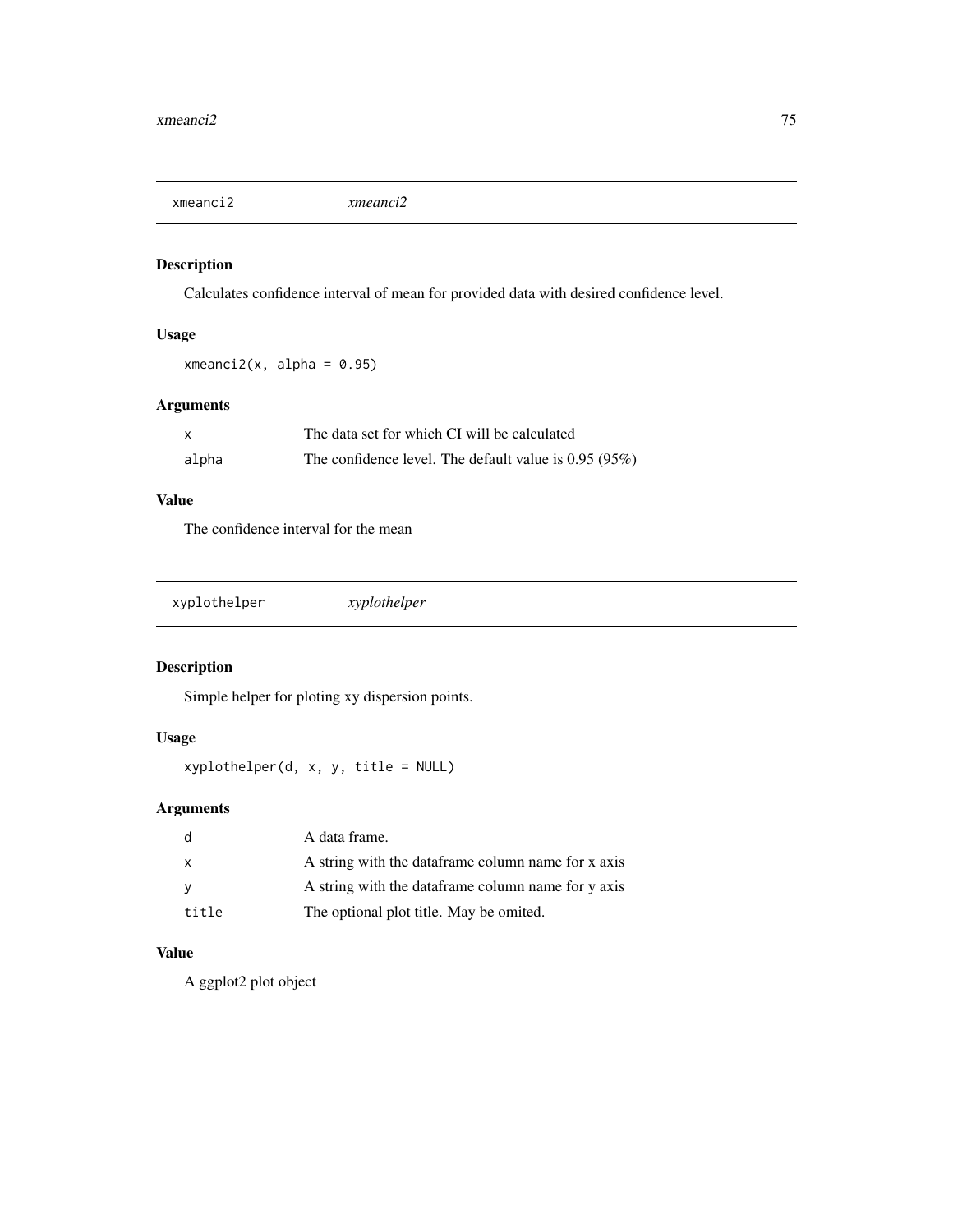# Index

abm.acor, [5](#page-4-0) abm.ees1, [5](#page-4-0) abm.ees2, [6](#page-5-0) abm.pso, [7](#page-6-0) abm.saa, [7](#page-6-0) abm.tabu, [9](#page-8-0) acor.archive, [9](#page-8-0) acor.F, [10](#page-9-0) acor.lthgaussian, [11](#page-10-0) acor.N, [11](#page-10-0) acor.probabilities, [12](#page-11-0) acor.S, [12](#page-11-0) acor.sigma, [13](#page-12-0) acor.updateants, [13](#page-12-0) acor.W, [14](#page-13-0) acor.weigth, [14](#page-13-0) assert, [15](#page-14-0) bestFitness, [15](#page-14-0) bestSolution, [16](#page-15-0) cbuf, [16](#page-15-0) compare.algorithms1, [17](#page-16-0) contourplothelper, [17](#page-16-0) ees1.challenge, [18](#page-17-0) ees1.explore, [18](#page-17-0) ees1.mating, [19](#page-18-0) ees1.mating1, [19](#page-18-0) ees1.mutation, [20](#page-19-0) ees1.recombination, [20](#page-19-0) ees1.selection, [21](#page-20-0) elog.debug, [21](#page-20-0) elog.error, [21](#page-20-0) elog.info, [22](#page-21-0) elog.level, [22](#page-21-0) enforceBounds, [23](#page-22-0) es.evaluate, [23](#page-22-0) Estimates *(*Estimates-class*)*, [24](#page-23-0) Estimates-class, [24](#page-23-0)

extremize, [24](#page-23-0)

f0.ackley, [25](#page-24-0) f0.ackley4, [25](#page-24-0) f0.adtn.rosenbrock2, [26](#page-25-0) f0.bohachevsky, [26](#page-25-0) f0.bohachevsky4, [27](#page-26-0) f0.cigar, [27](#page-26-0) f0.cigar4, [28](#page-27-0) f0.griewank, [28](#page-27-0) f0.griewank4, [29](#page-28-0) f0.nlnn.rosenbrock2, [29](#page-28-0) f0.periodtuningpp, [30](#page-29-0) f0.periodtuningpp12, [30](#page-29-0) f0.periodtuningpp24, [31](#page-30-0) f0.periodtuningpp48, [32](#page-31-0) f0.periodtuningpp72, [33](#page-32-0) f0.rosenbrock2, [34](#page-33-0) f0.rosenbrock4, [34](#page-33-0) f0.rosenbrockn, [35](#page-34-0) f0.schaffer, [35](#page-34-0) f0.schaffer4, [36](#page-35-0) f0.schwefel, [36](#page-35-0) f0.schwefel4, [37](#page-36-0) f0.test, [37](#page-36-0) f1.ackley, [38](#page-37-0) f1.adtn.rosenbrock2, [38](#page-37-0) f1.bohachevsky, [39](#page-38-0) f1.cigar, [39](#page-38-0) f1.griewank, [40](#page-39-0) f1.nlnn.rosenbrock2, [40](#page-39-0) f1.rosenbrock2, [41](#page-40-0) f1.rosenbrockn, [41](#page-40-0) f1.schaffer, [42](#page-41-0) f1.schwefel, [42](#page-41-0) f1.test, [43](#page-42-0) fixdfcolumns, [43](#page-42-0)

generateSolution, [44](#page-43-0) getFitness, [44](#page-43-0)